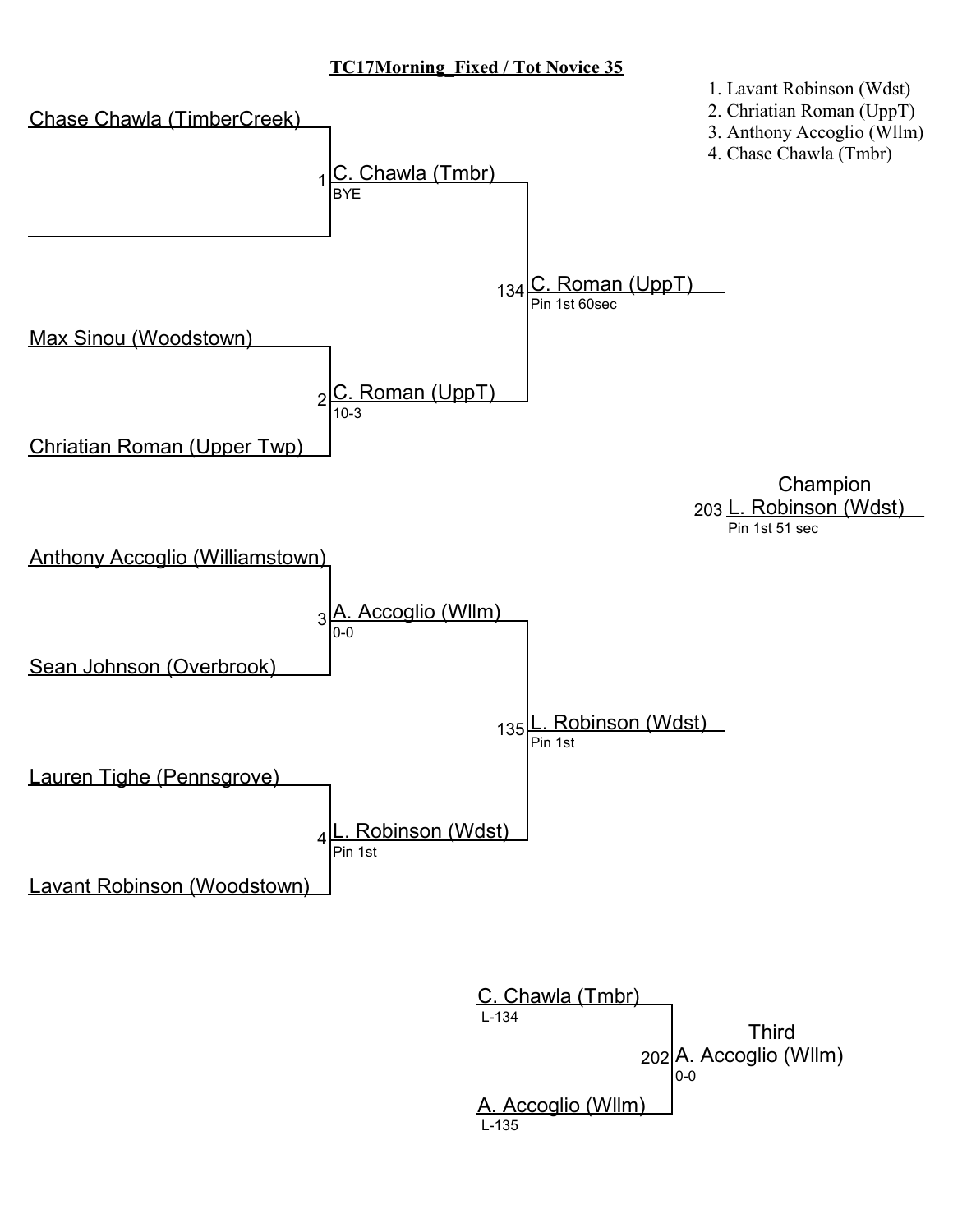#### TC17Morning\_Fixed / Tot Novice 55



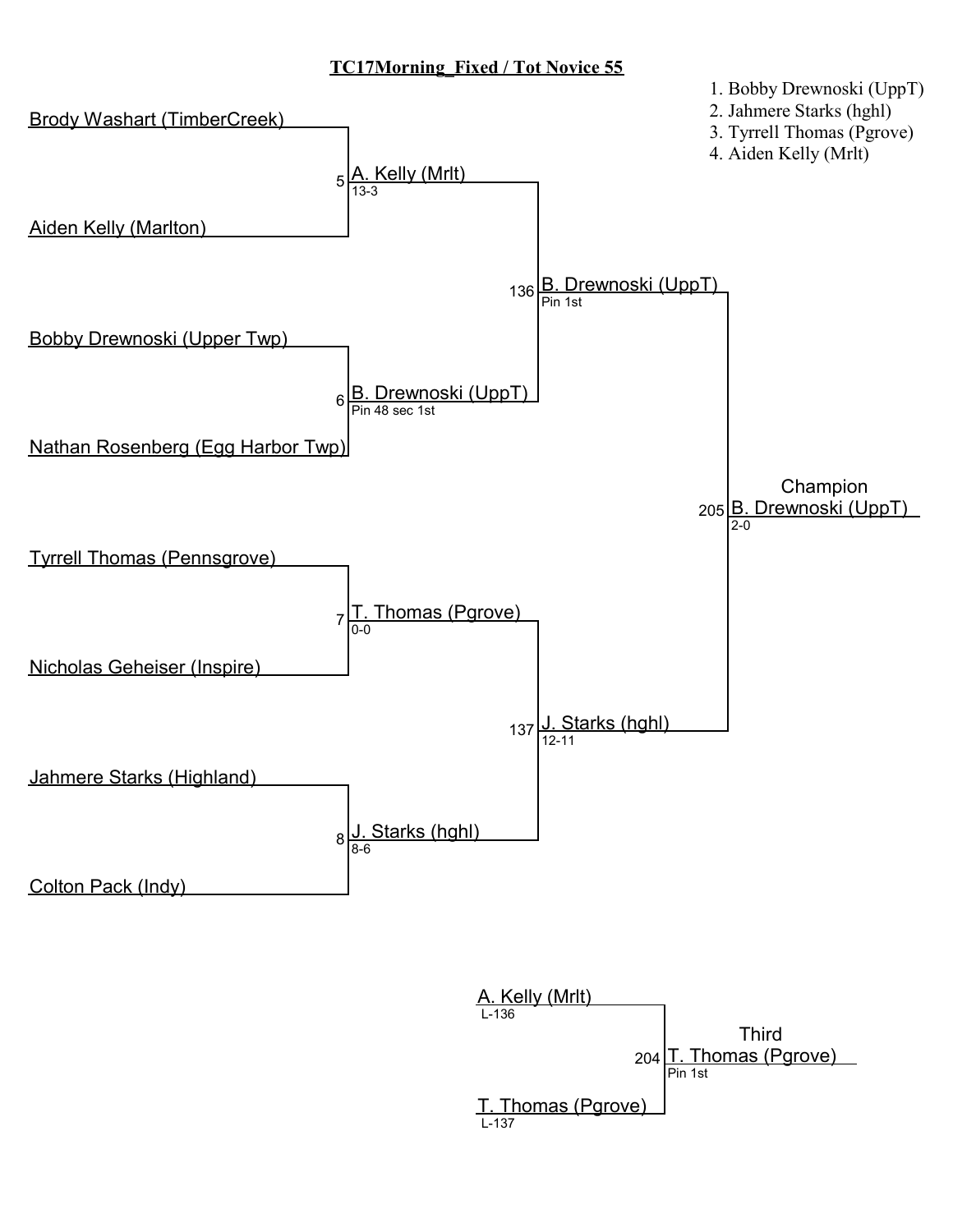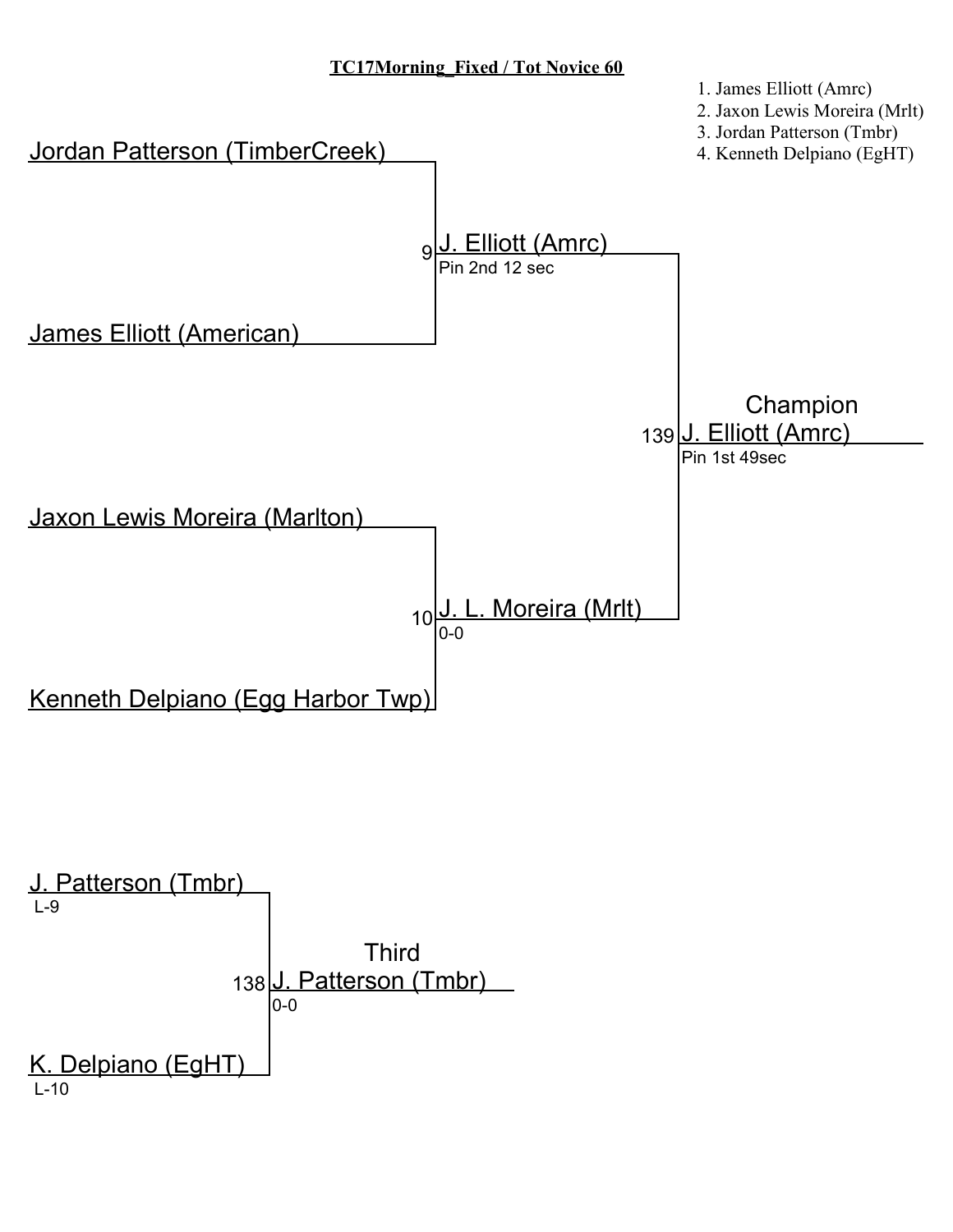# TC17Morning\_Fixed / Tot 40



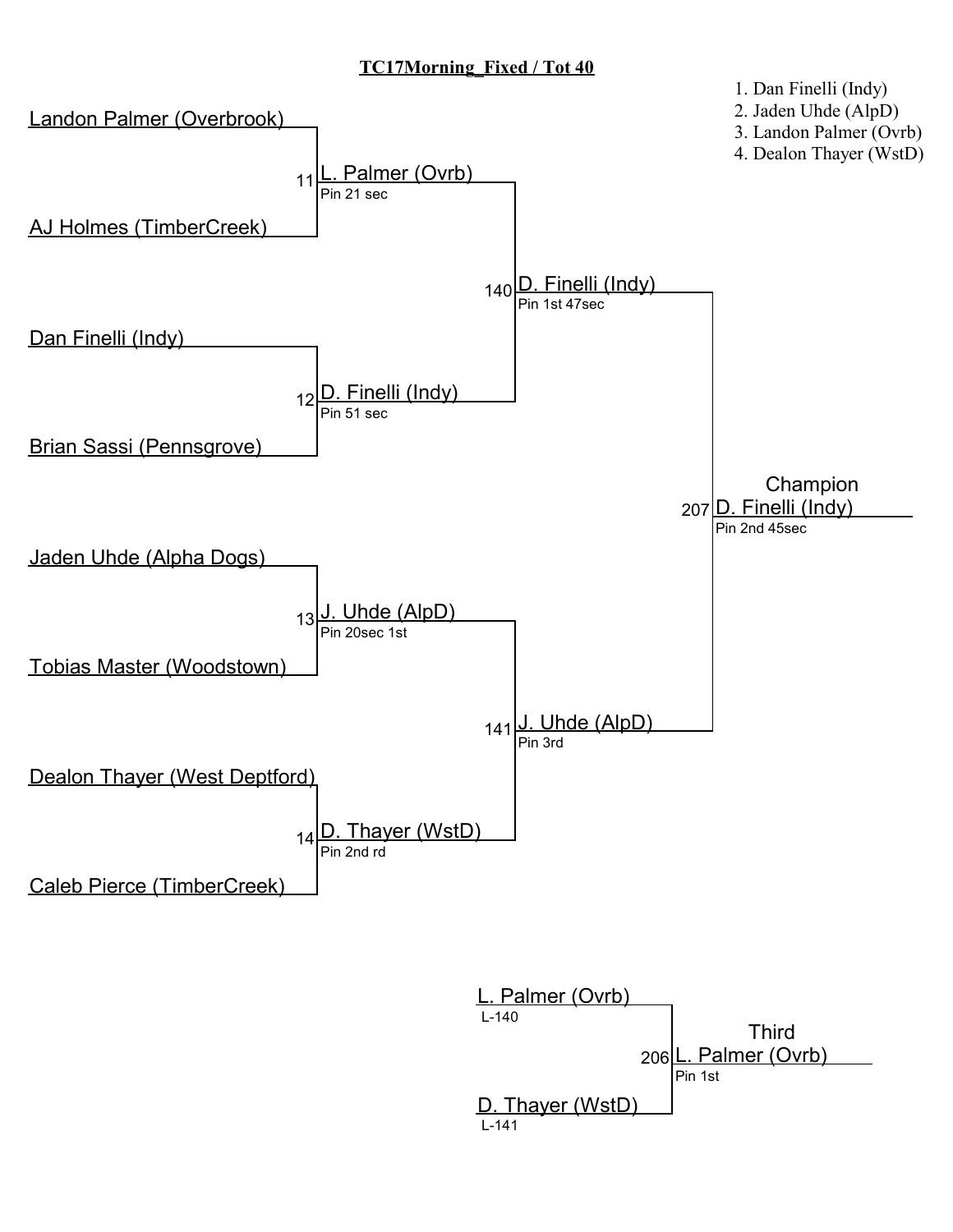# TC17Morning\_Fixed / Tot 45



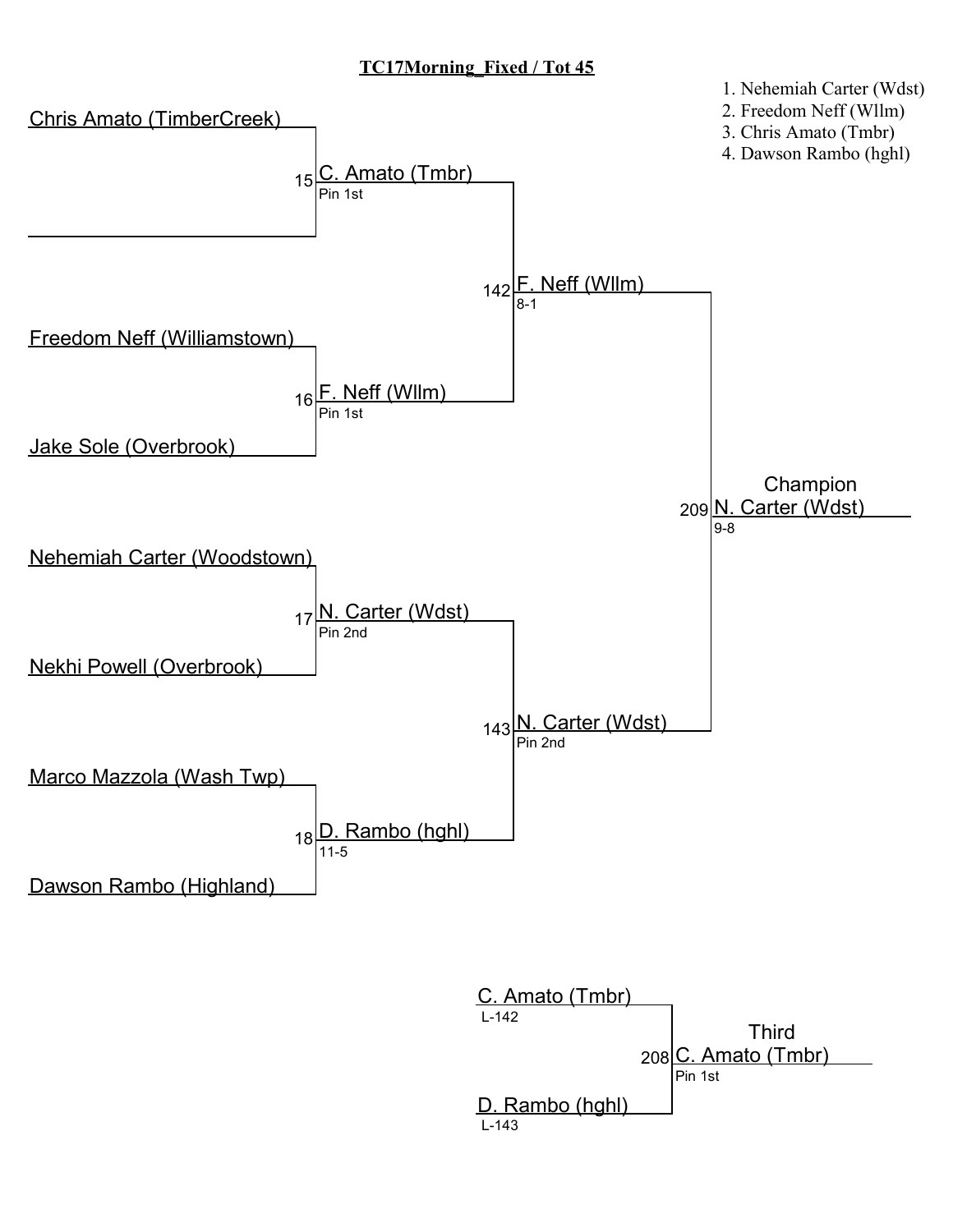## TC17Morning\_Fixed / Tot 60



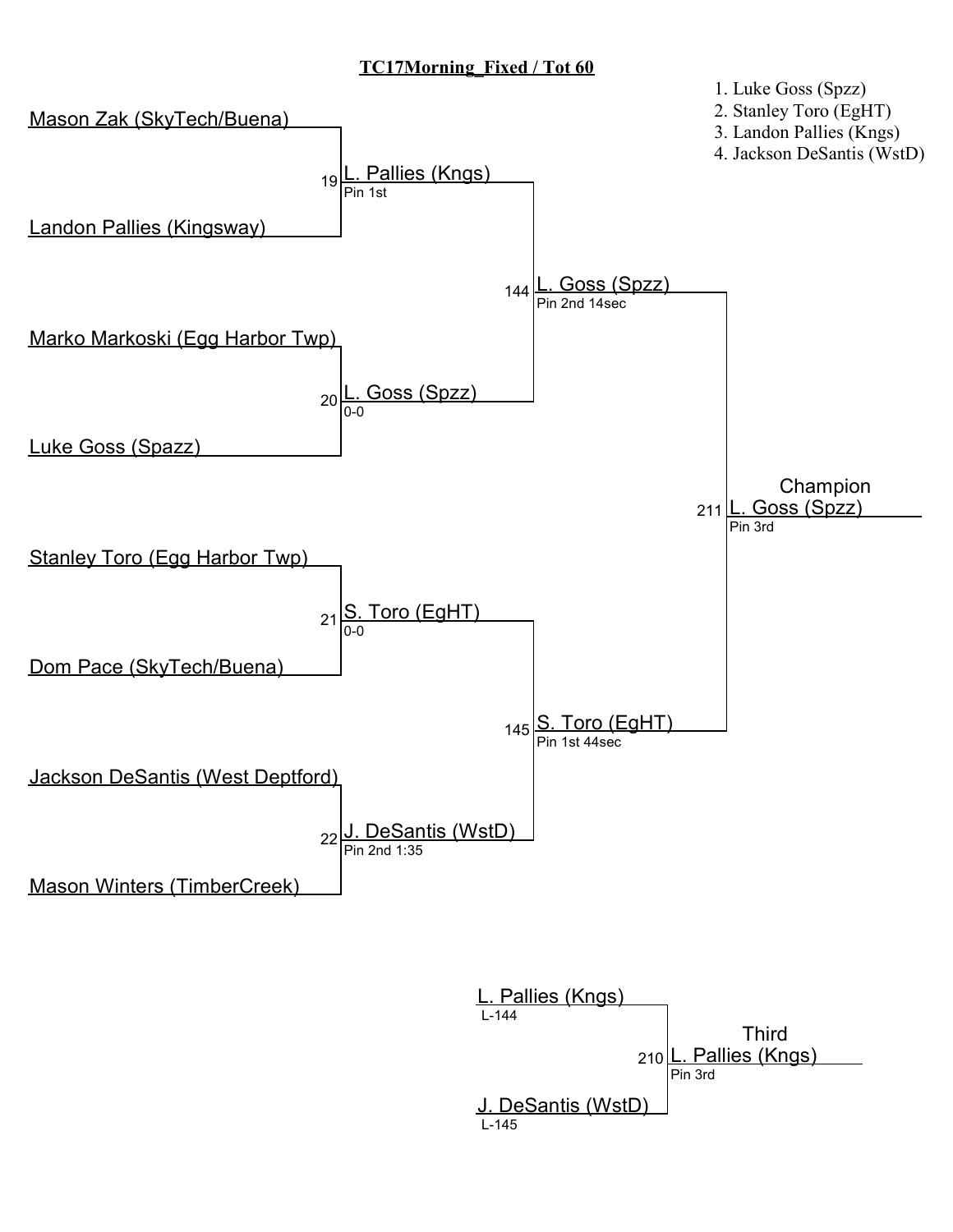1. Christian Froelich (Ovrb) 2. Jacxson Raymond (Pgrove)

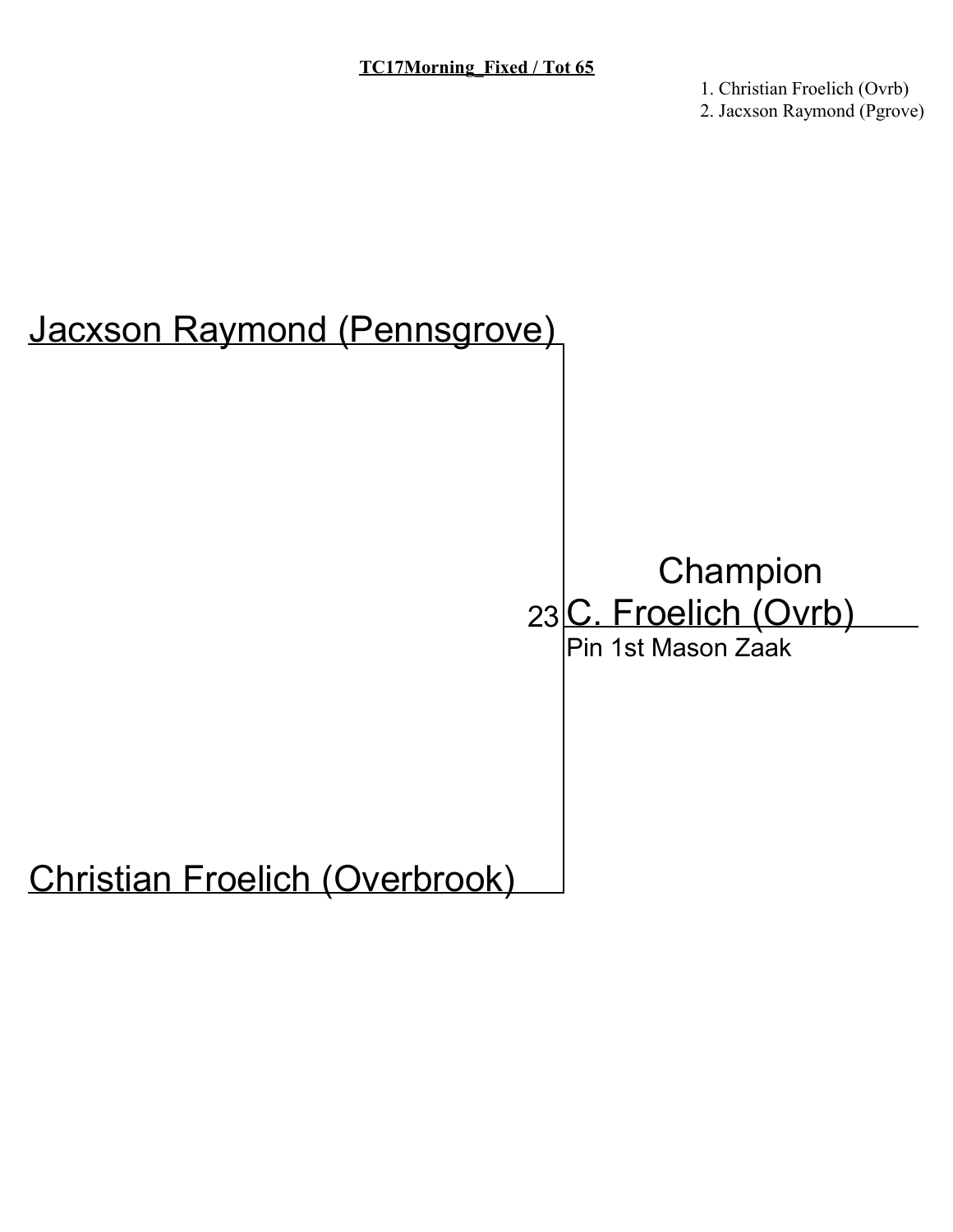

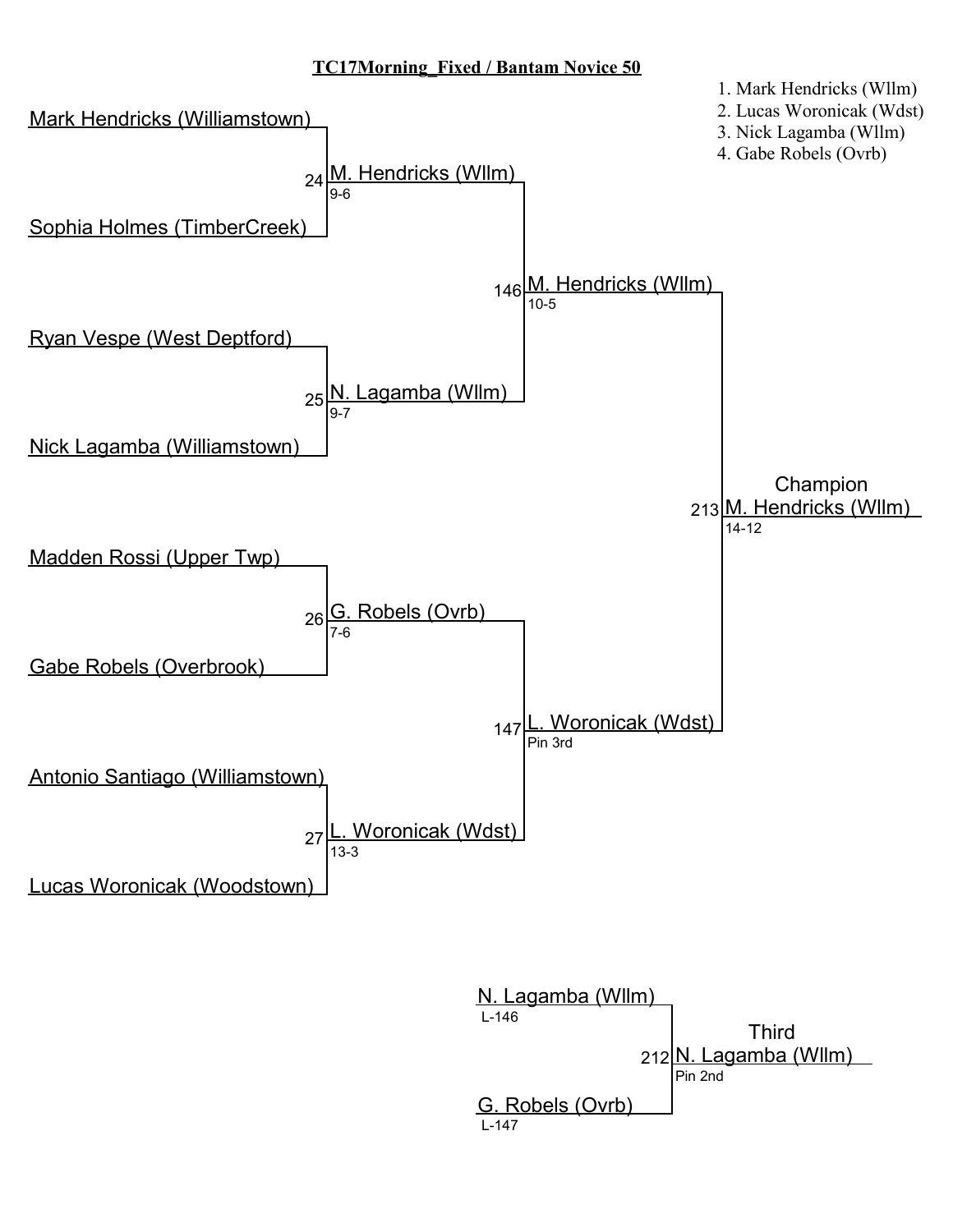

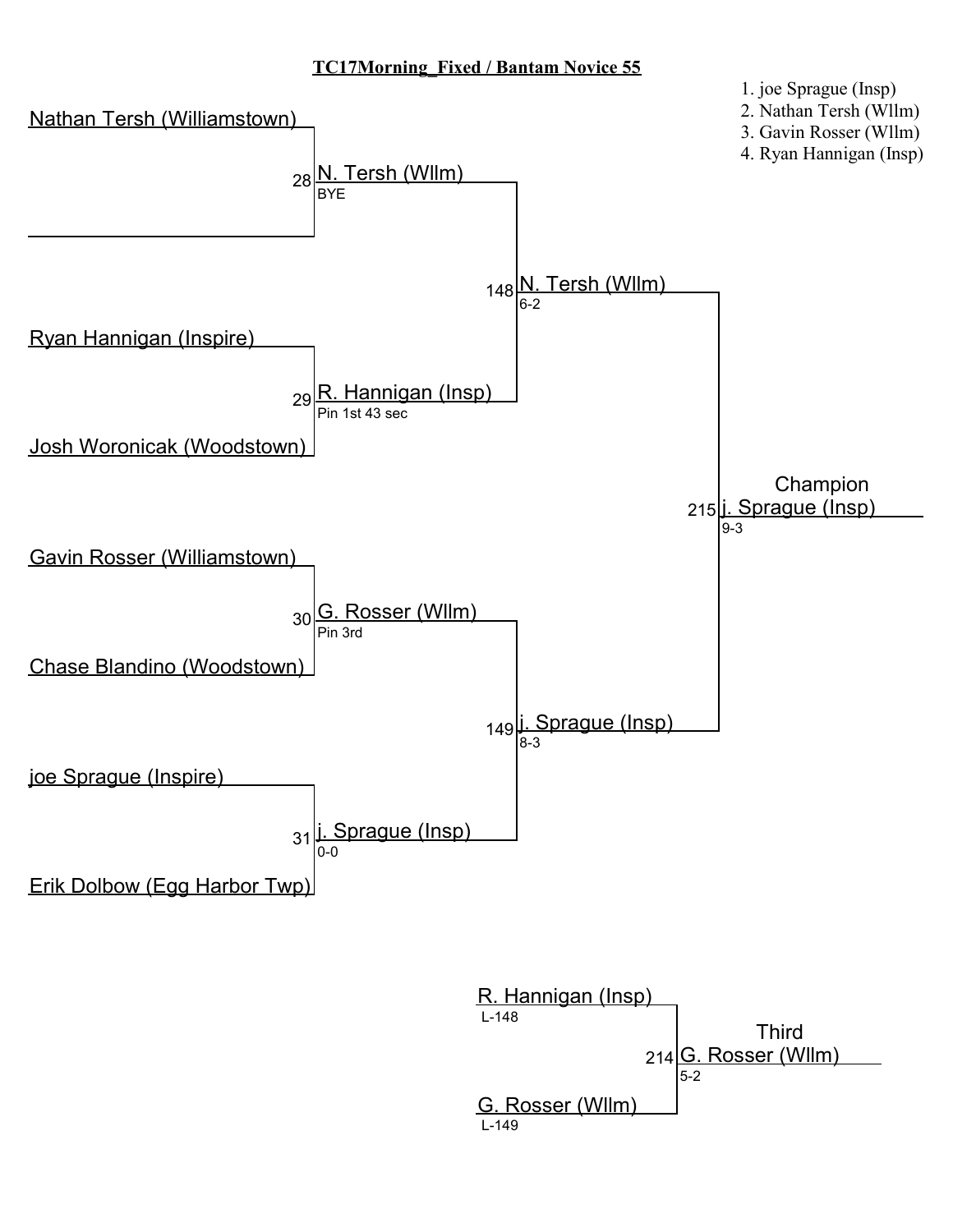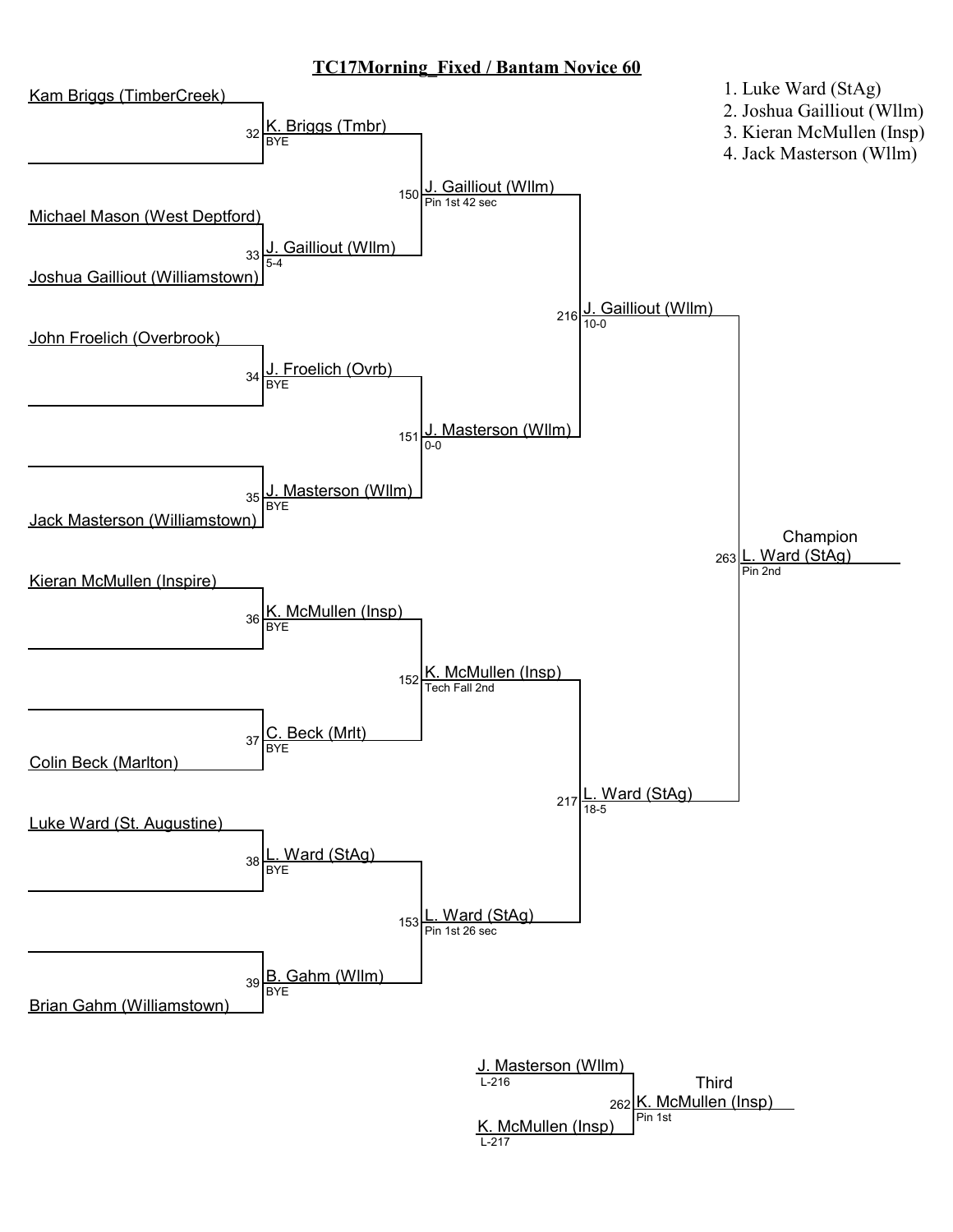

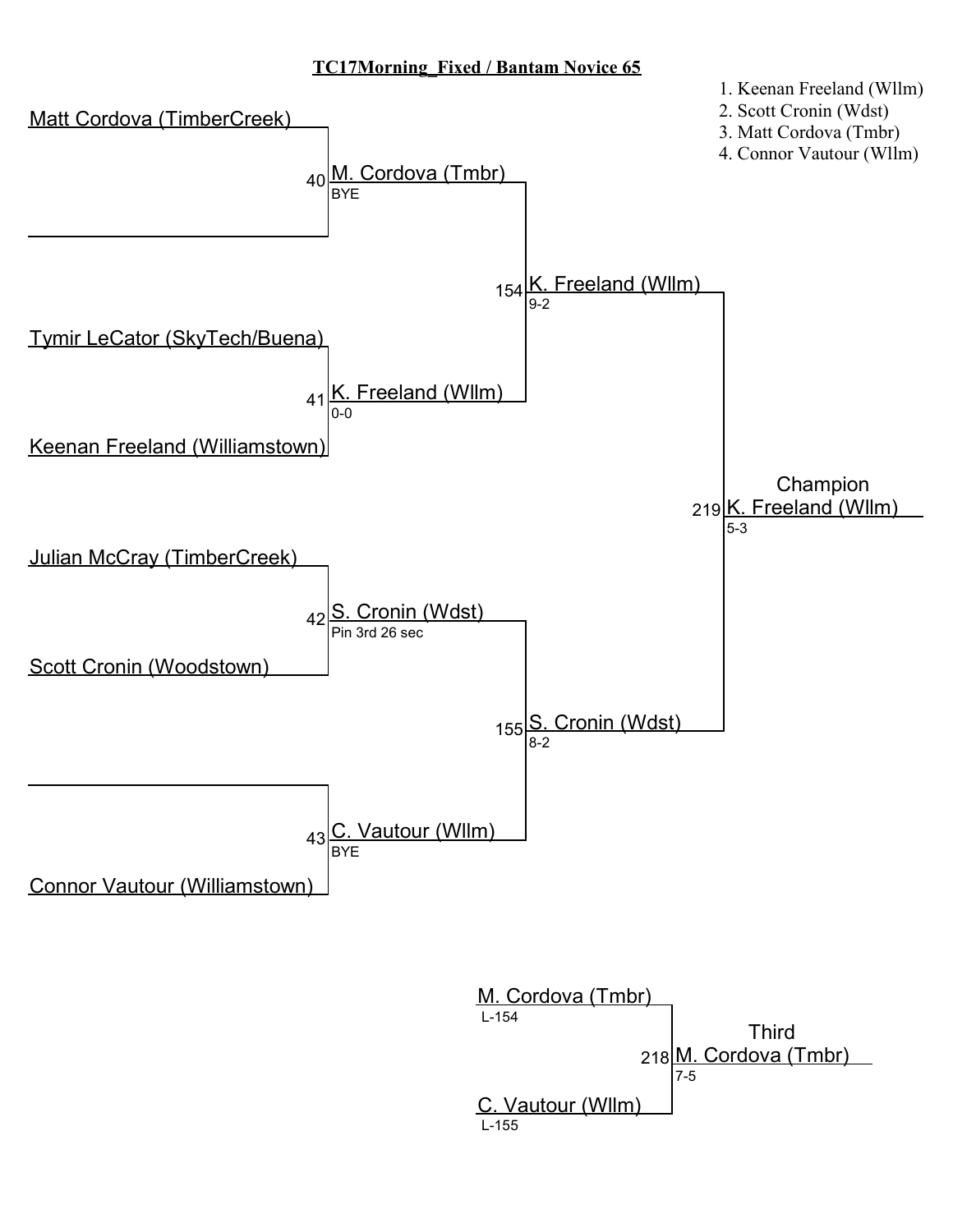

1. Chase Lane (AlpD)



L-45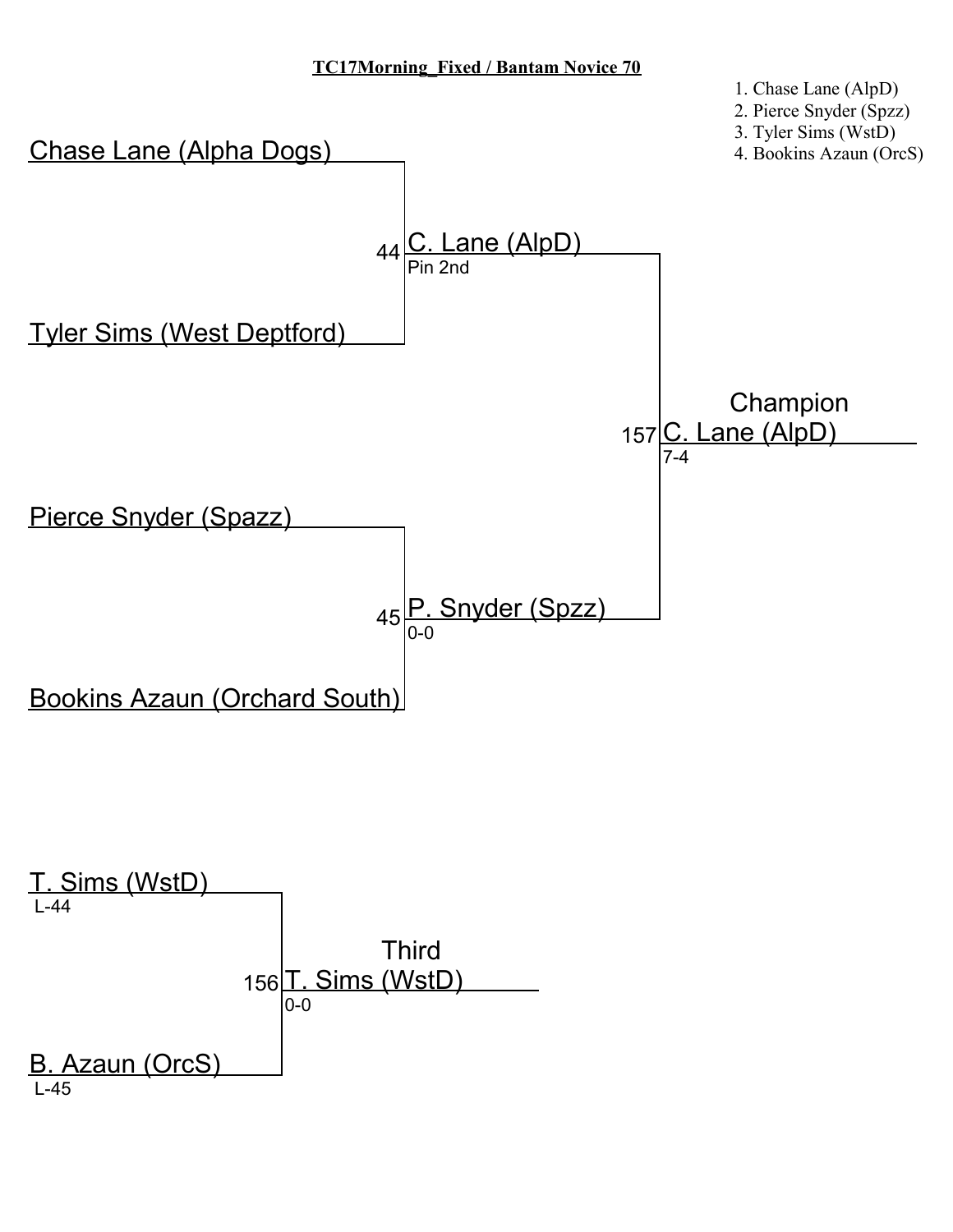

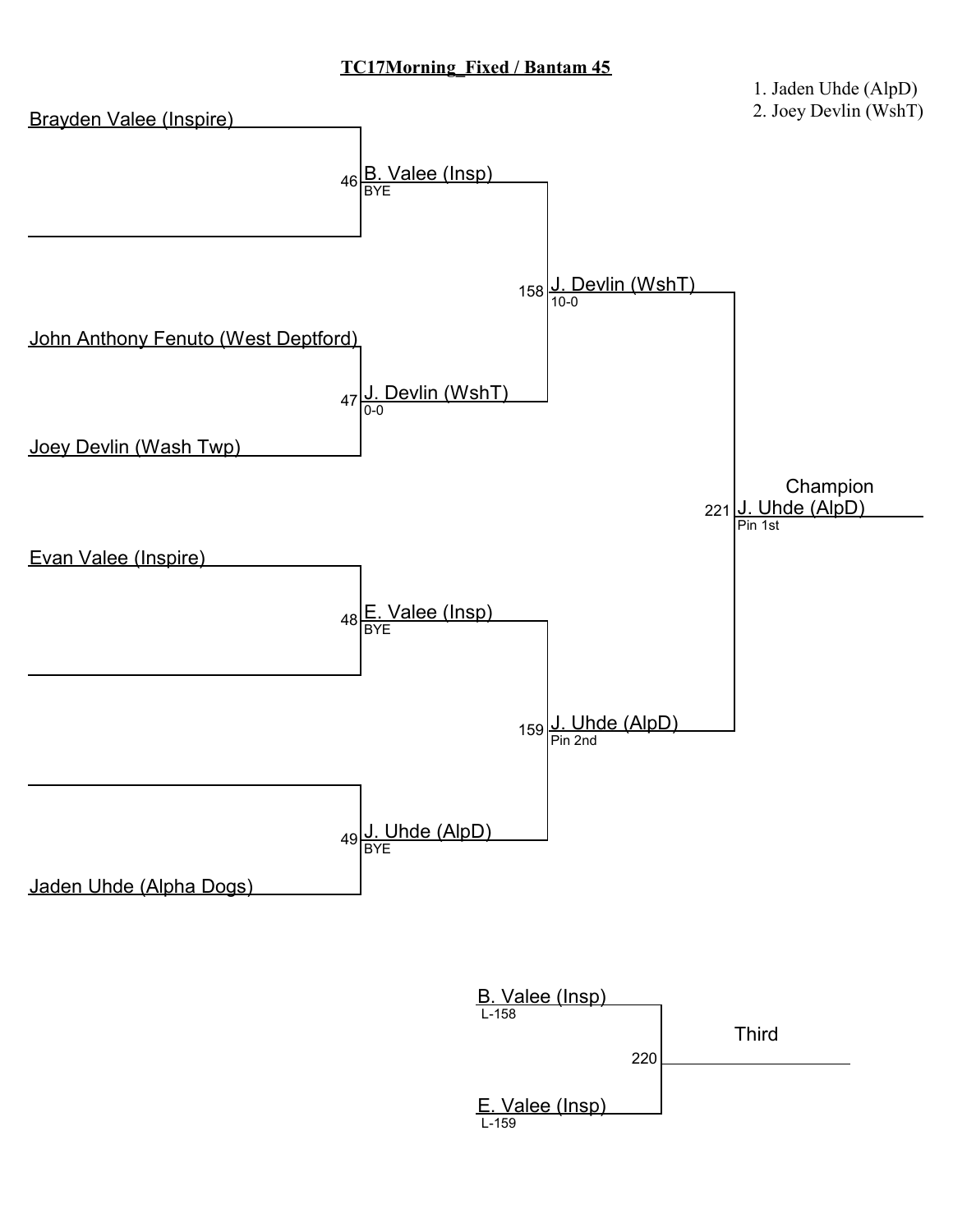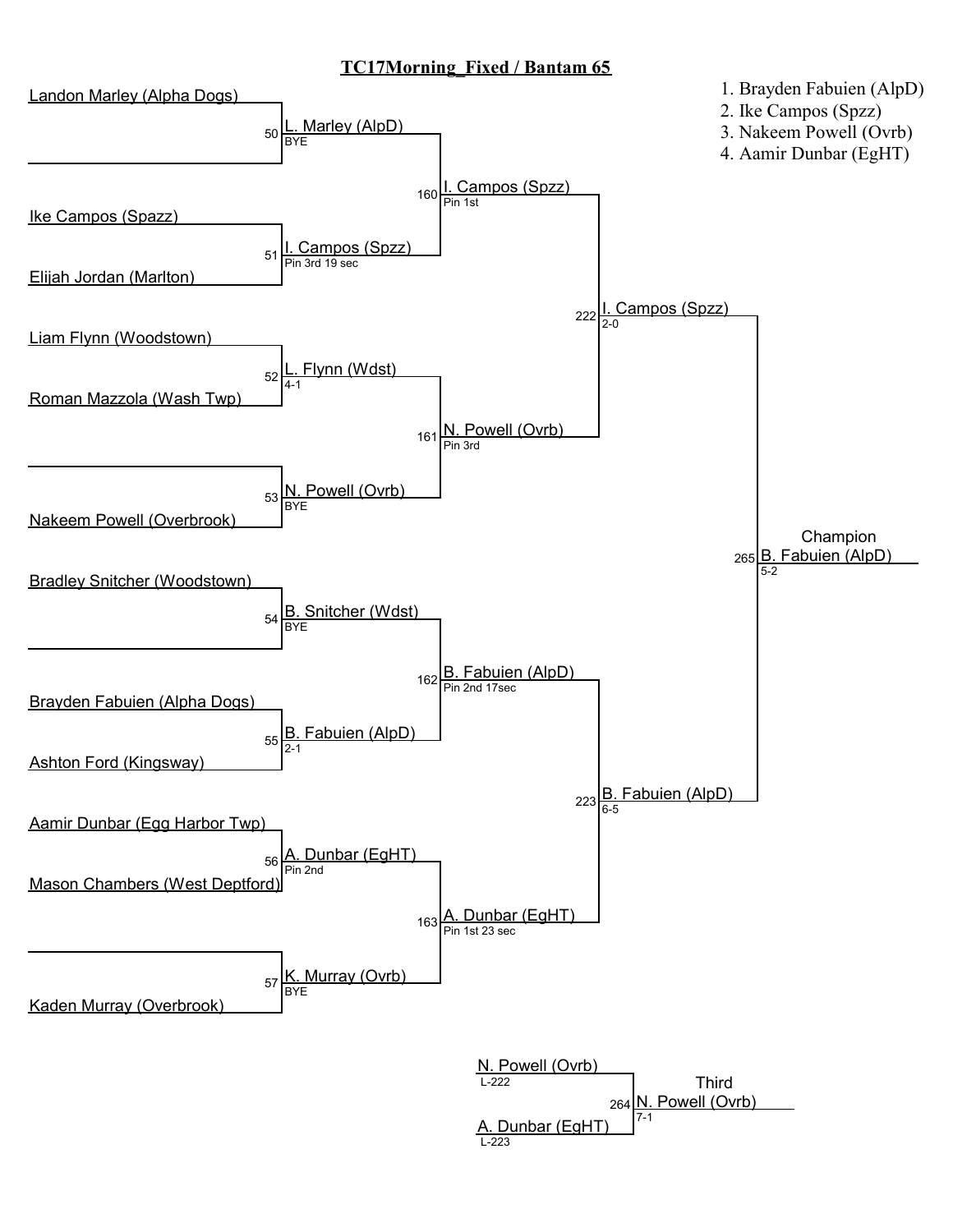

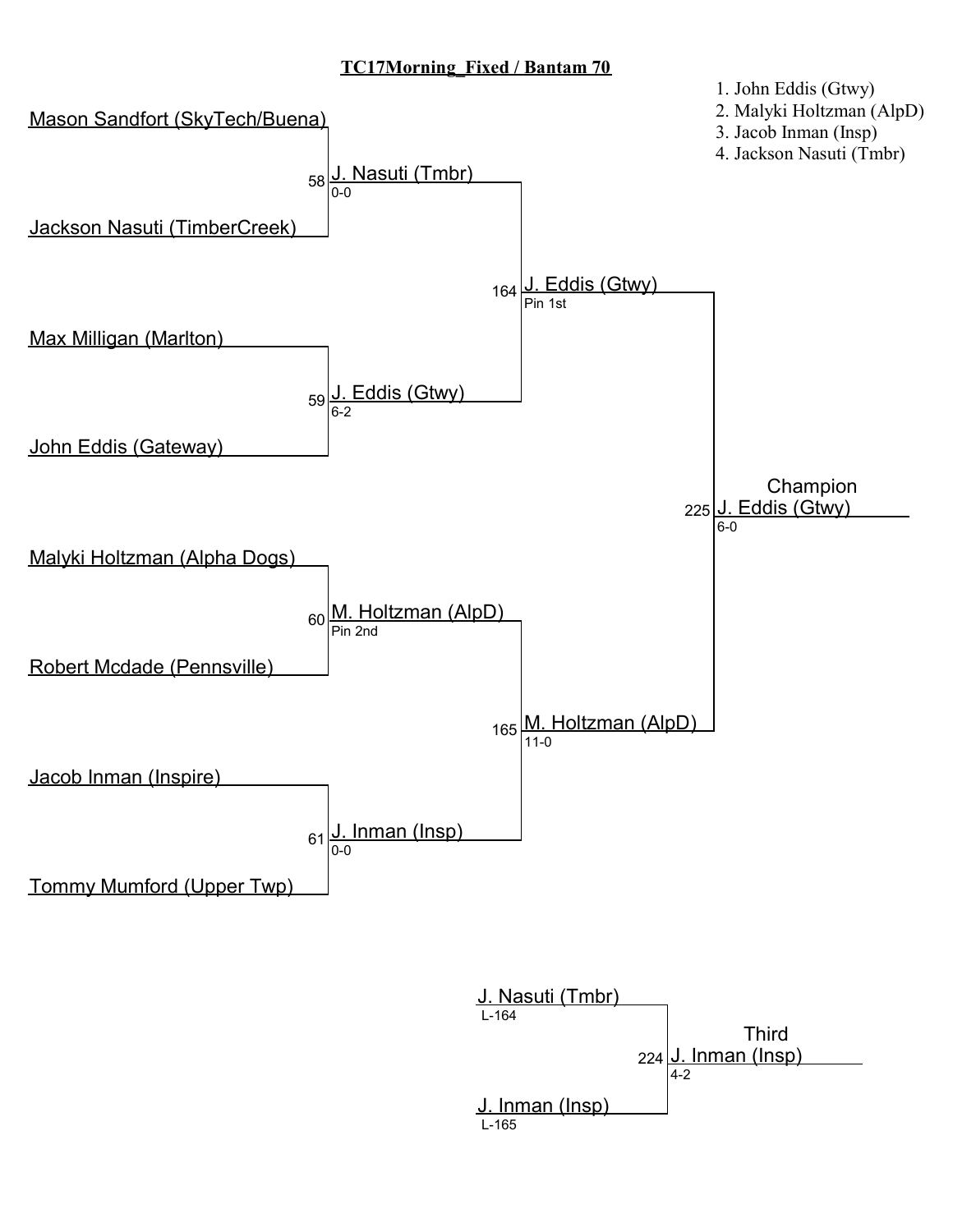

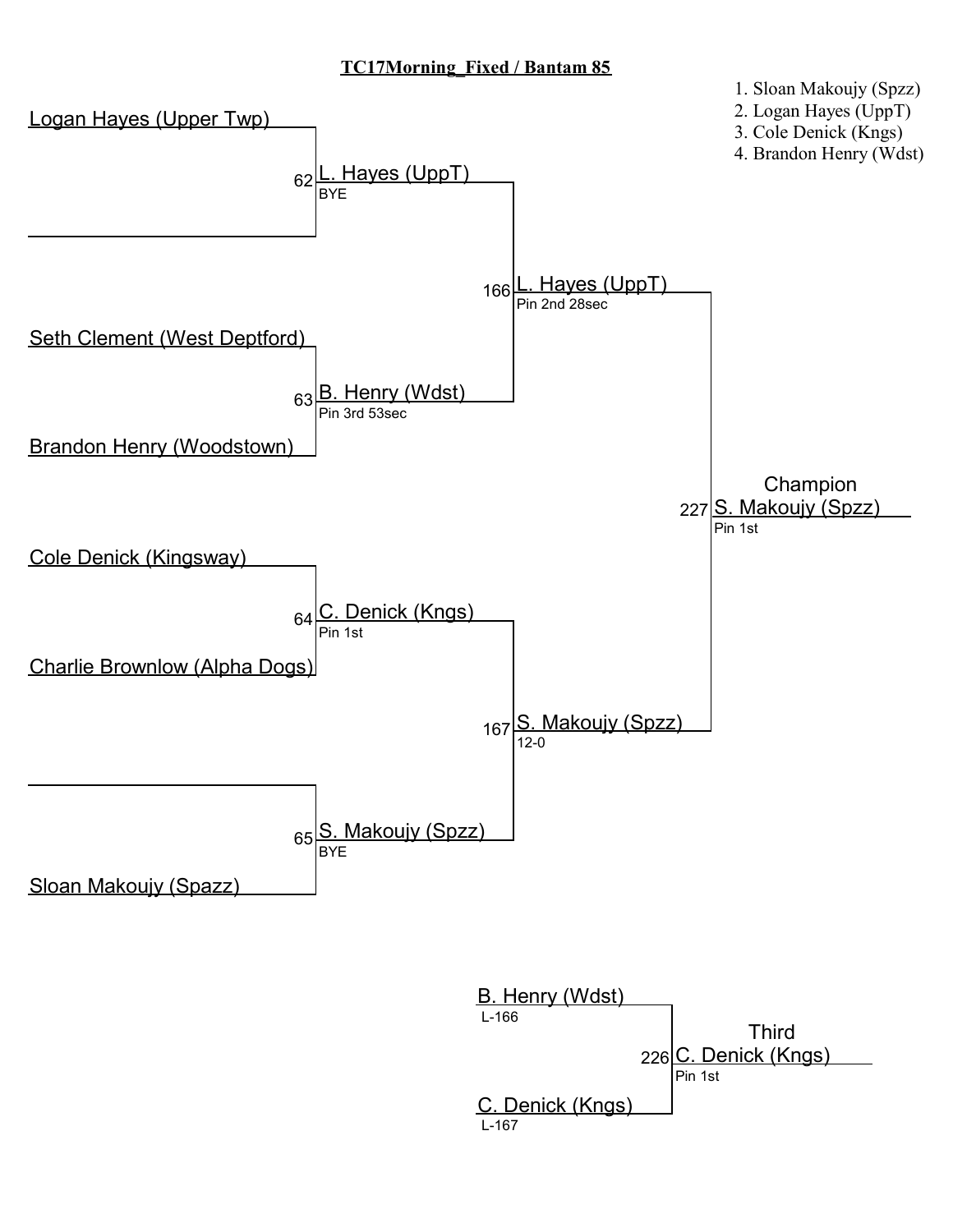

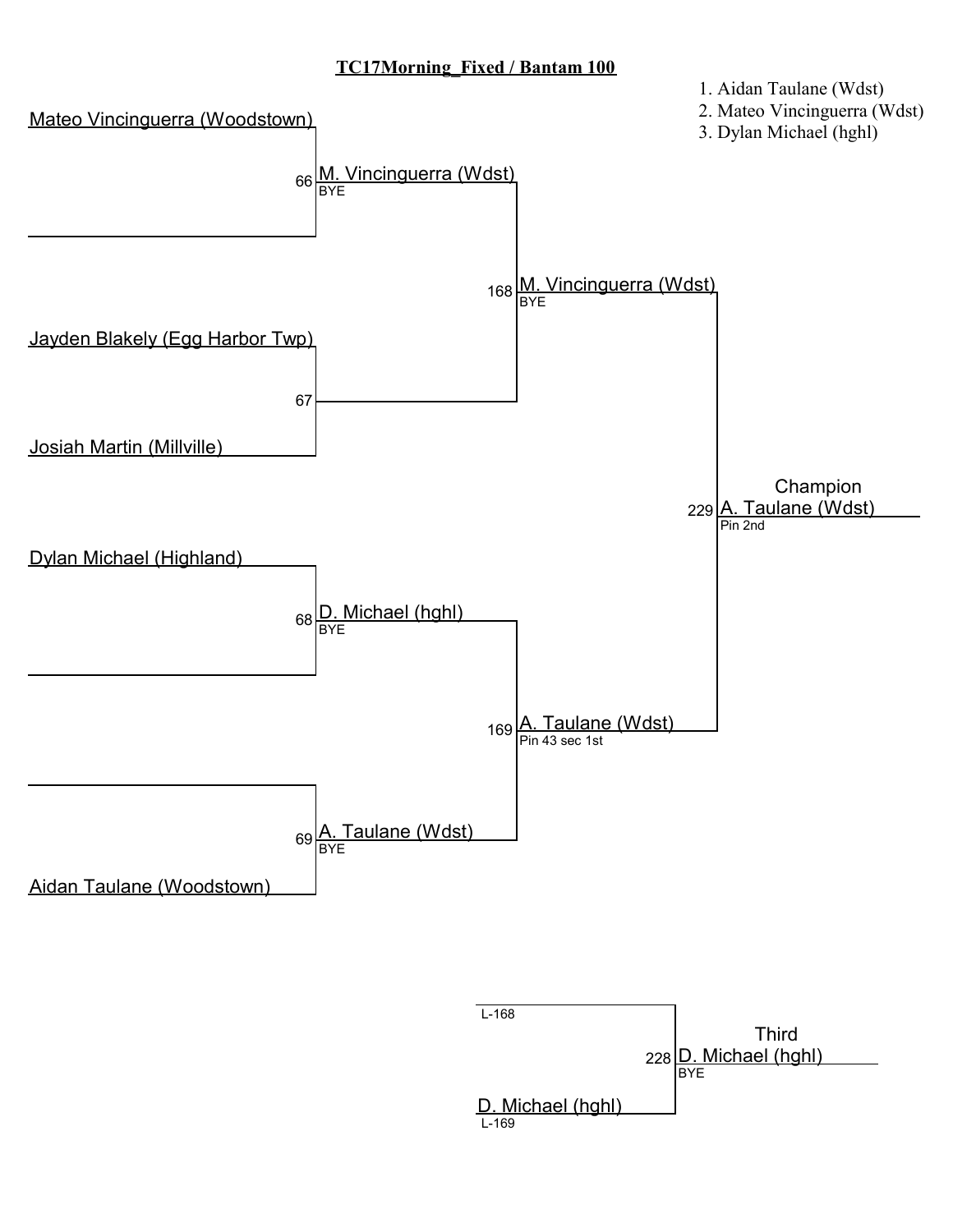# TC17Morning\_Fixed / Tot Novice 40[1]



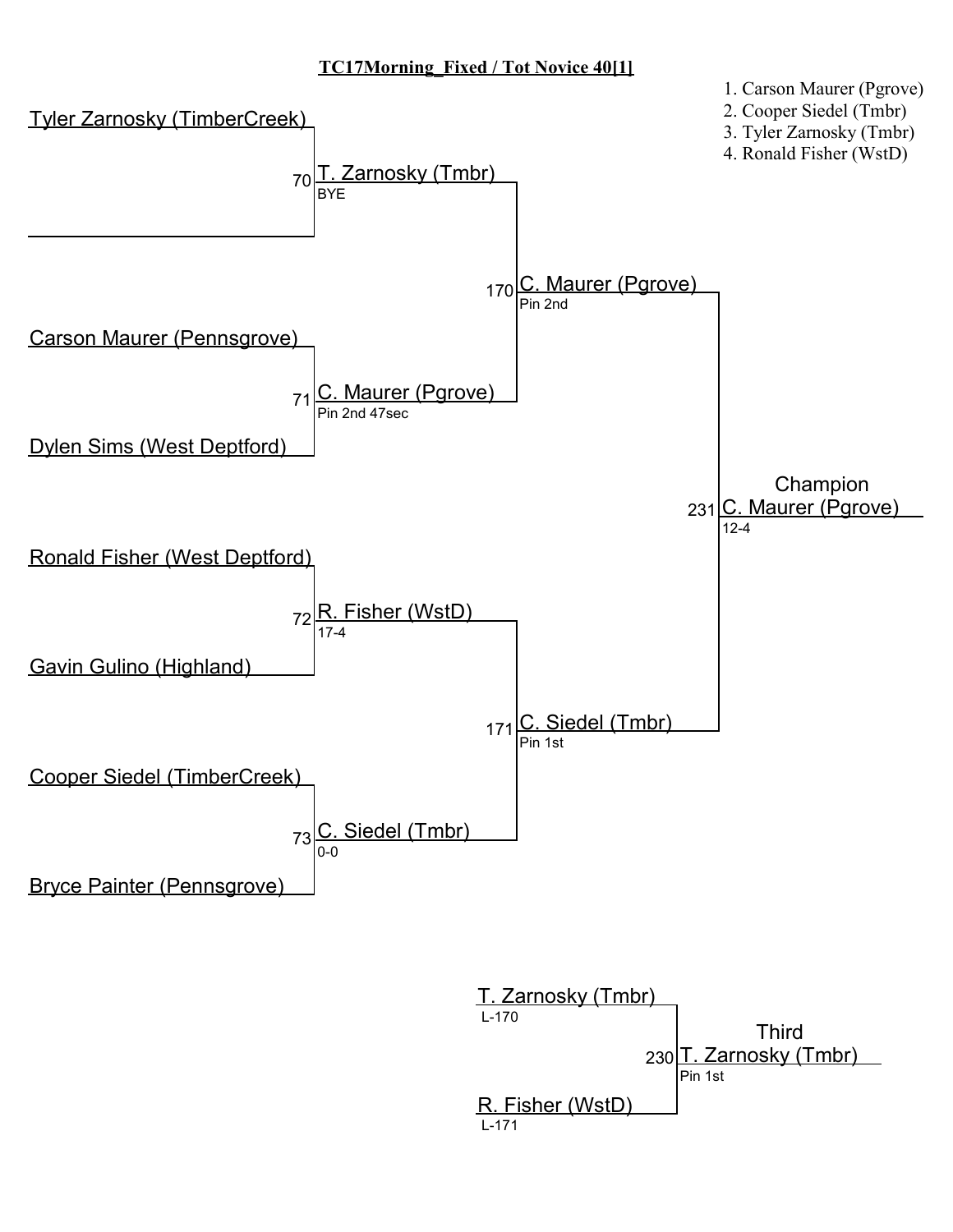## TC17Morning\_Fixed / Tot Novice 40[2]



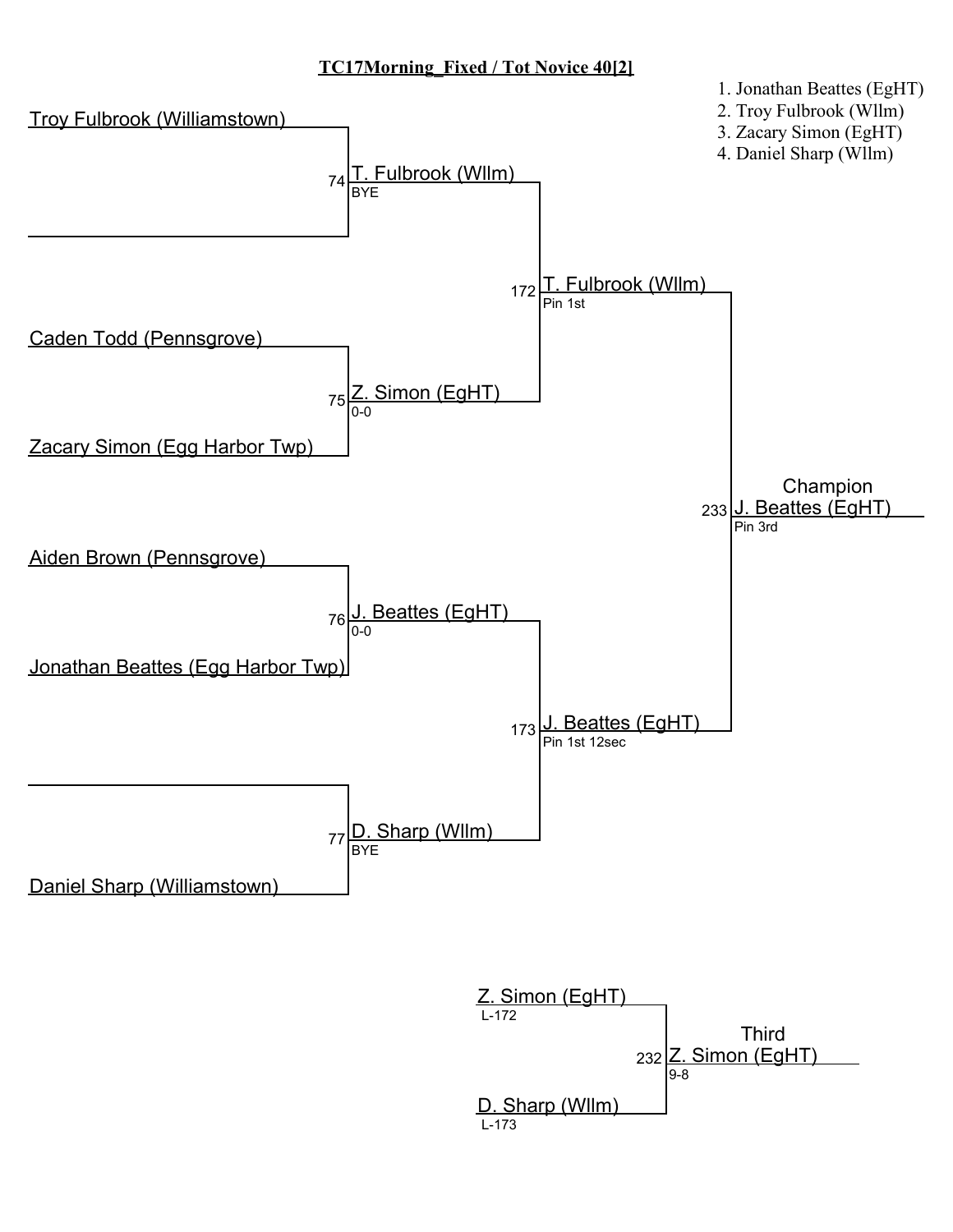## TC17Morning\_Fixed / Tot Novice 40[3]



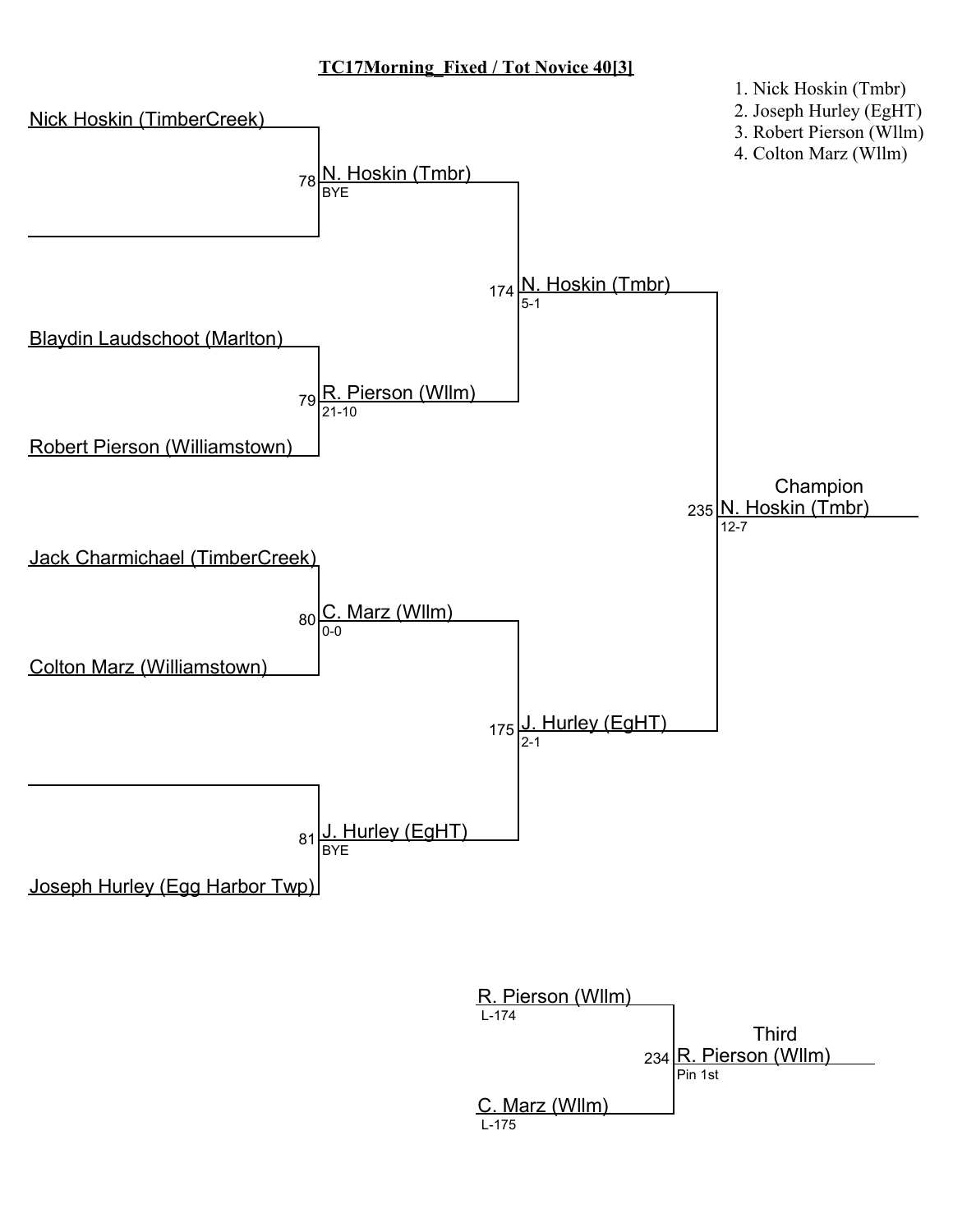# TC17Morning\_Fixed / Tot Novice 45[1]



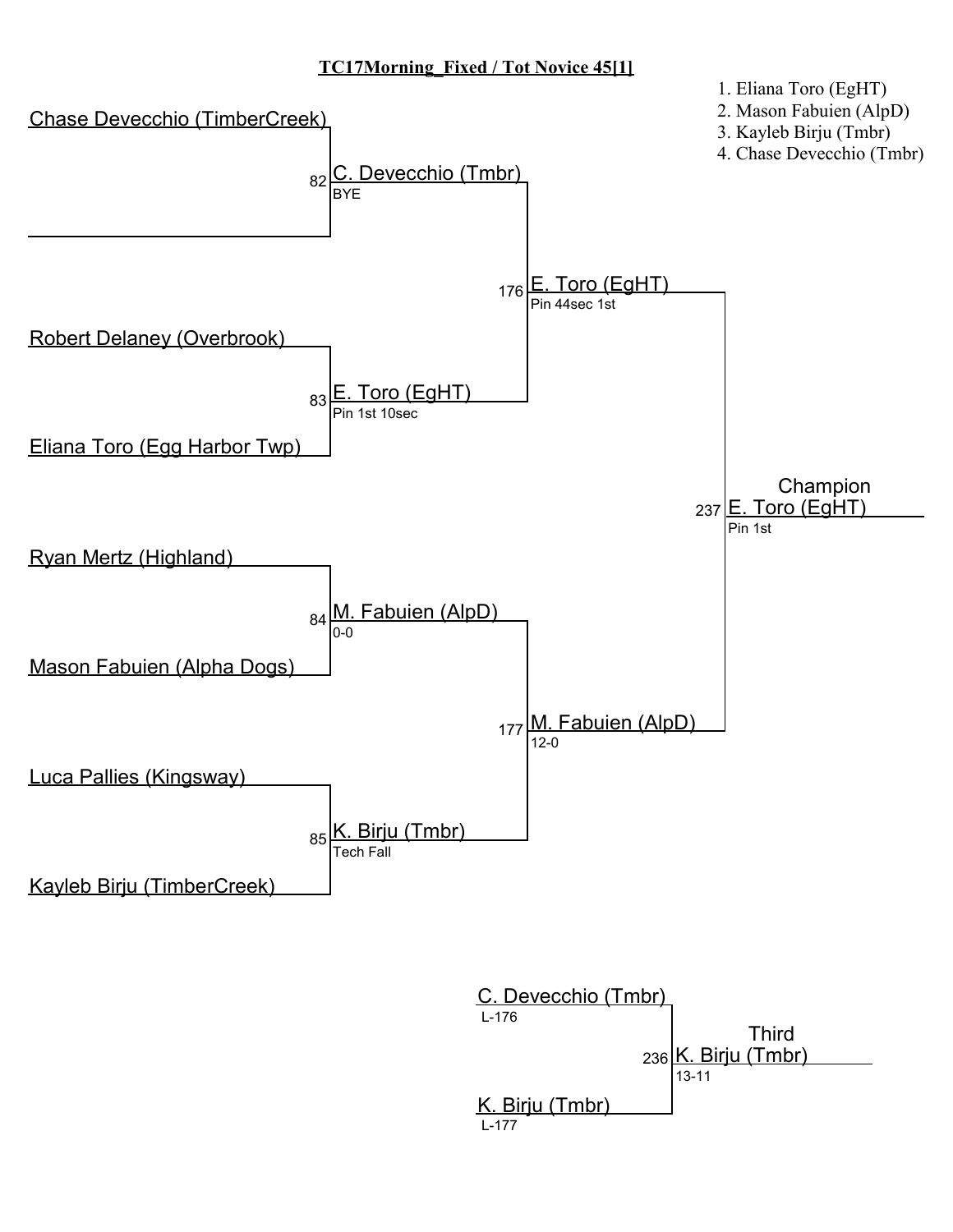## TC17Morning\_Fixed / Tot Novice 45[2]



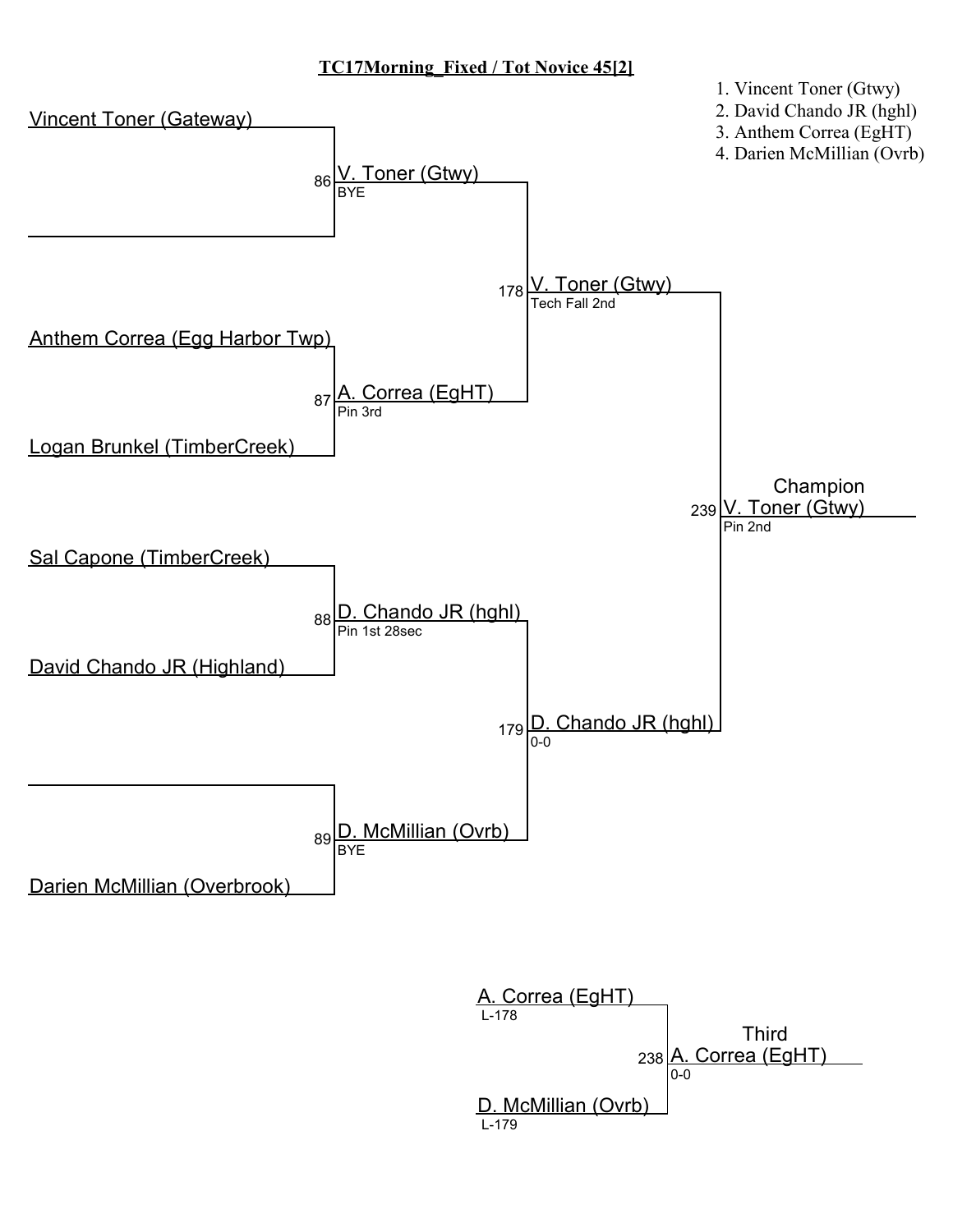#### TC17Morning\_Fixed / Tot Novice 50[1]



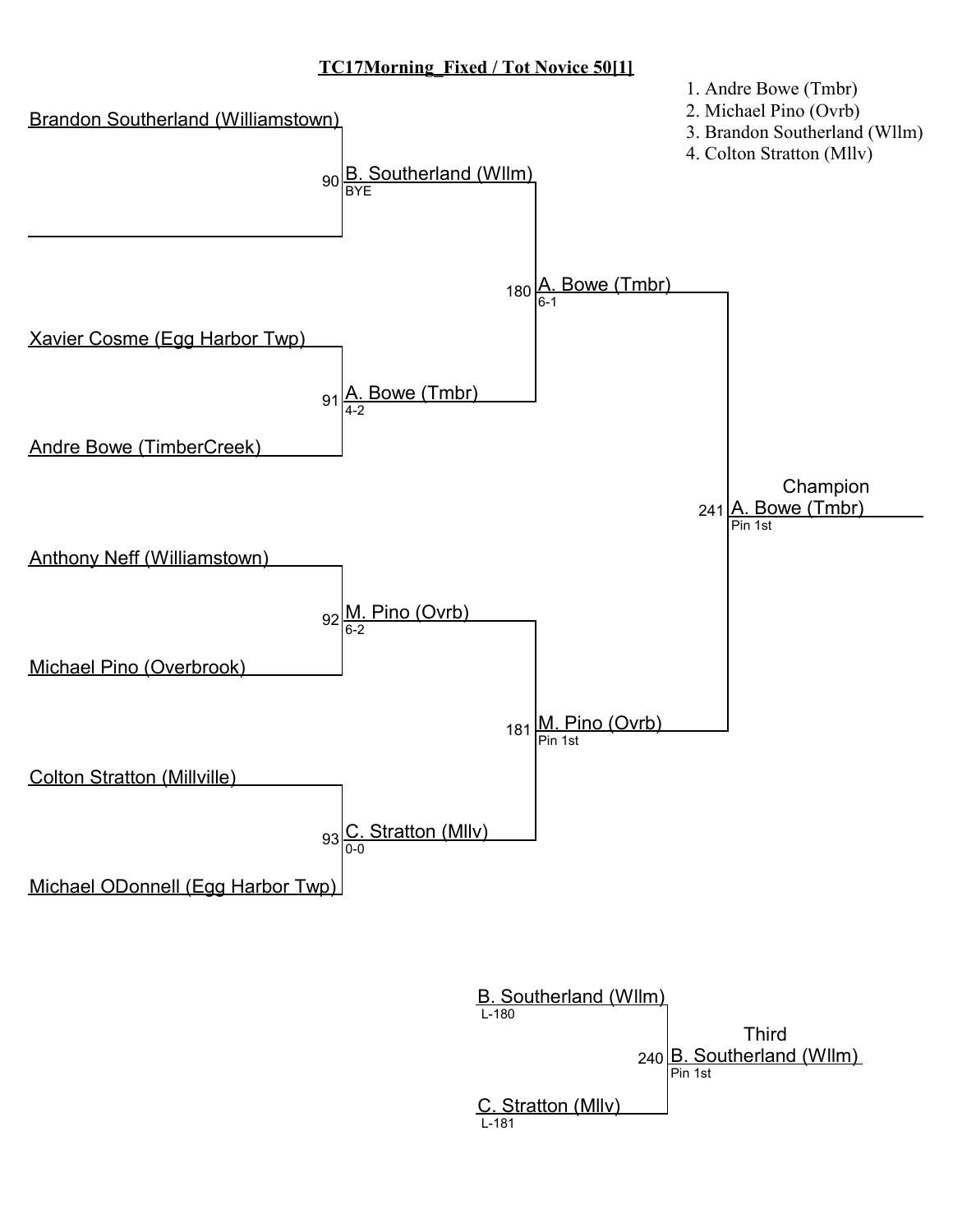## TC17Morning\_Fixed / Tot Novice 50[2]



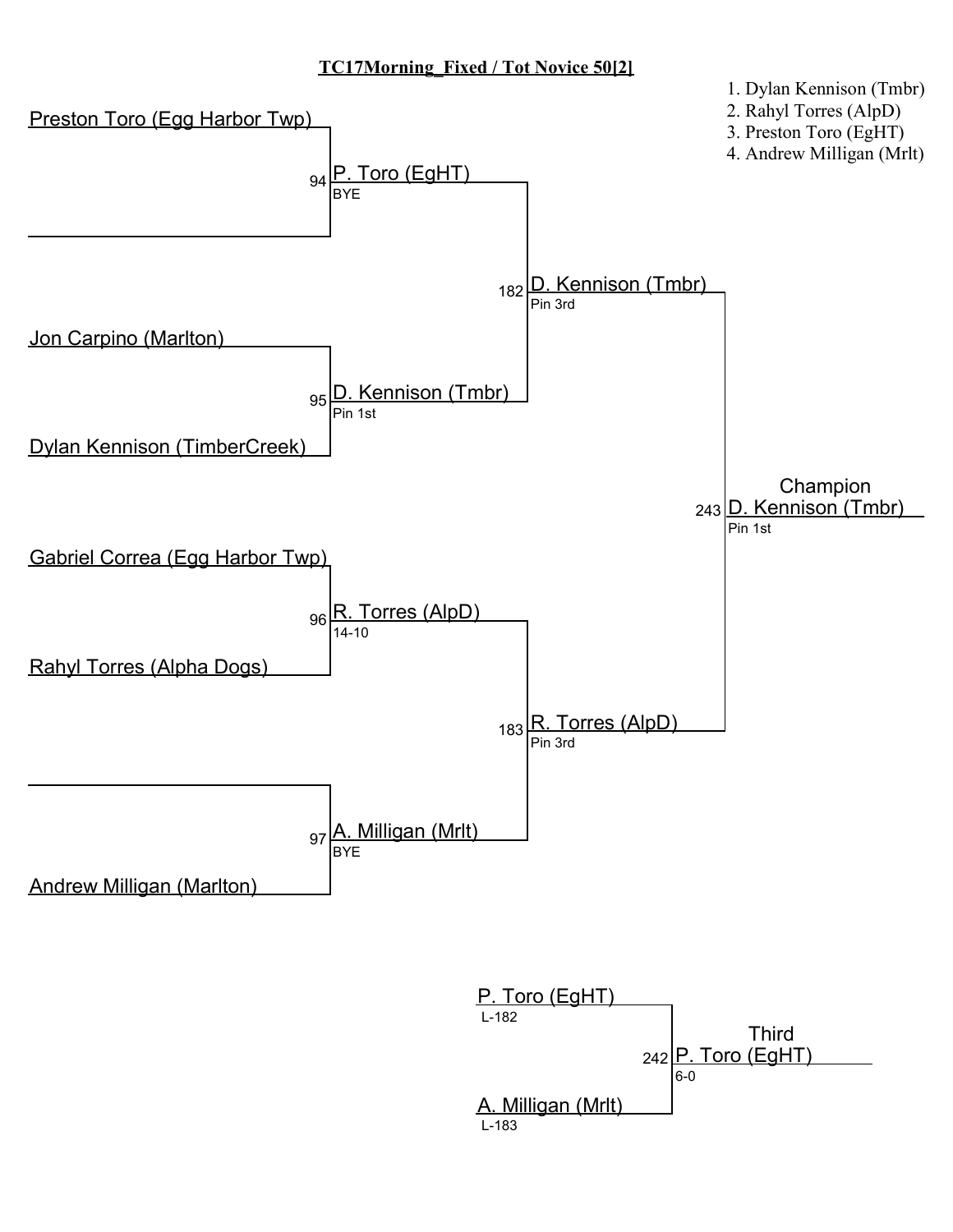# TC17Morning\_Fixed / Tot 50[1]



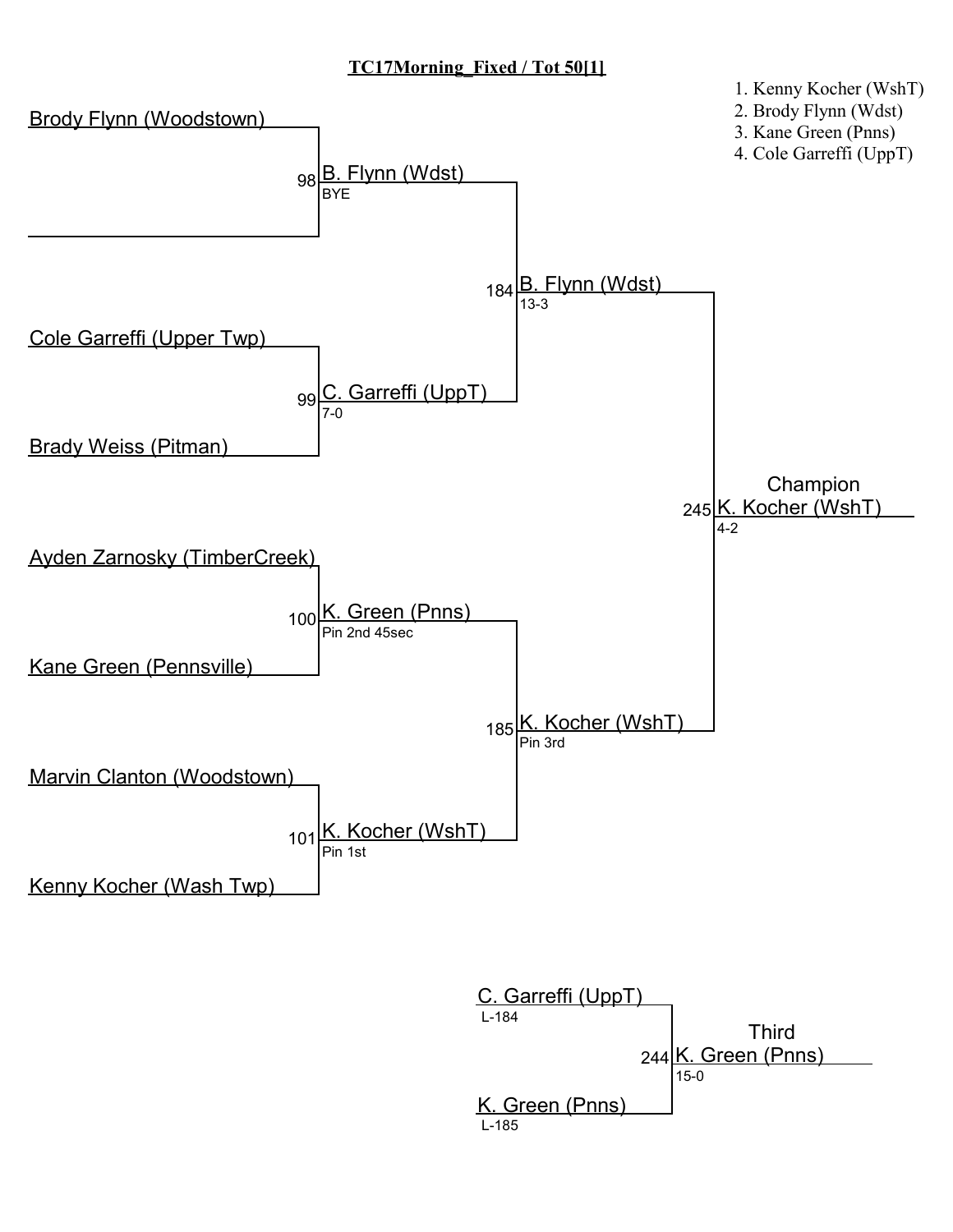# TC17Morning\_Fixed / Tot 50[2]



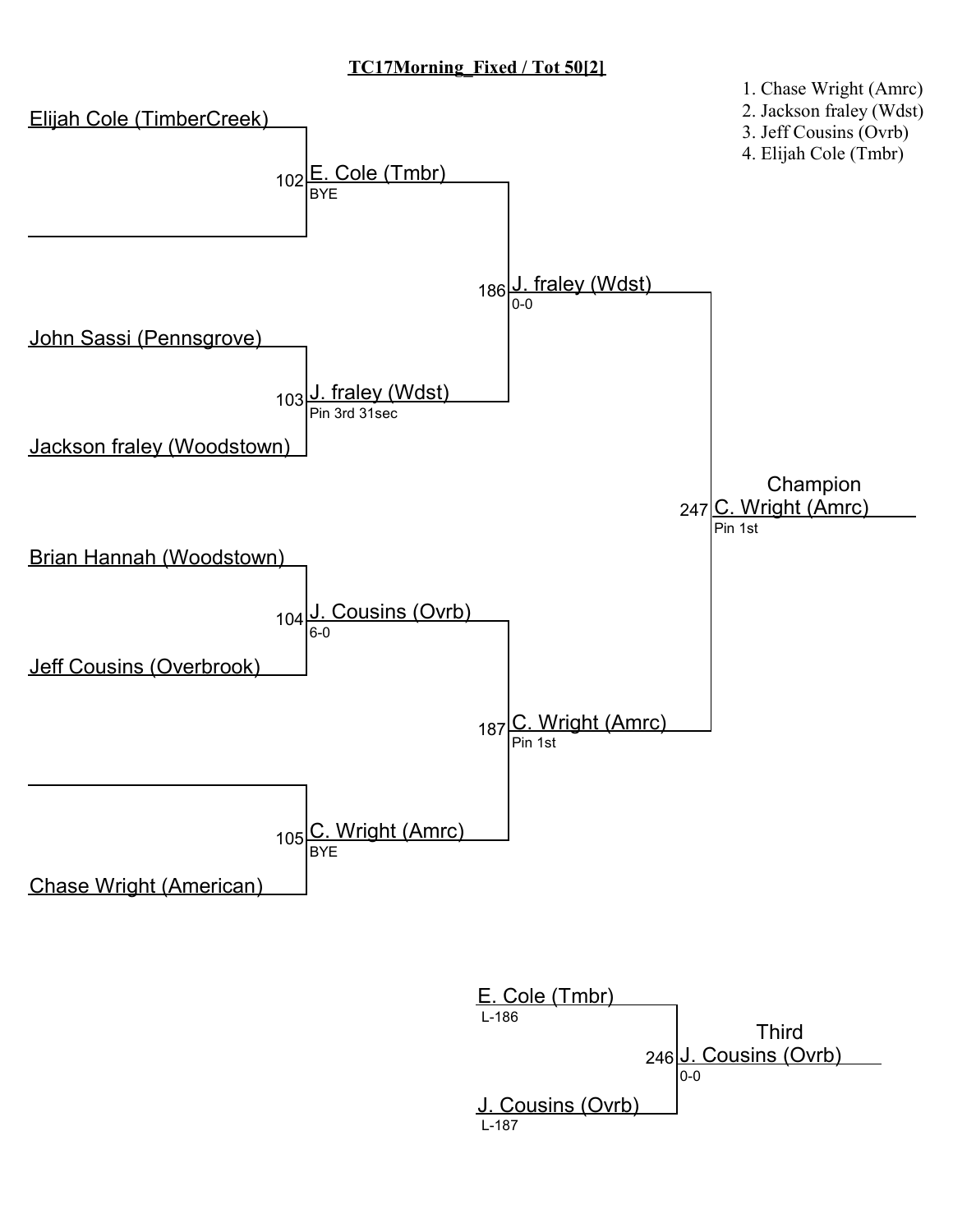## TC17Morning\_Fixed / Bantam 50[1]



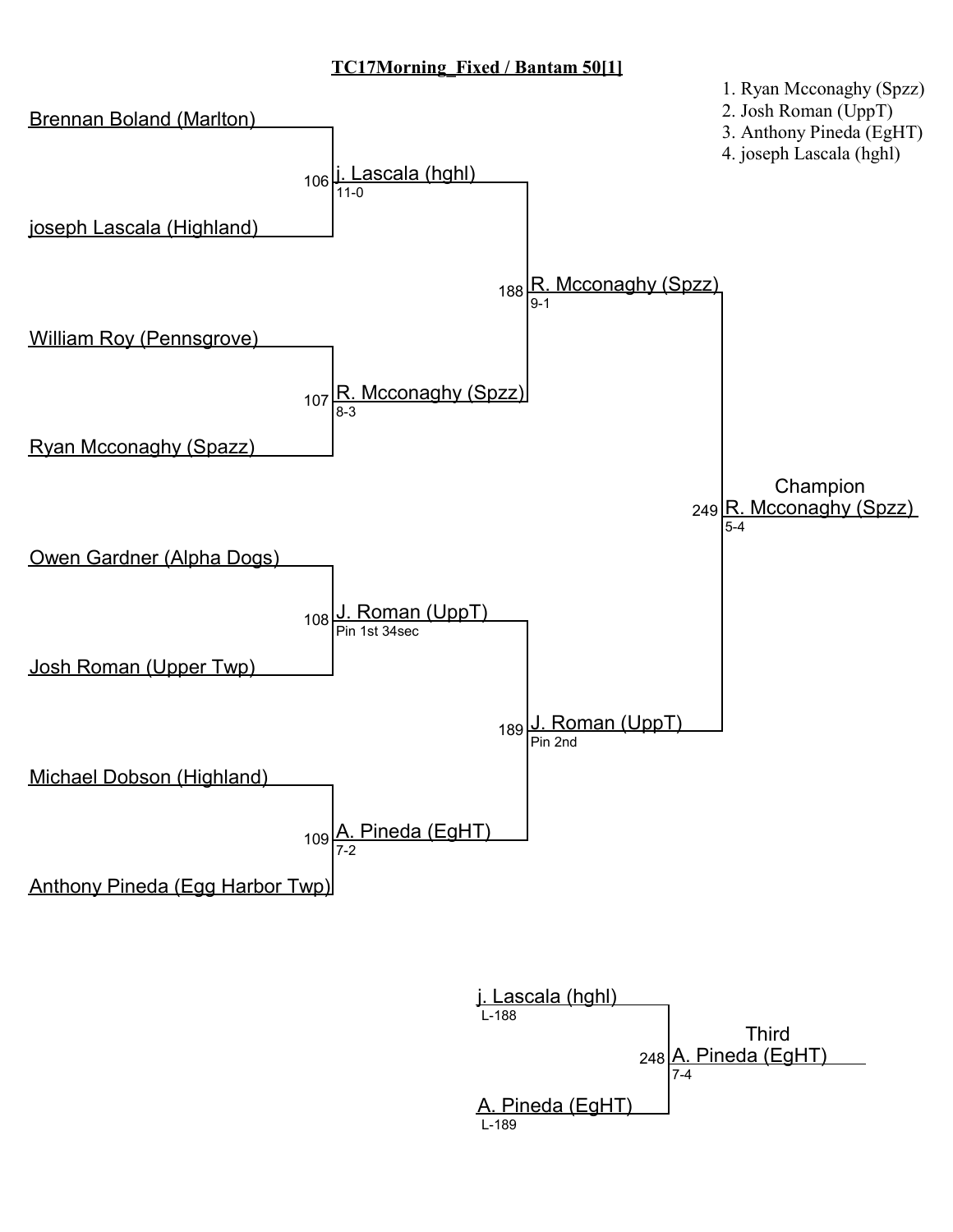# TC17Morning\_Fixed / Bantam 50[2]



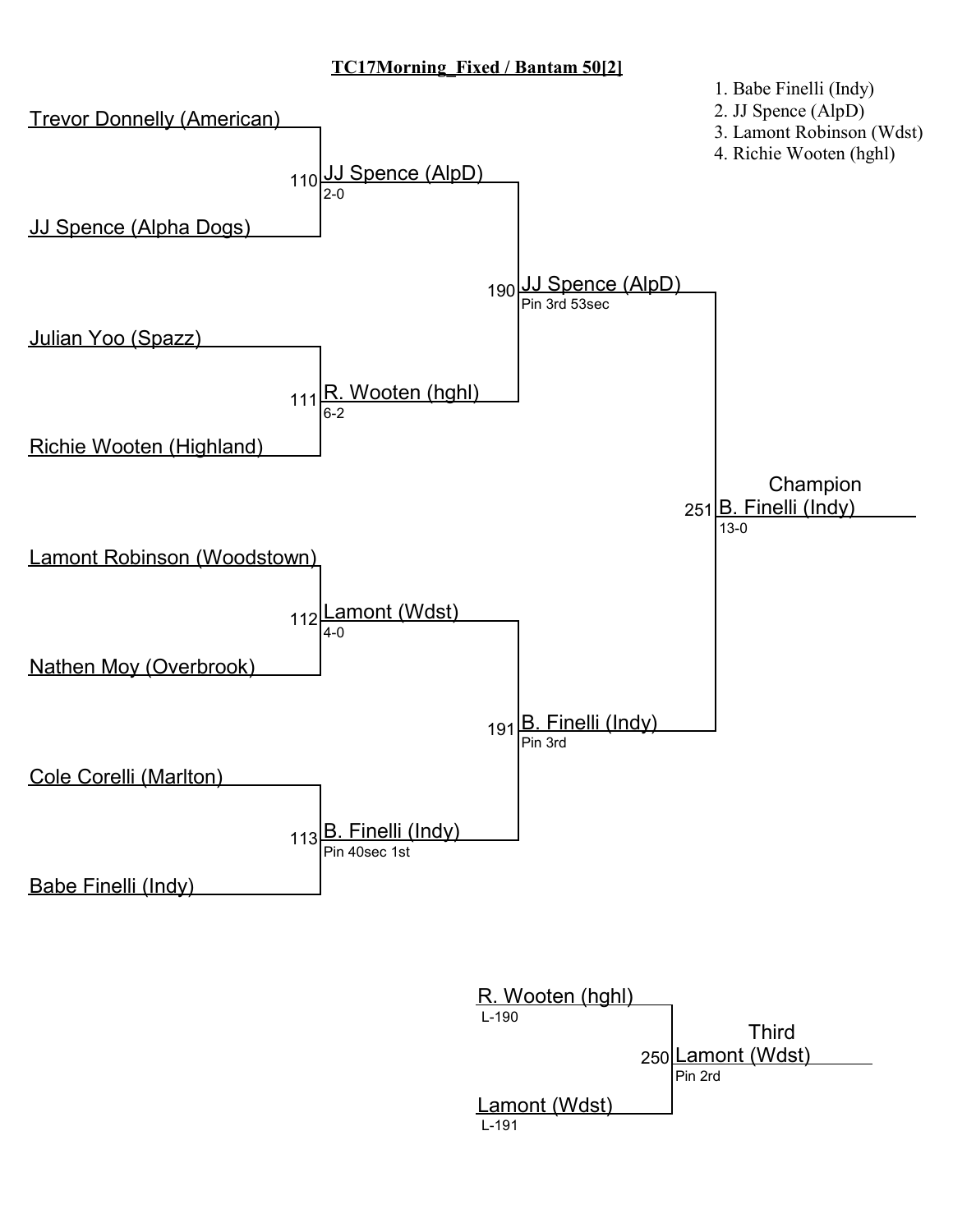## TC17Morning\_Fixed / Bantam 55[1]



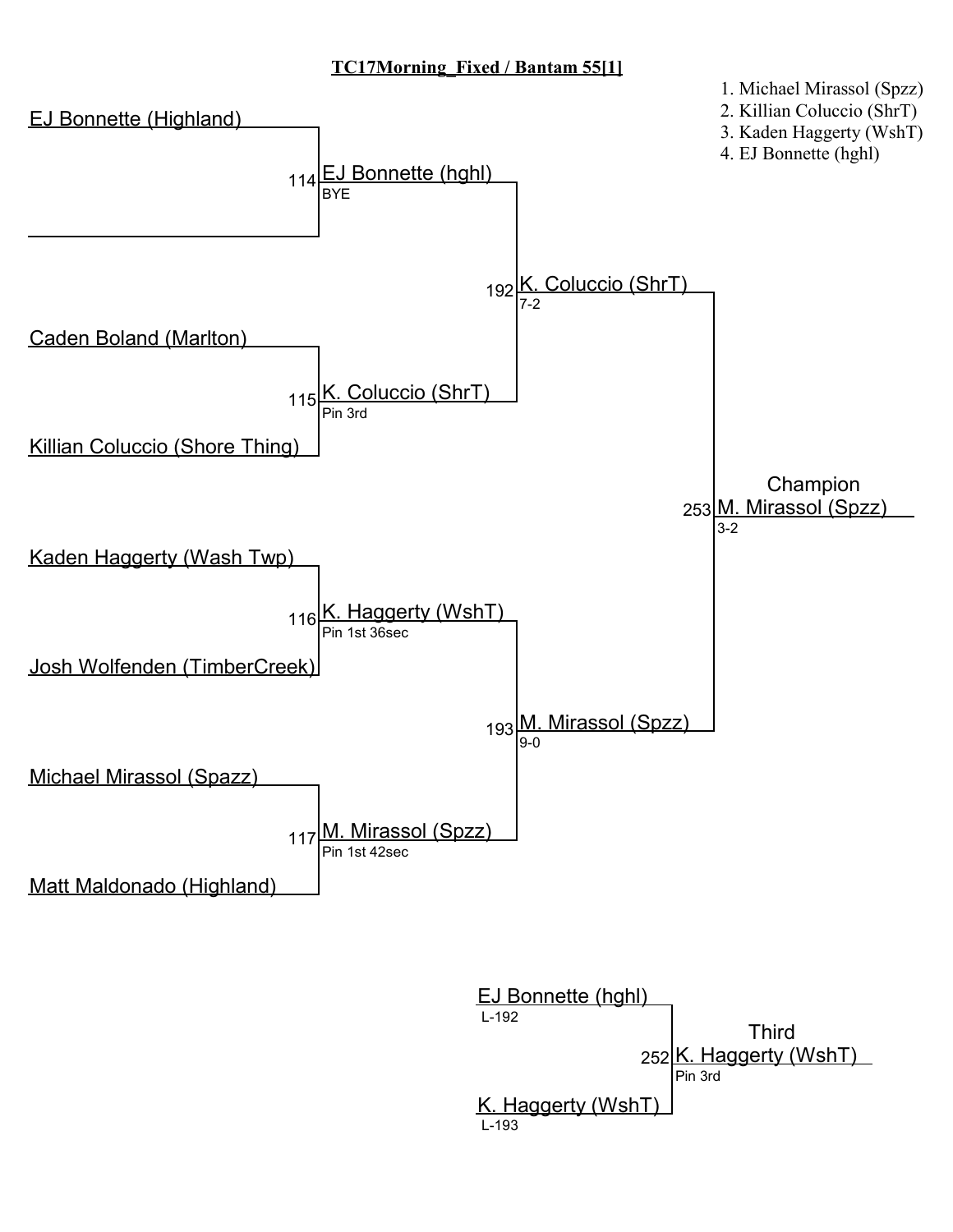## TC17Morning\_Fixed / Bantam 55[2]



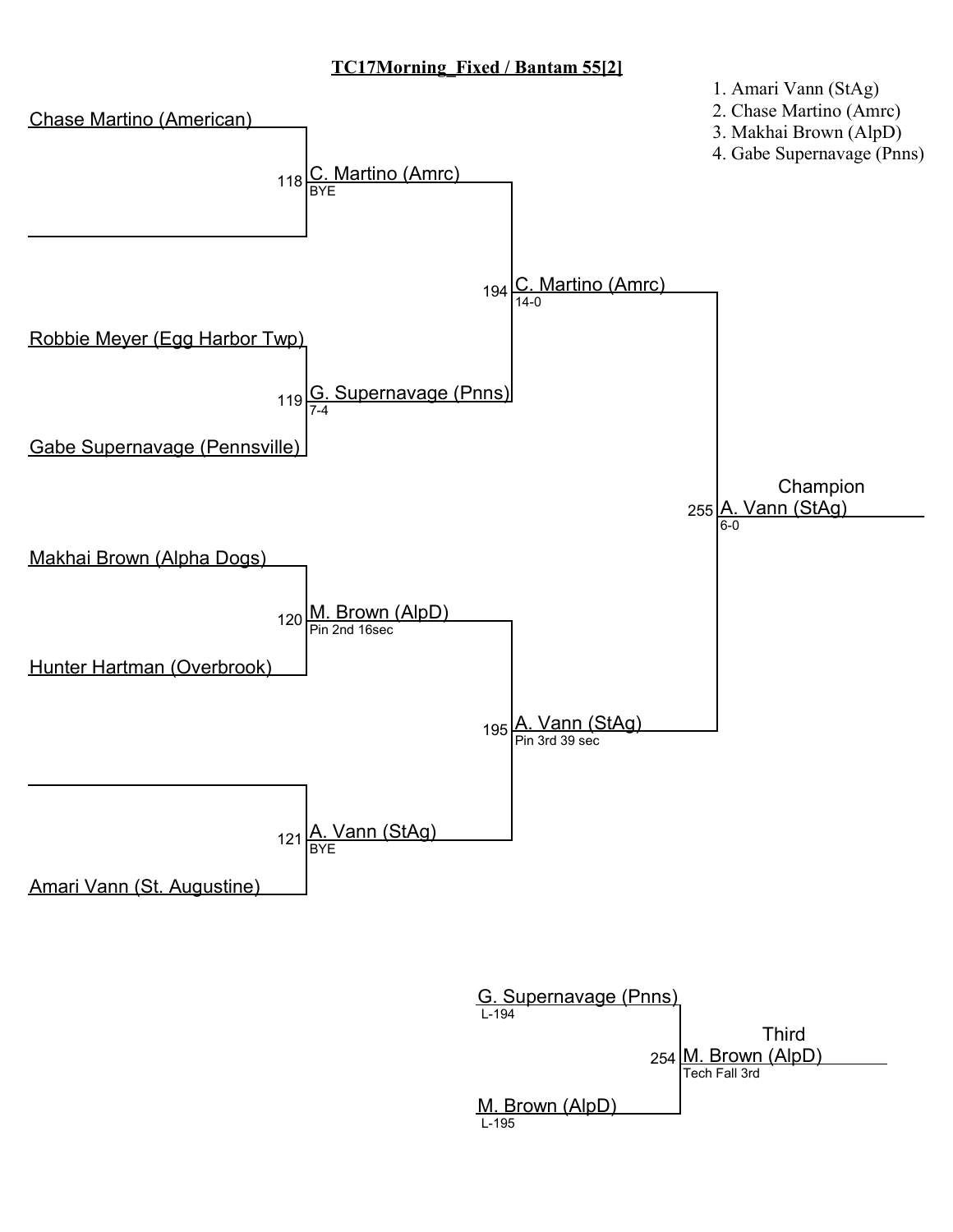## TC17Morning\_Fixed / Bantam 55[3]



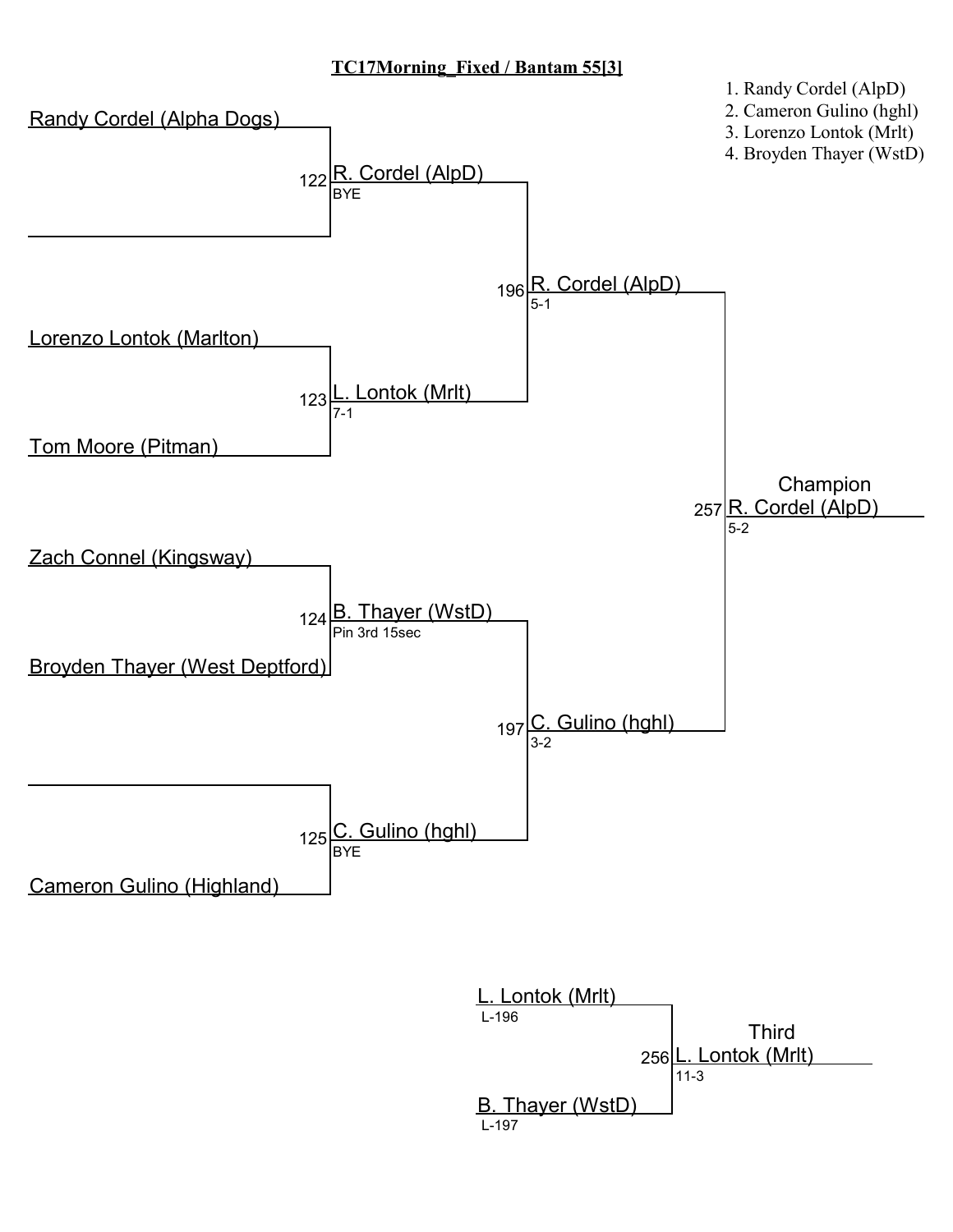## TC17Morning\_Fixed / Bantam 60[1]



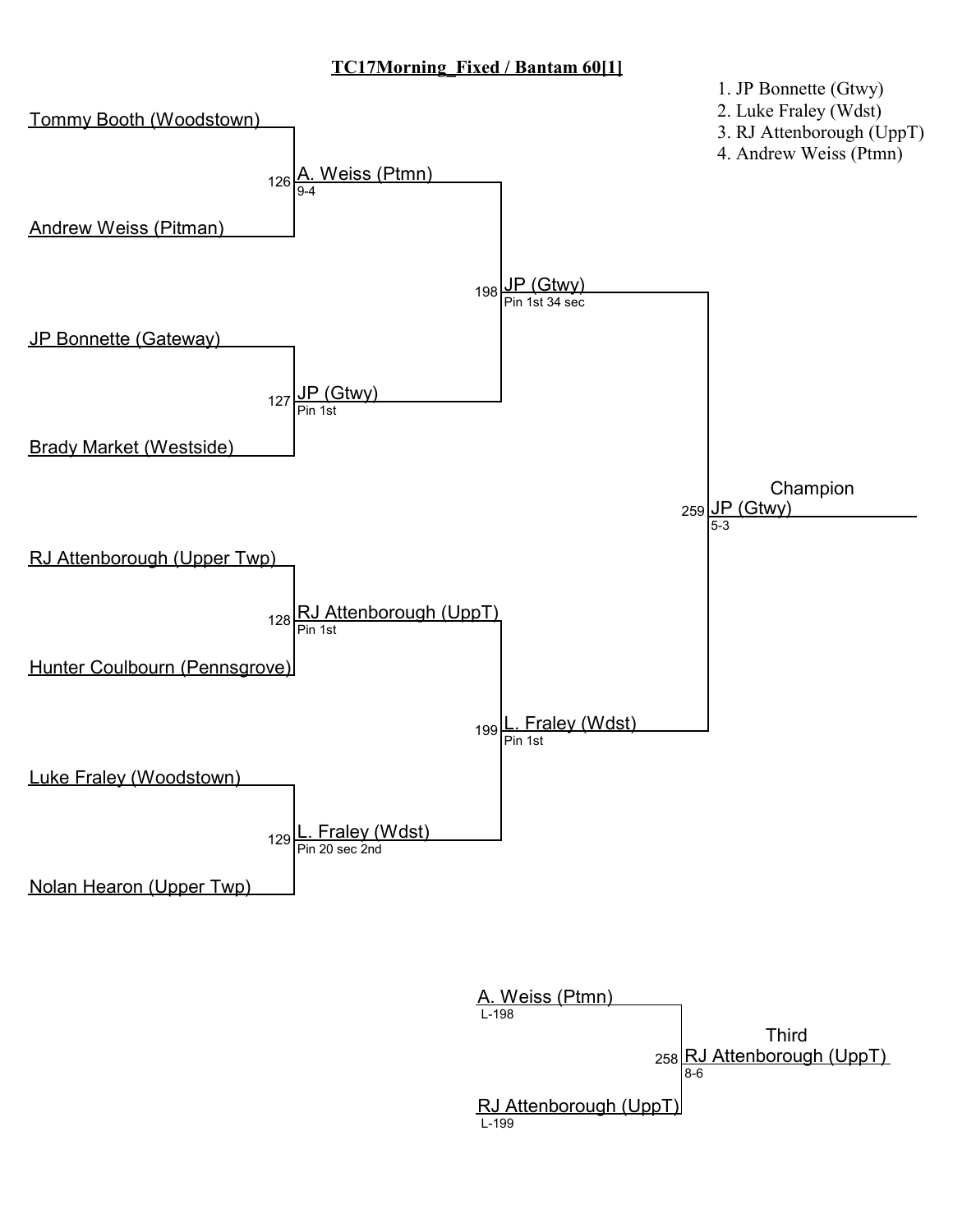## TC17Morning\_Fixed / Bantam 60[2]



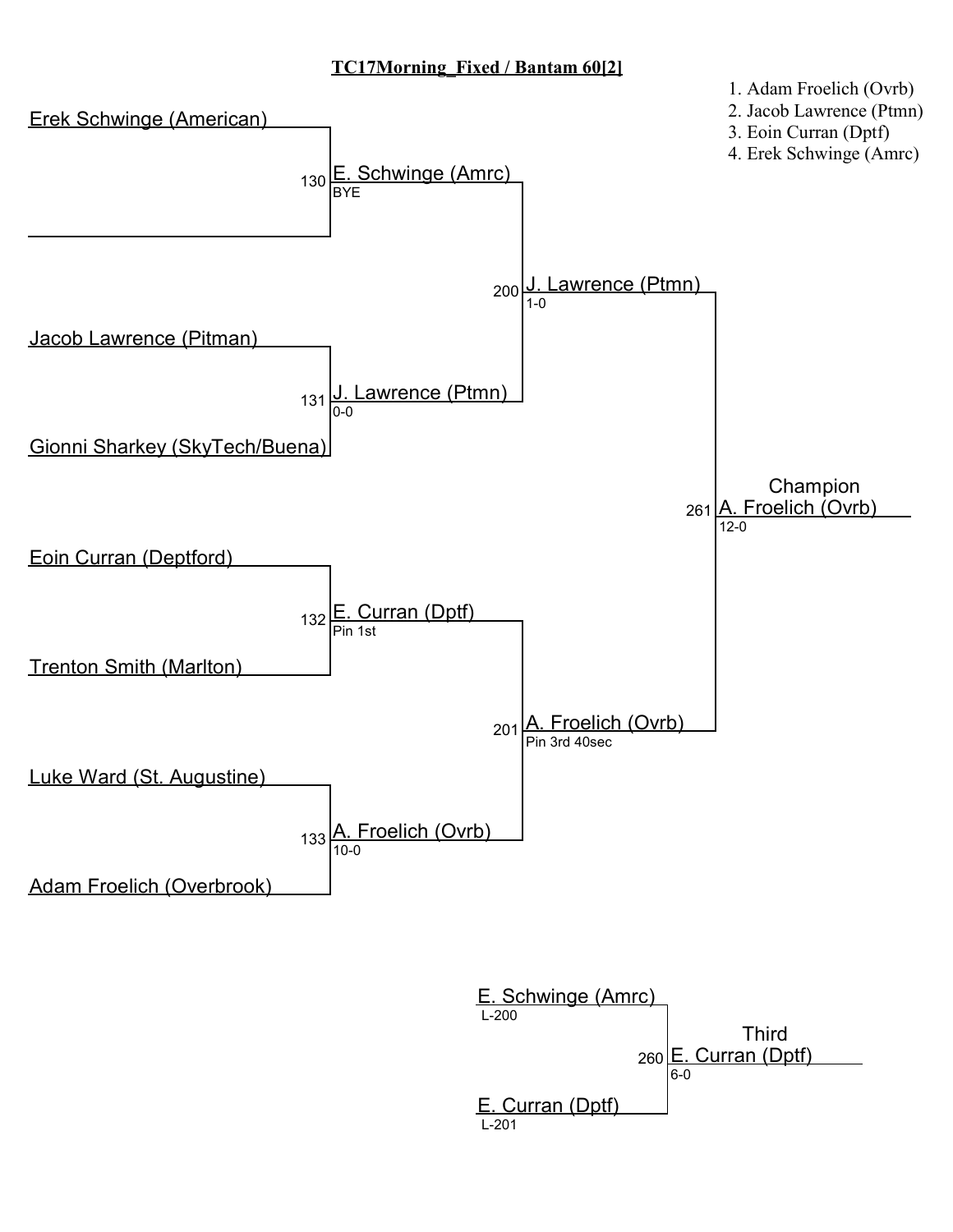

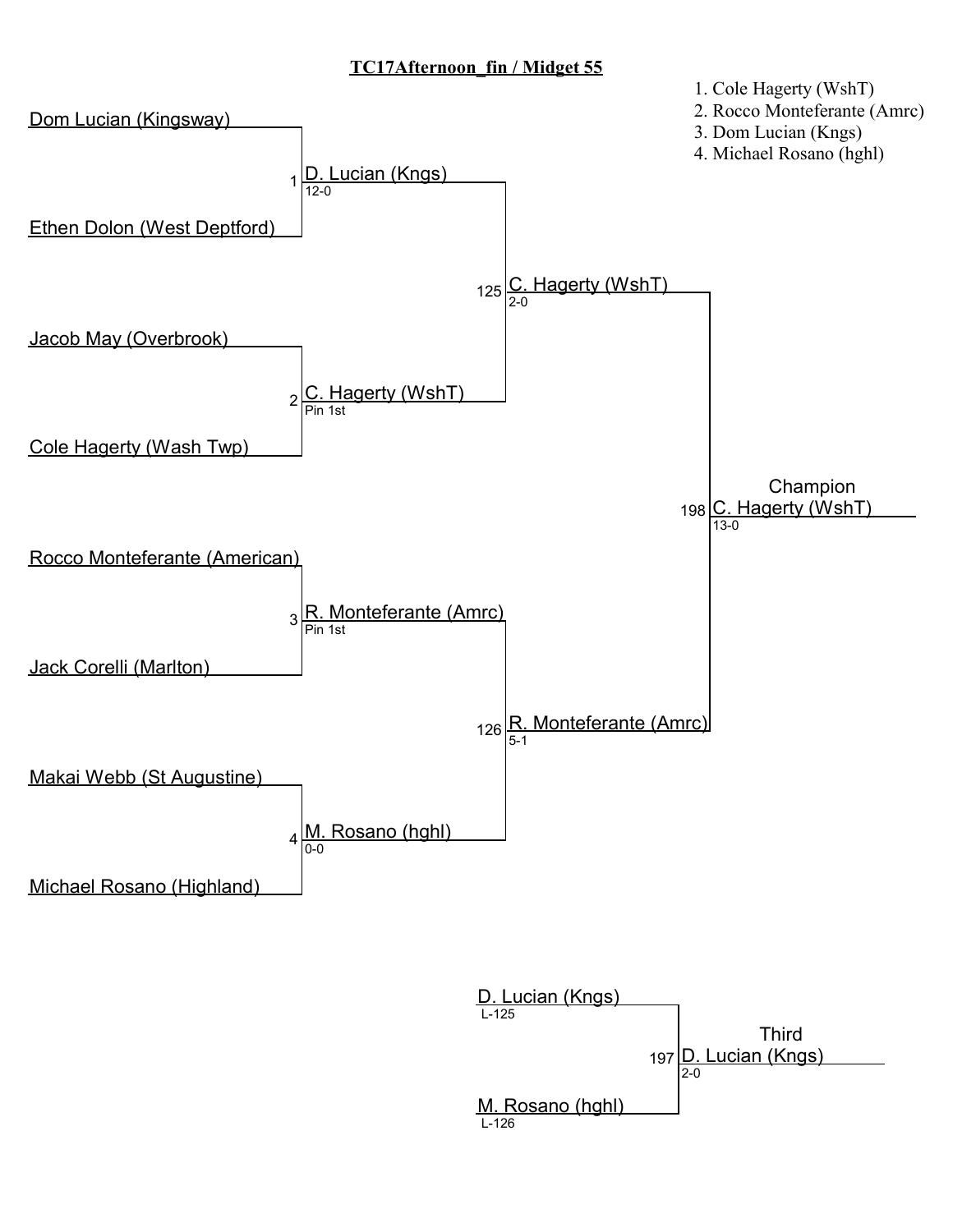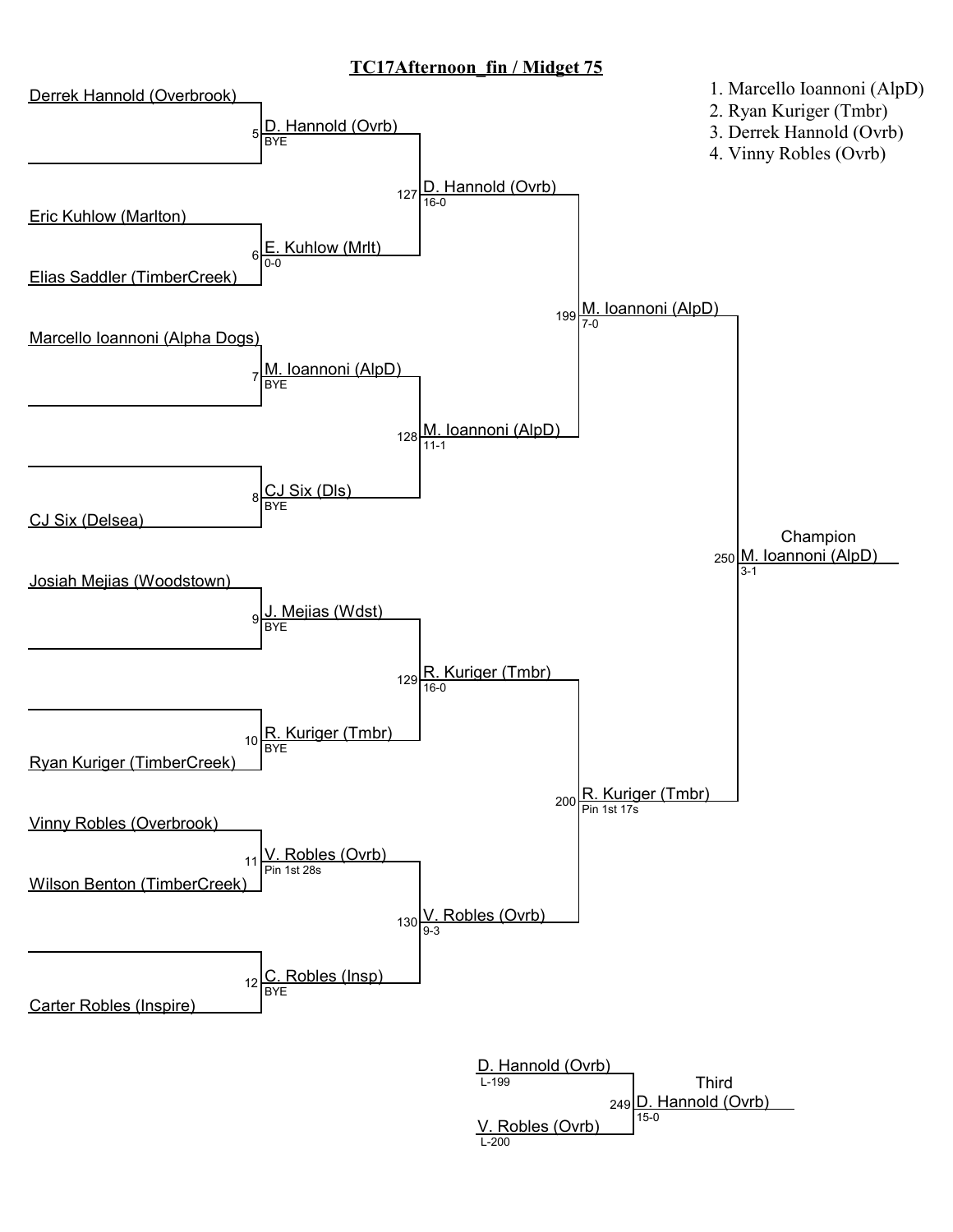

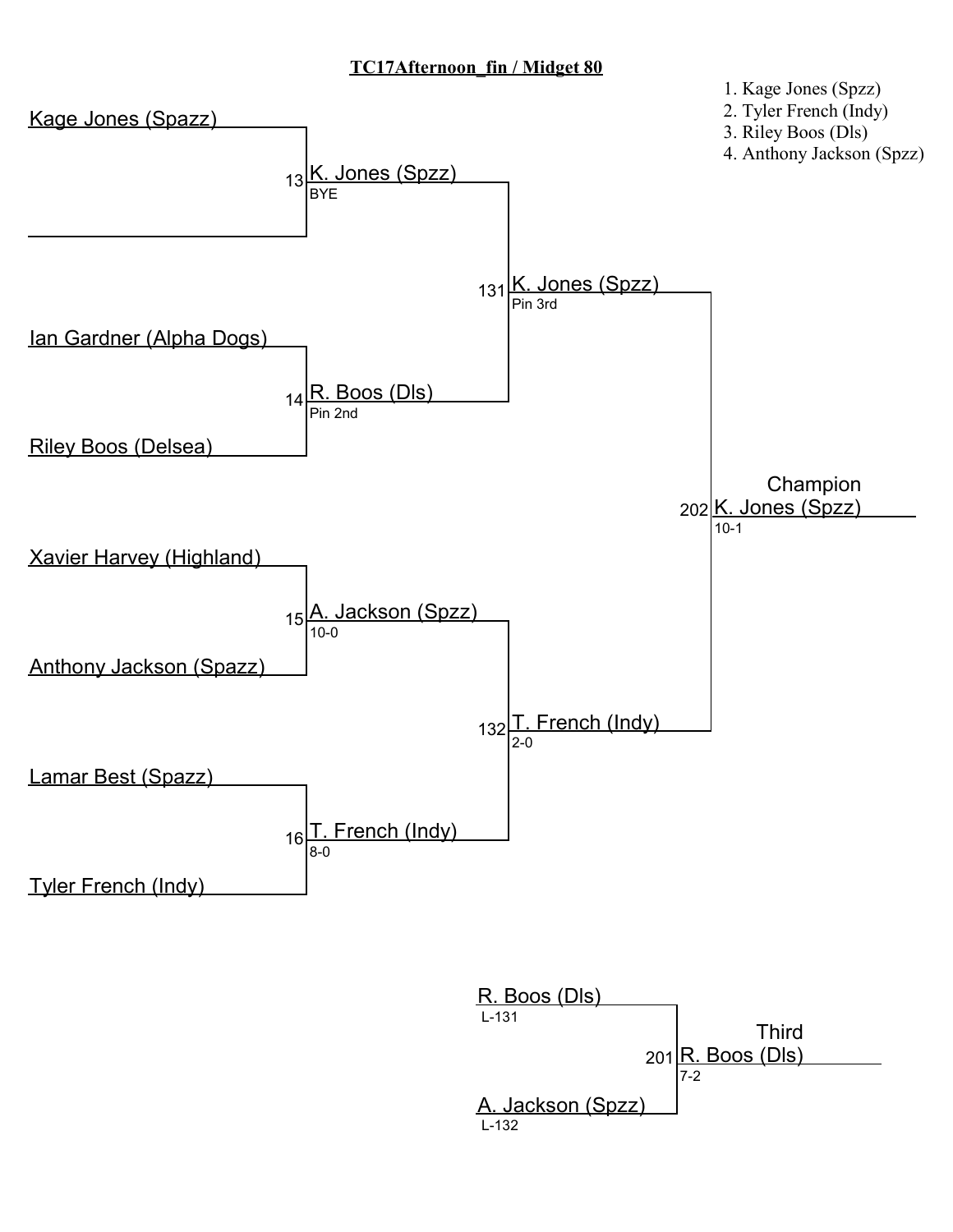

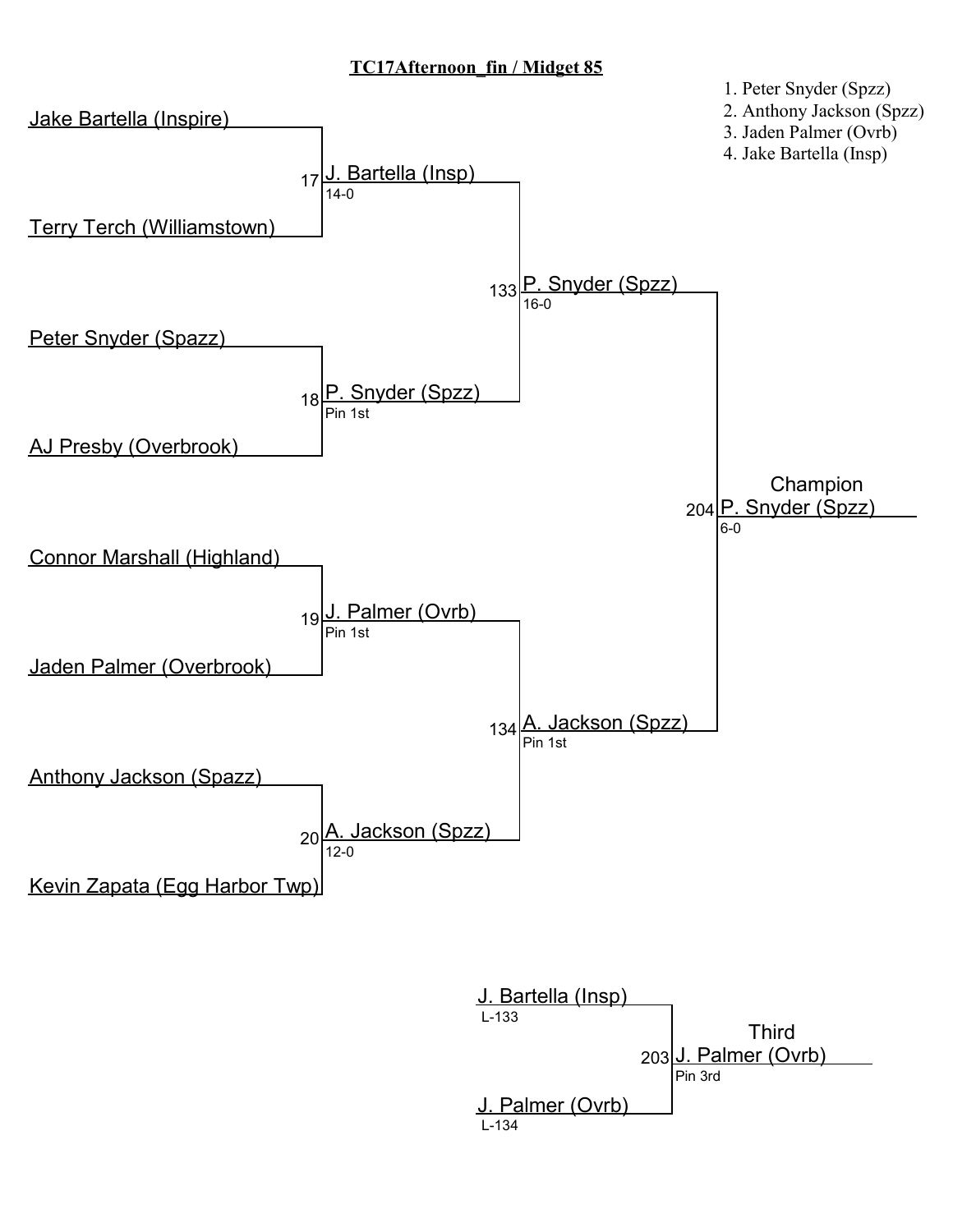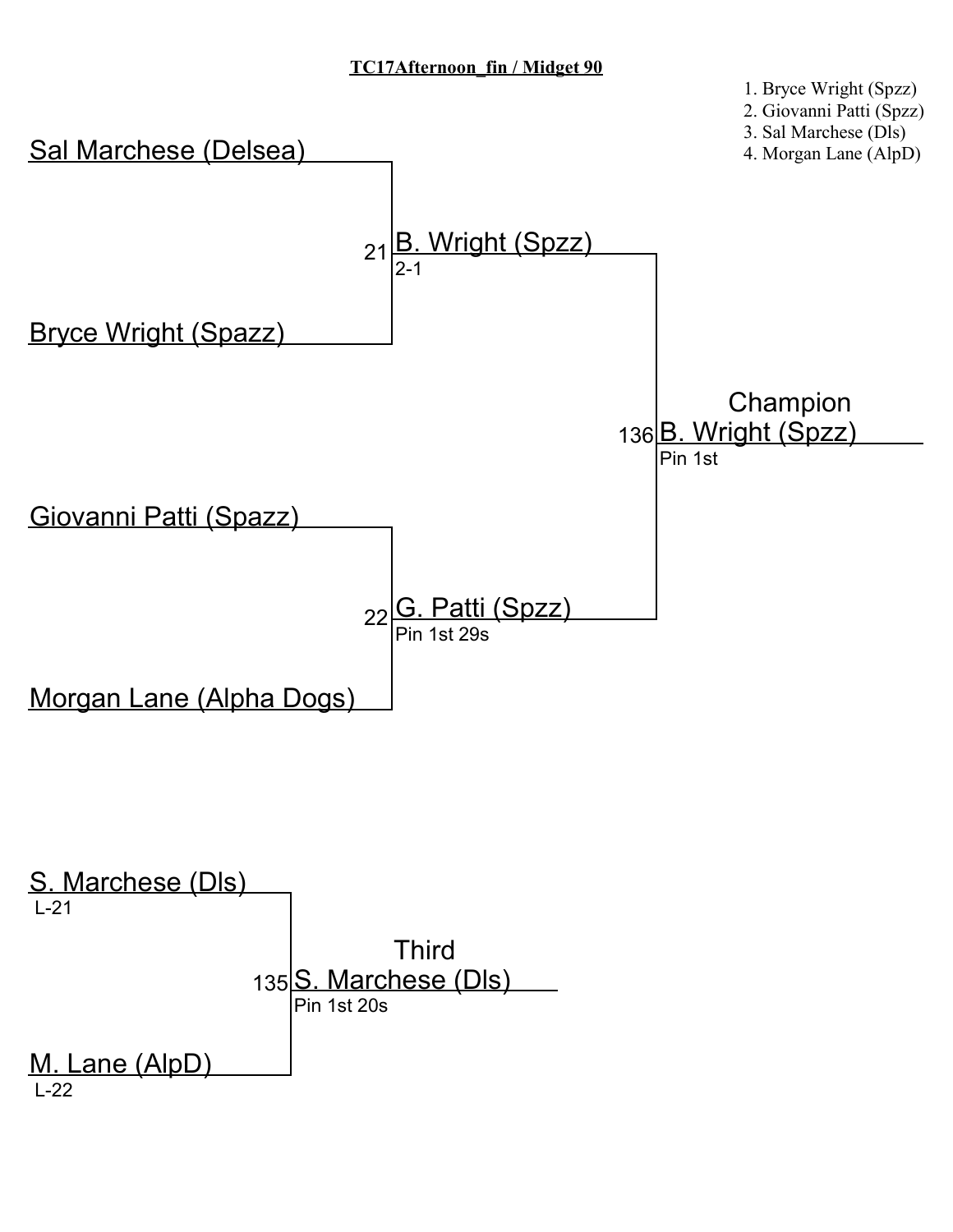

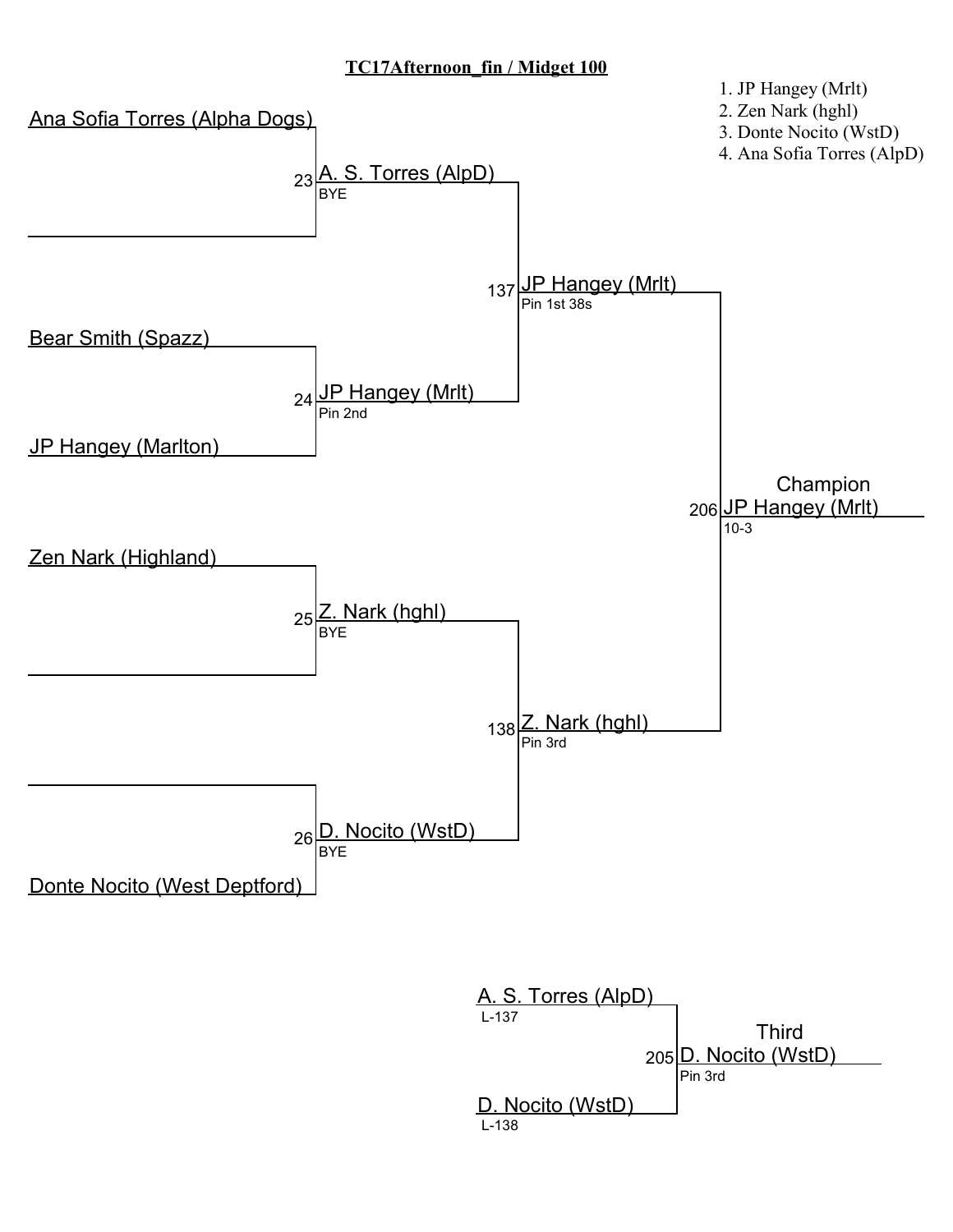

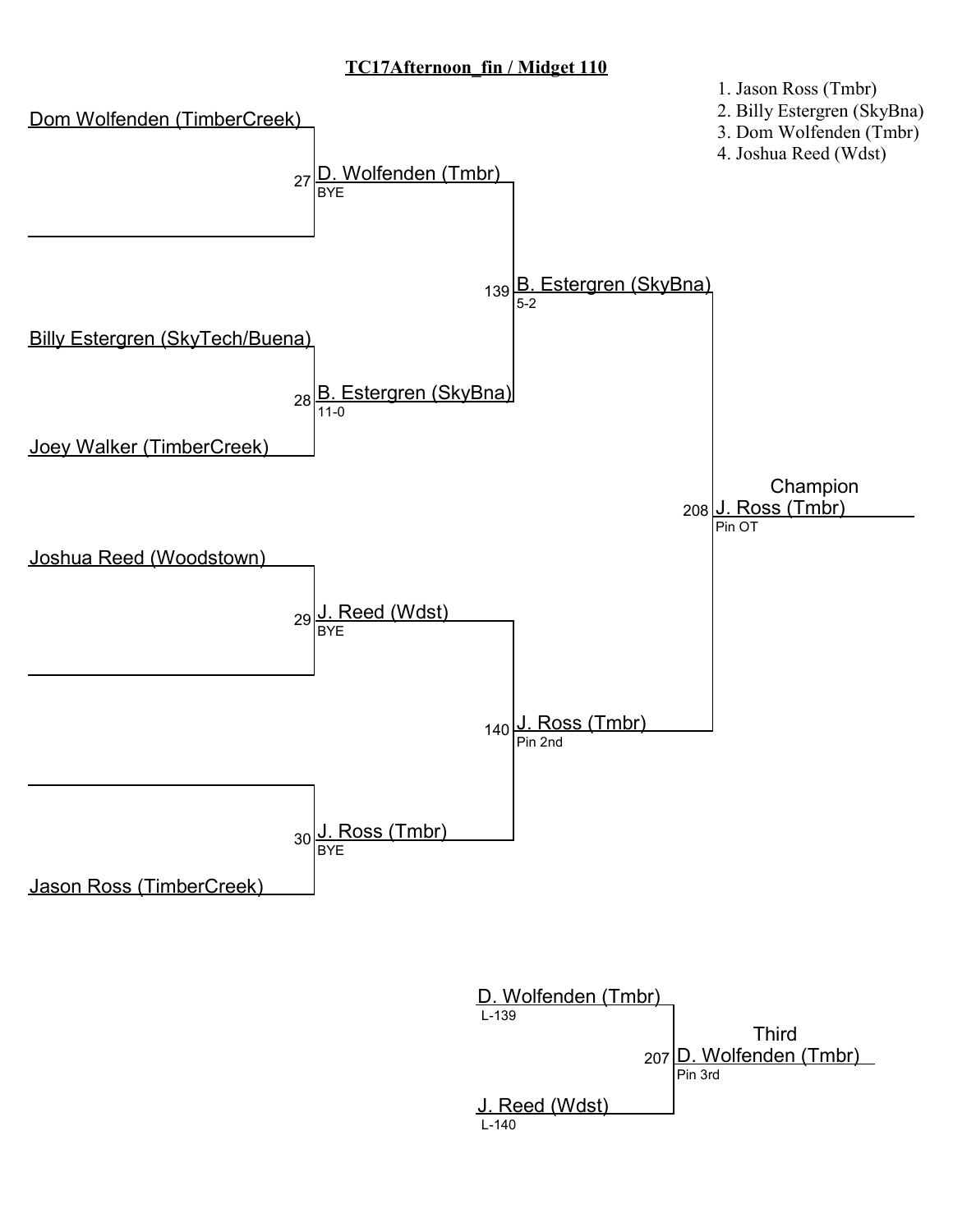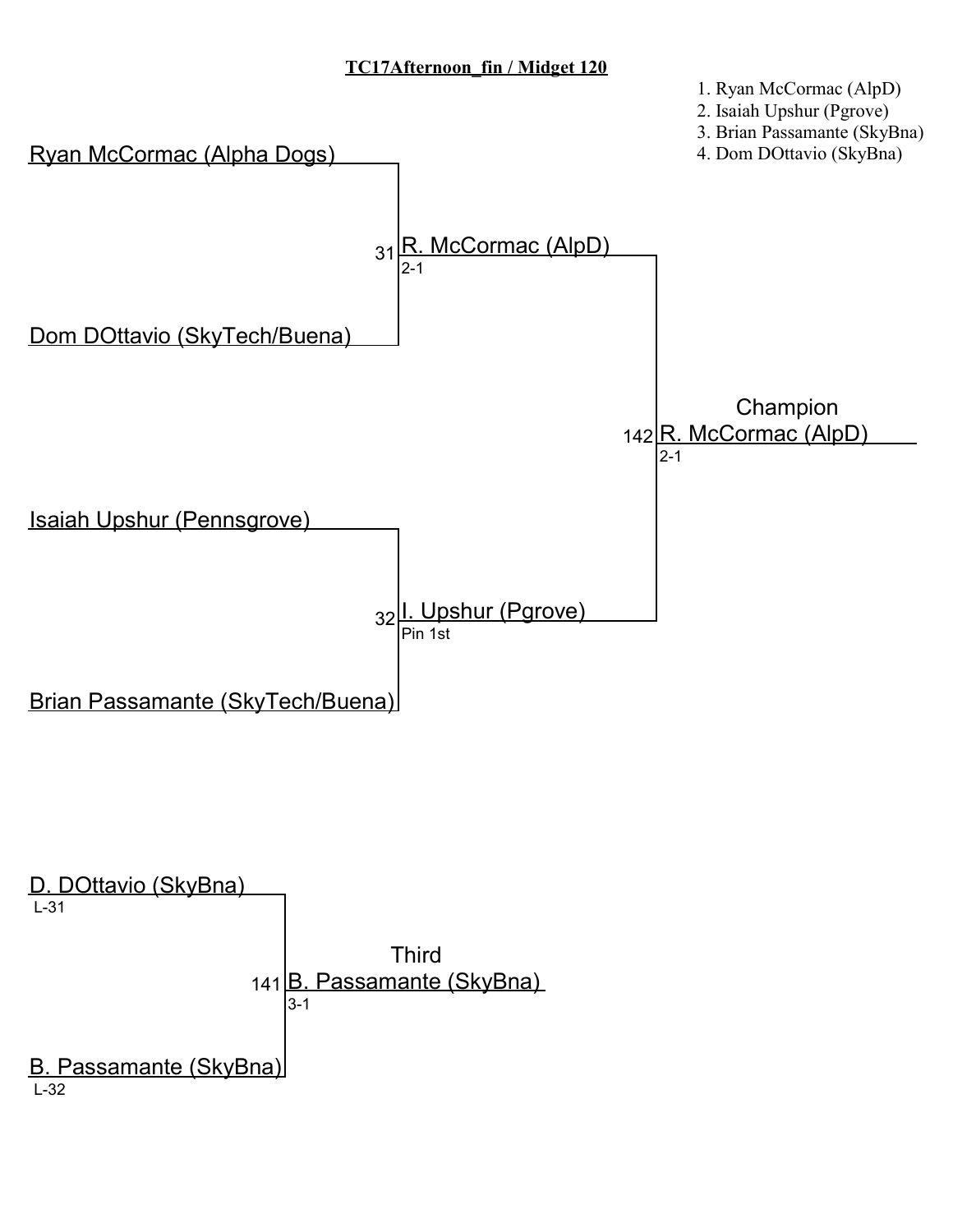1. Mason Bailey (Plsb)

2. Ross Worlds (Wllm)

3. Jayden Thompson (Pgrove)

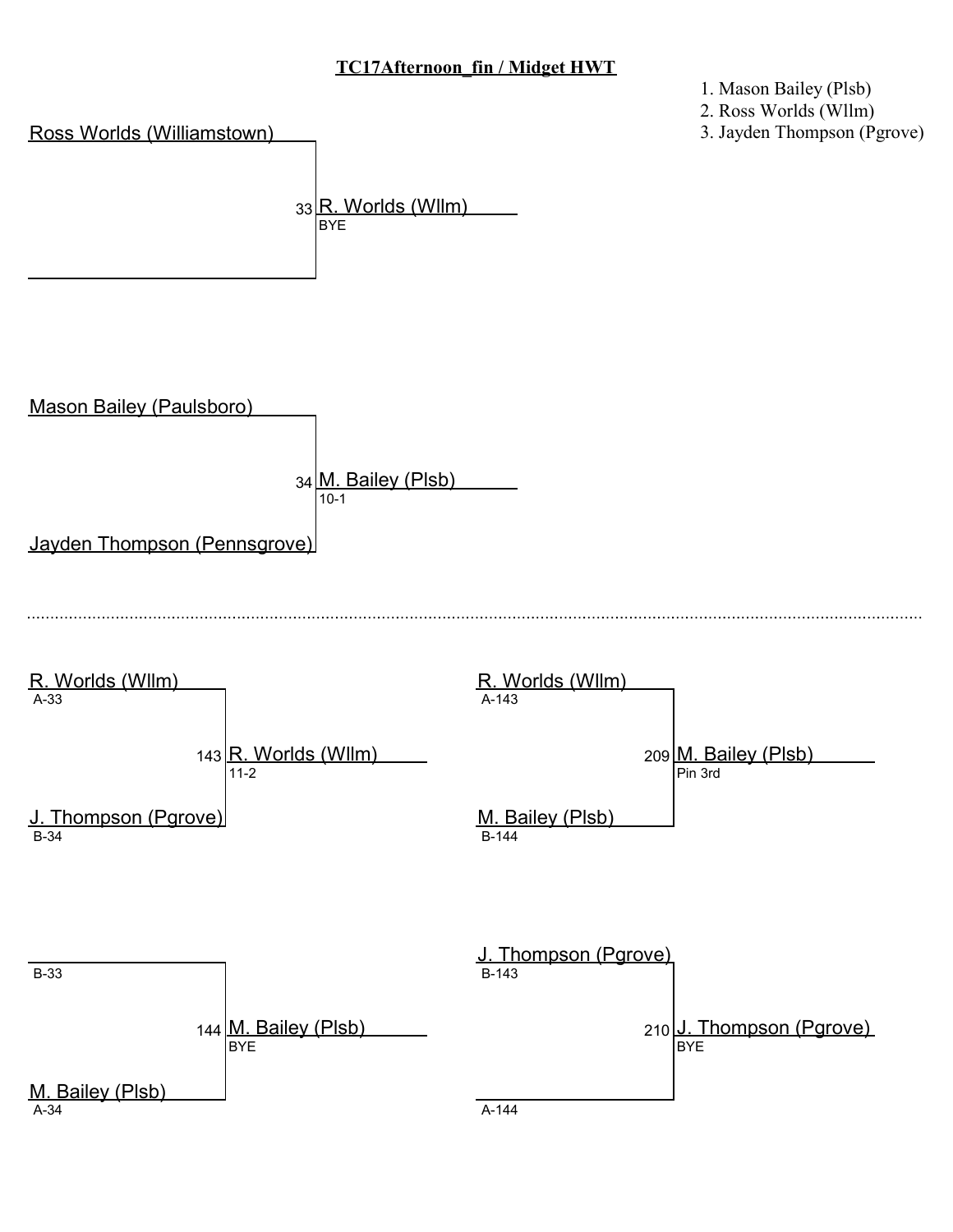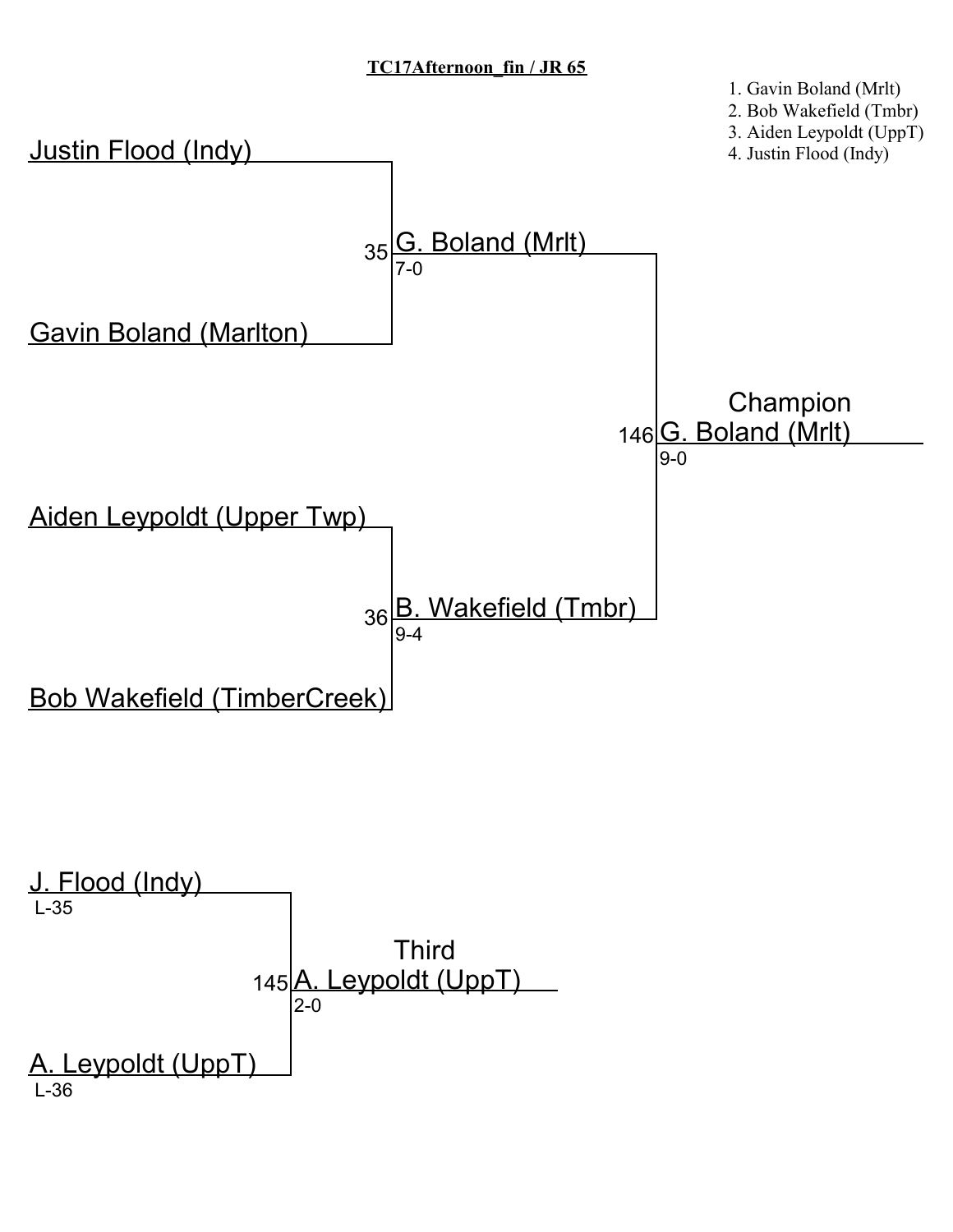1. Breon Badger (SkyBna)

Zach Maxwell (Delsea) Michael Craft (Mat Warriors) 37 Breon Badger (SkyTech/Buena) Alyssa johnson (TimberCreek) 38 <mark>B. Badger (SkyBna)</mark> <u>Craft (MtWr</u> 7-5 11-8 148**B. Badger (SkyBna)** Champion 4-2 Z. Maxwell (Dls) L-37 2. Michael Craft (MtWr) 3. Zach Maxwell (Dls) 4. Alyssa johnson (Tmbr)

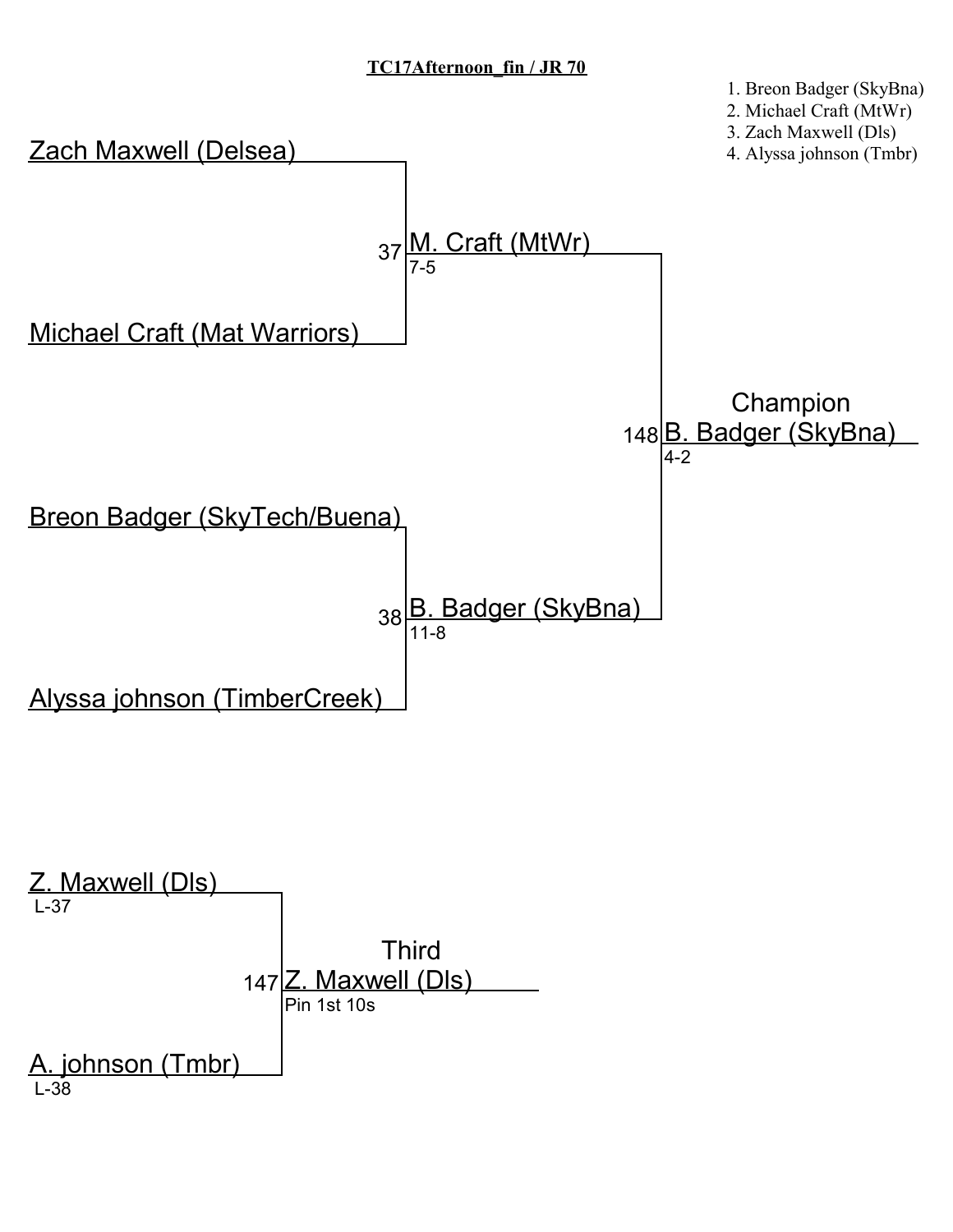

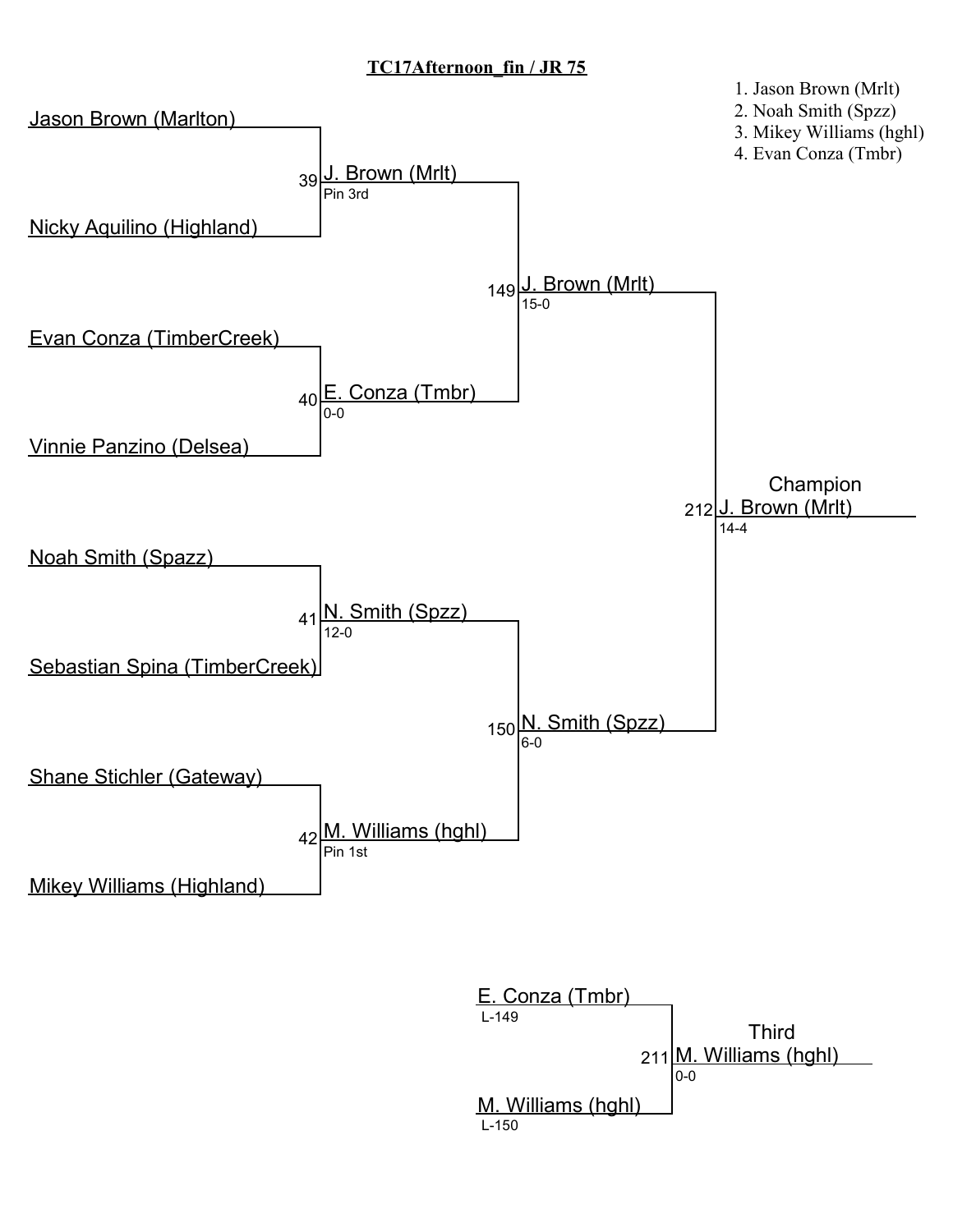

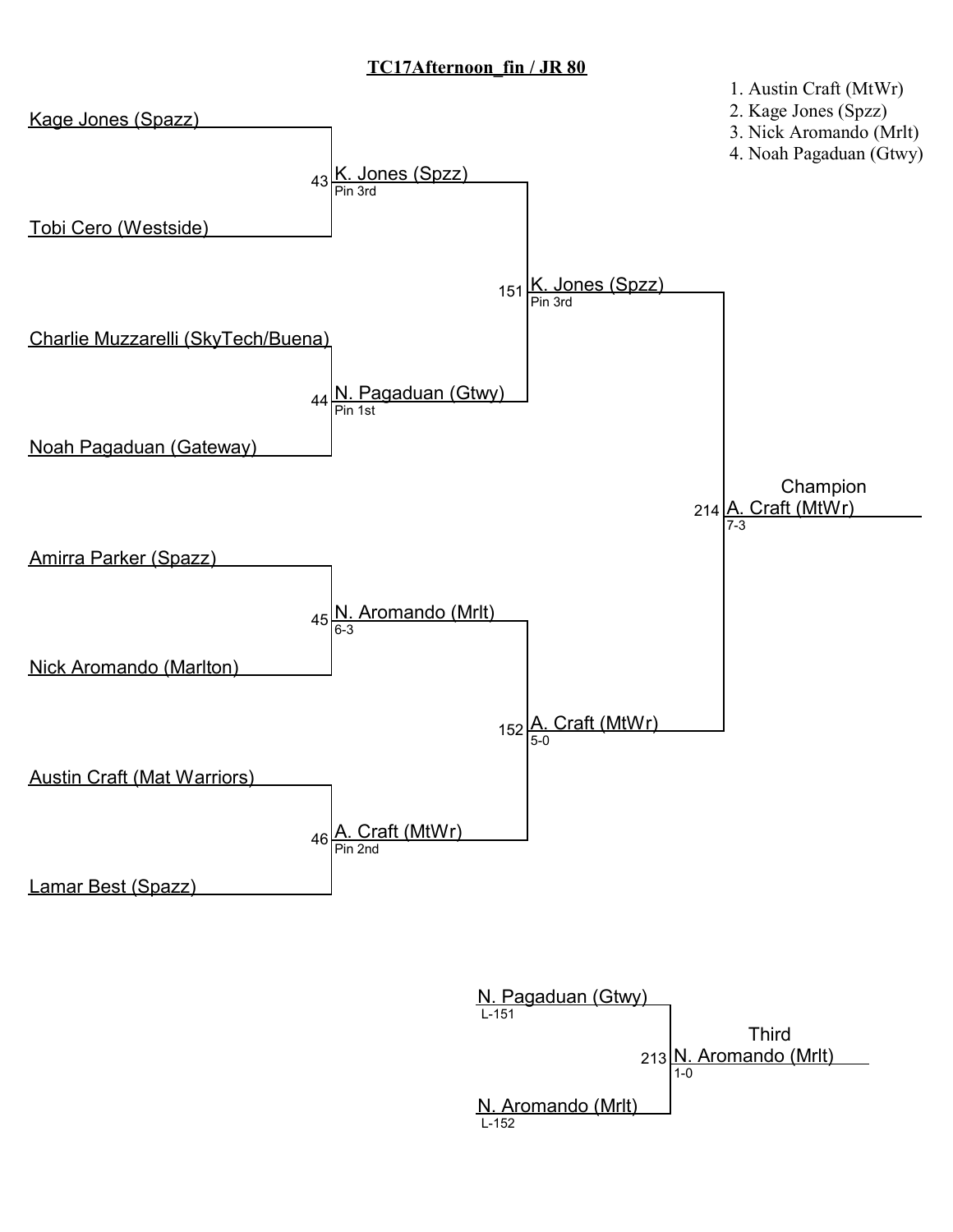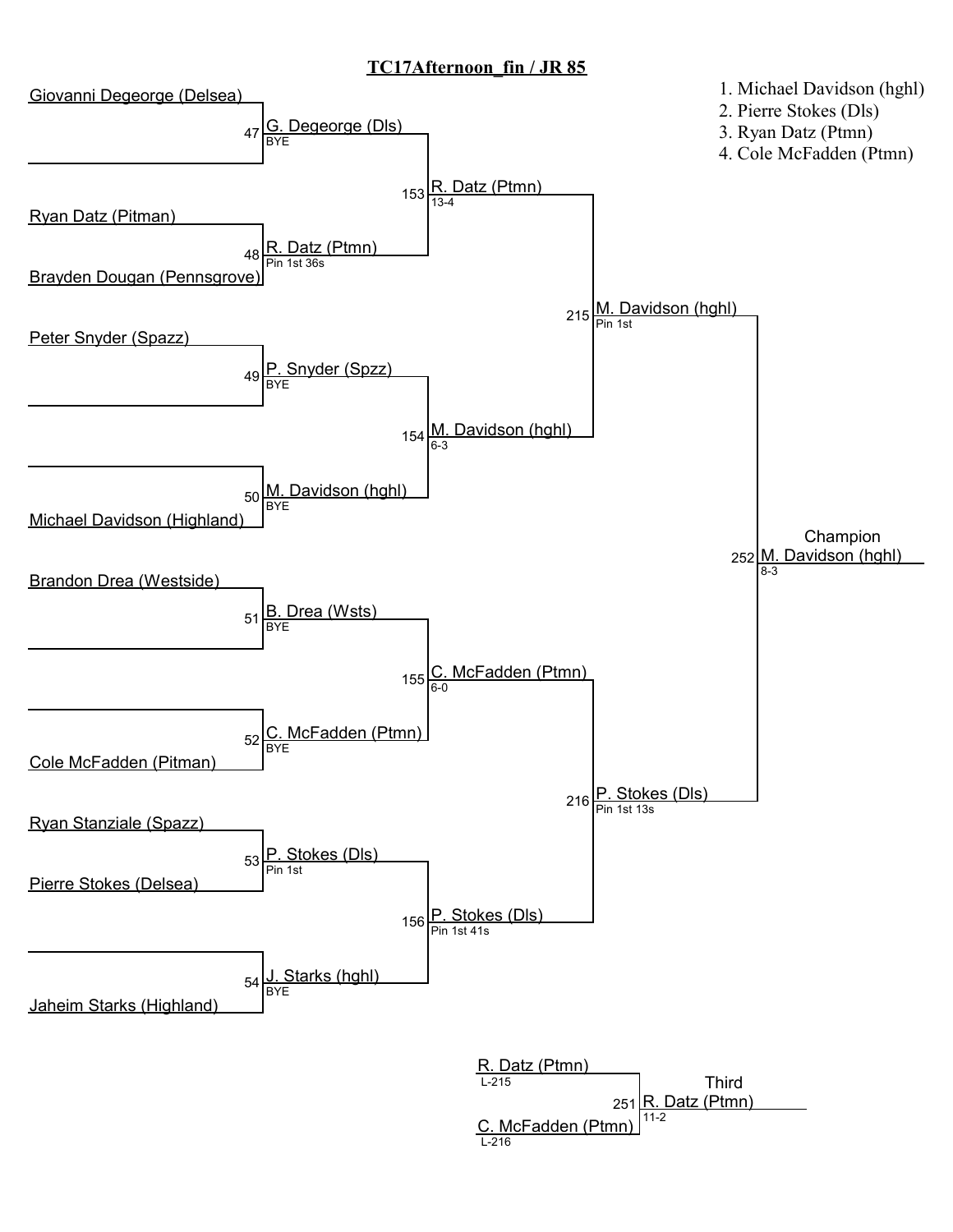

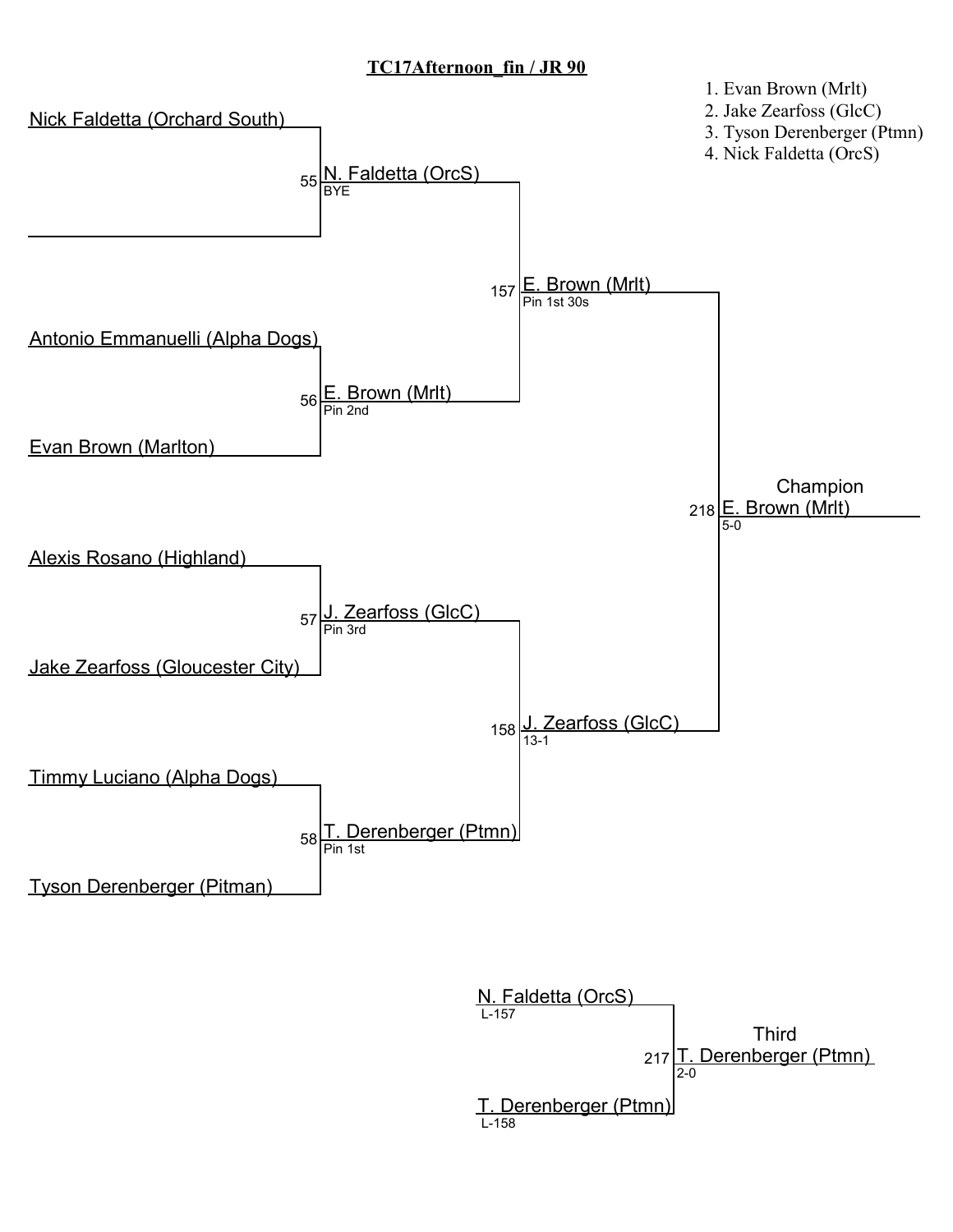

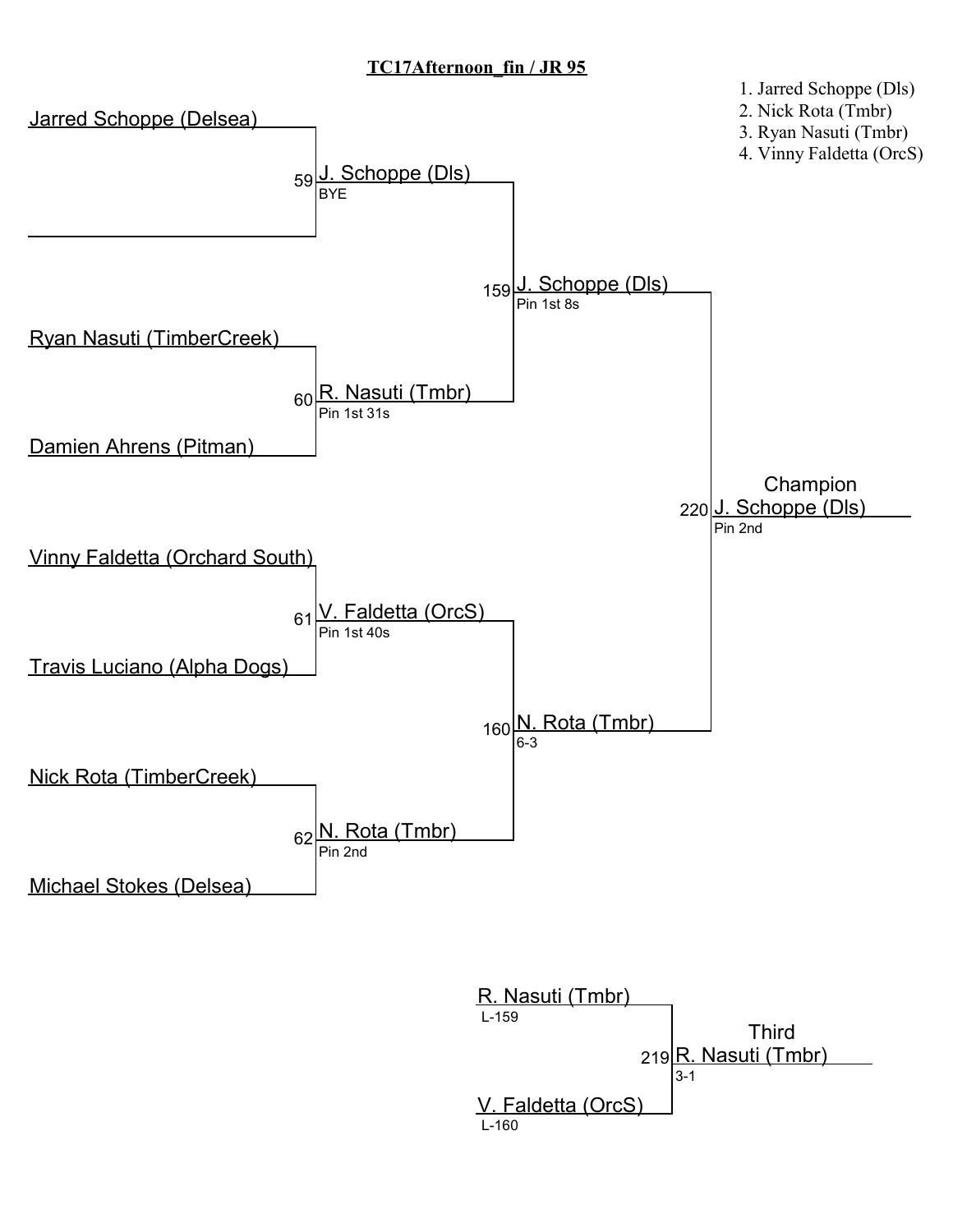

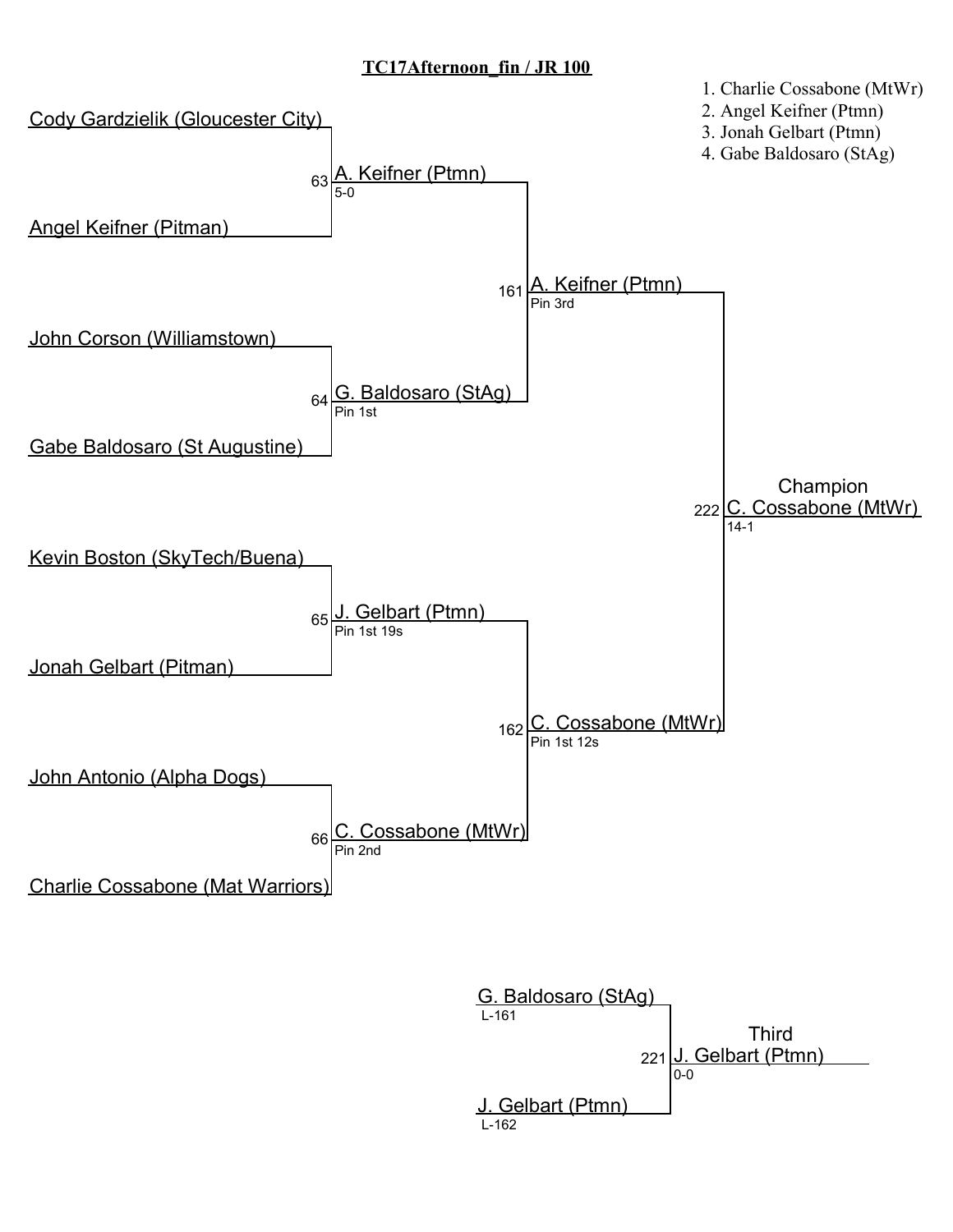1. Mike Ummarino (Wsts) 2. Armando Keifner (Ptmn)

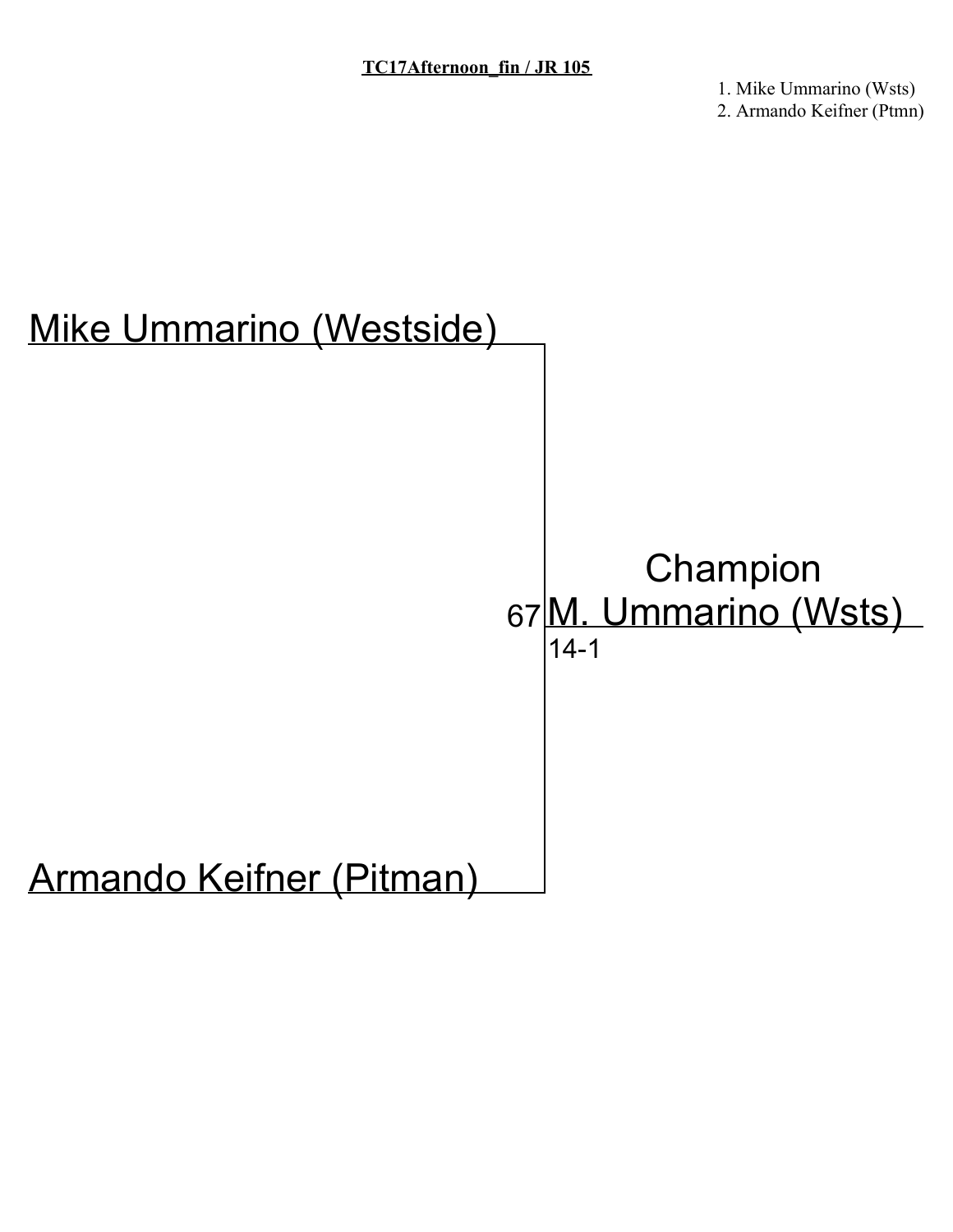

A. Horiates (Wsts) L-69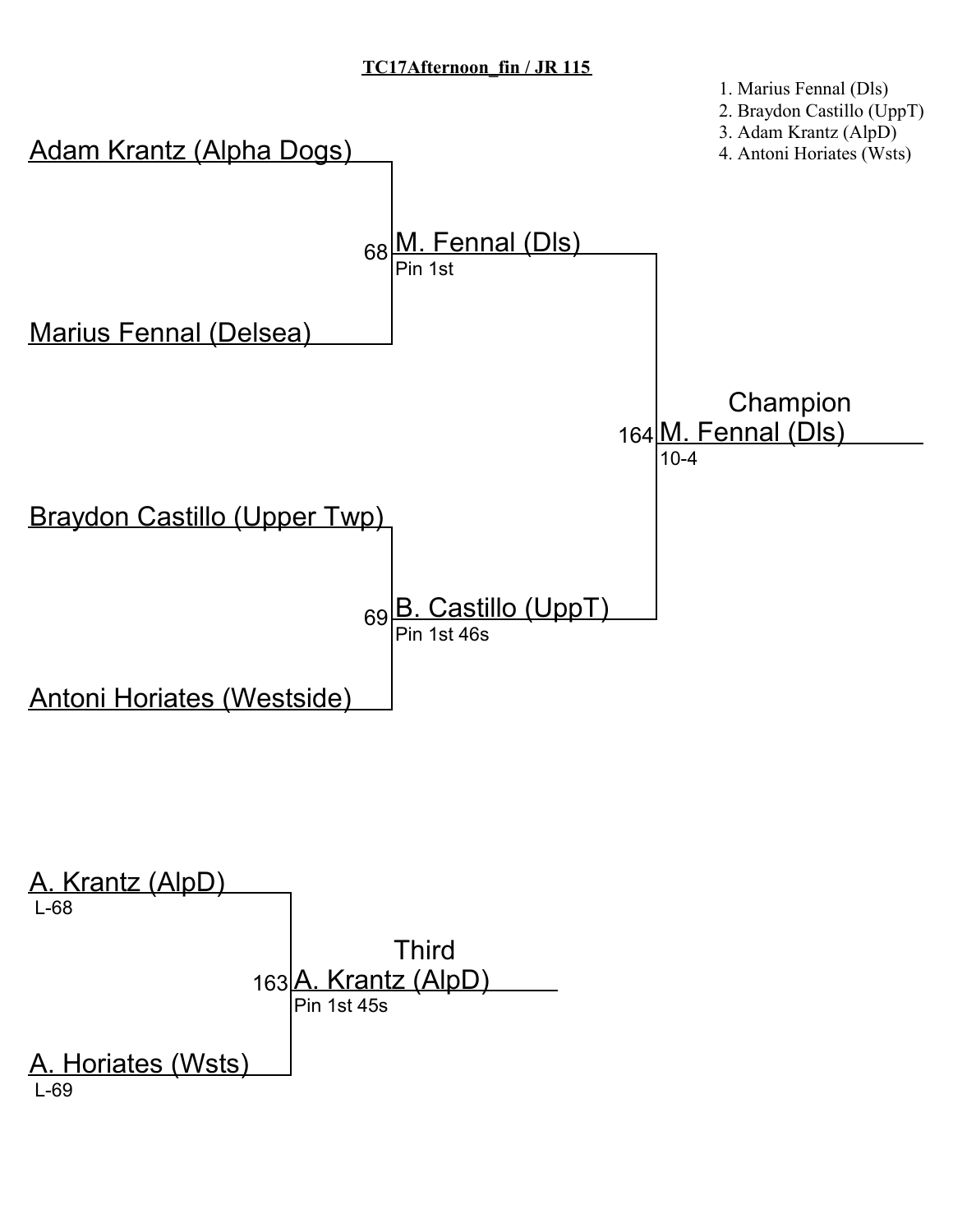1. Danny DiGovechino (SkyBna)

2. Jacob Ecret (Indy)

3. Jullian Durkin (Wsts)

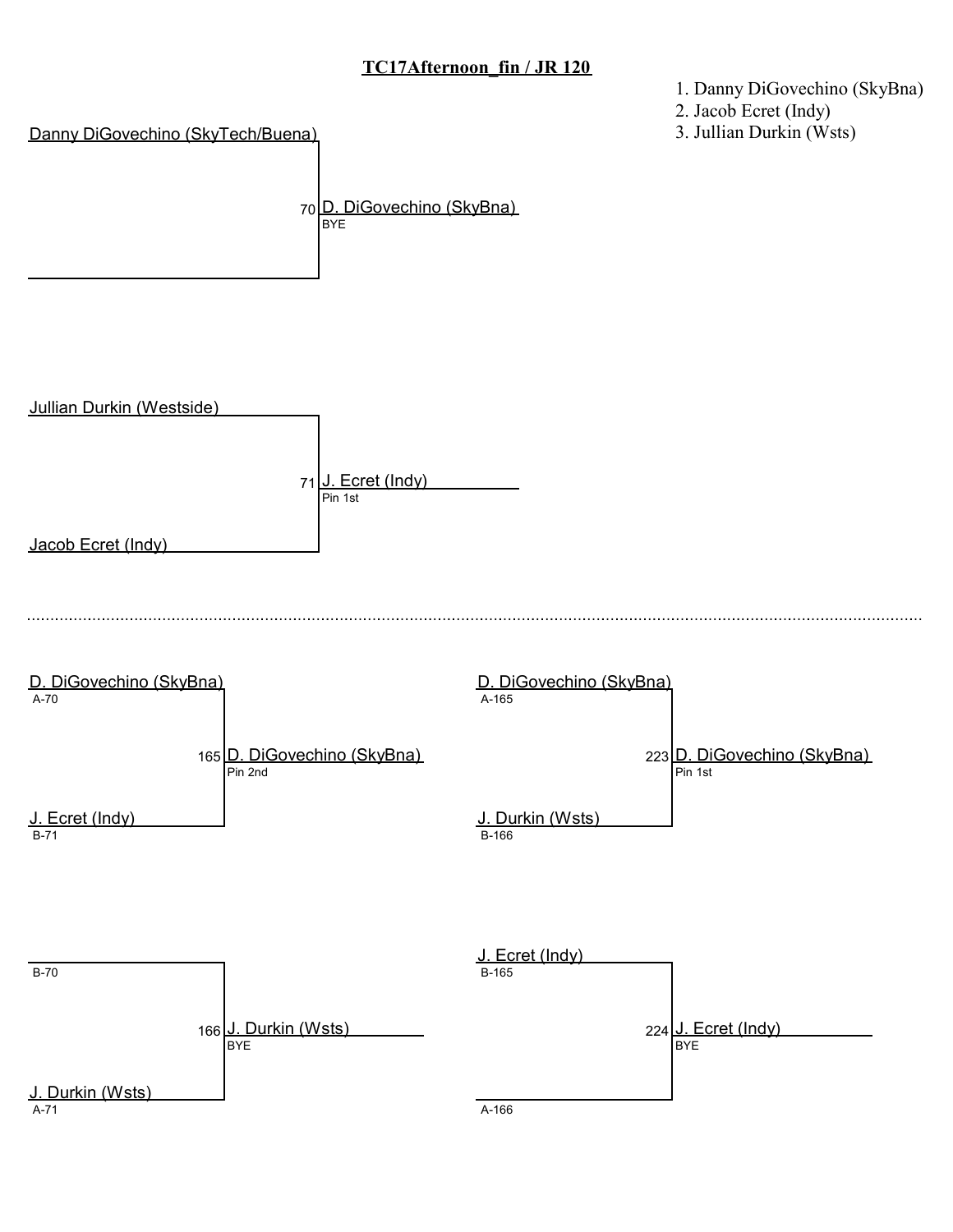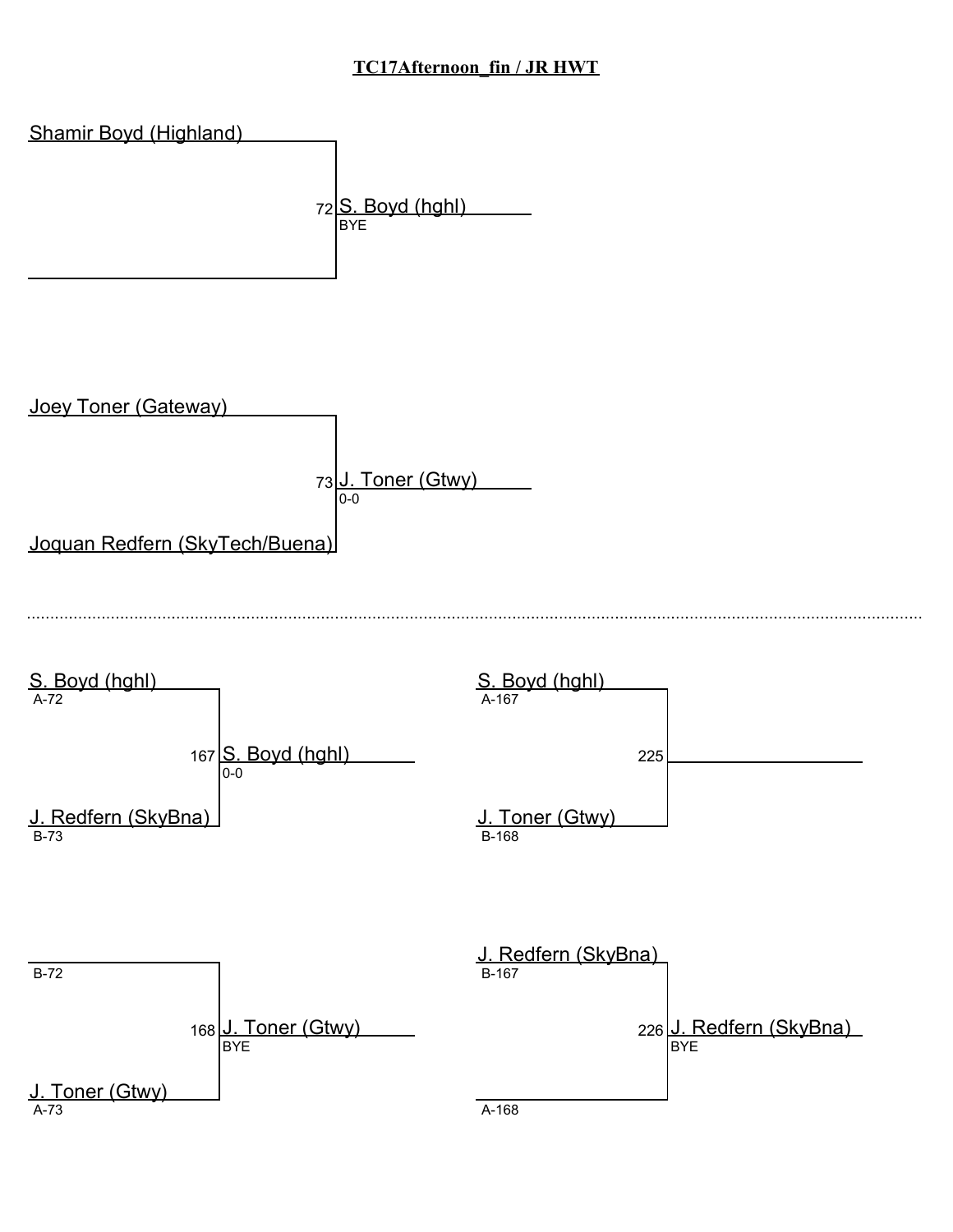

2. Jaxon Casdia (Wsts)

3. Austin Craft (MtWr)

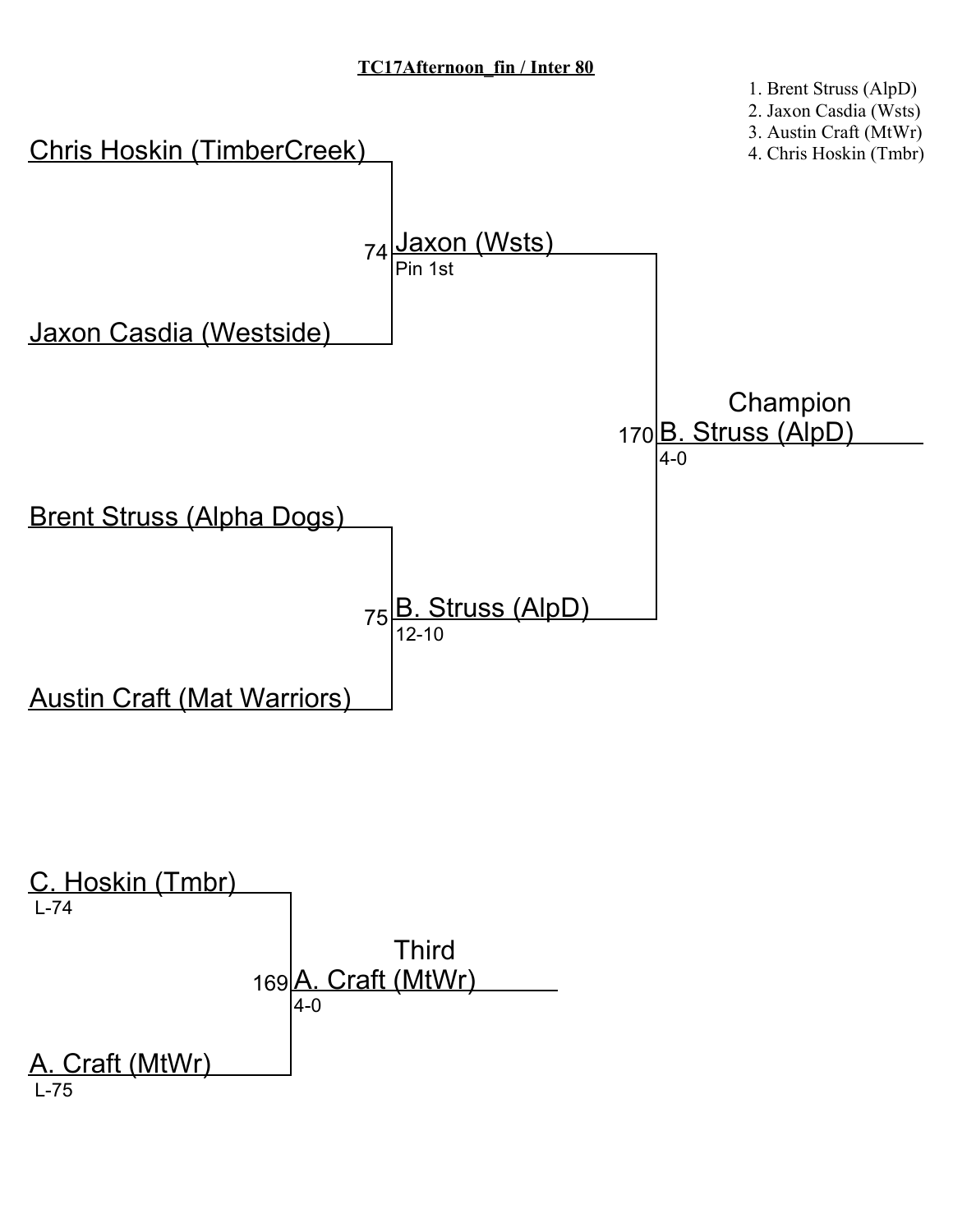

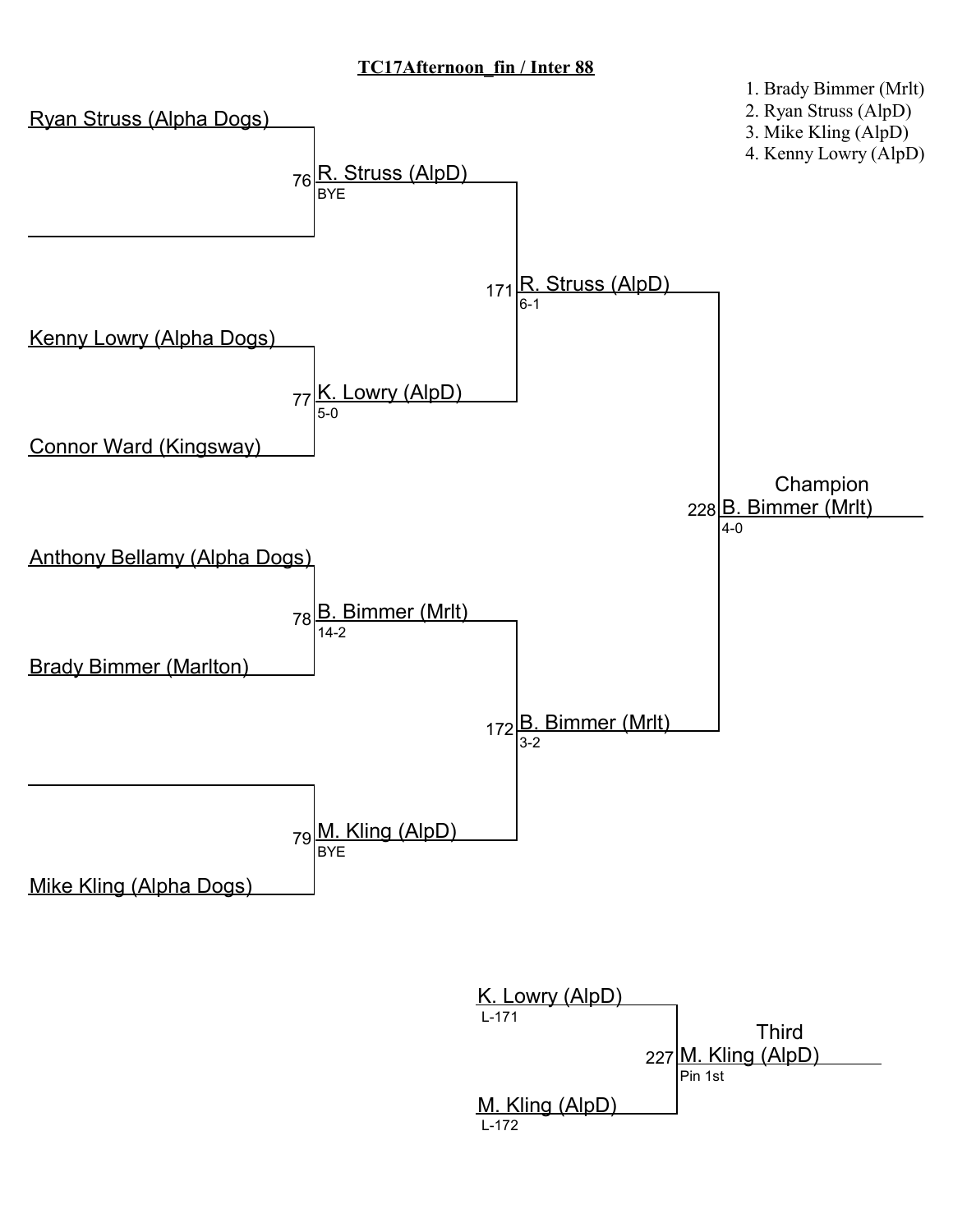

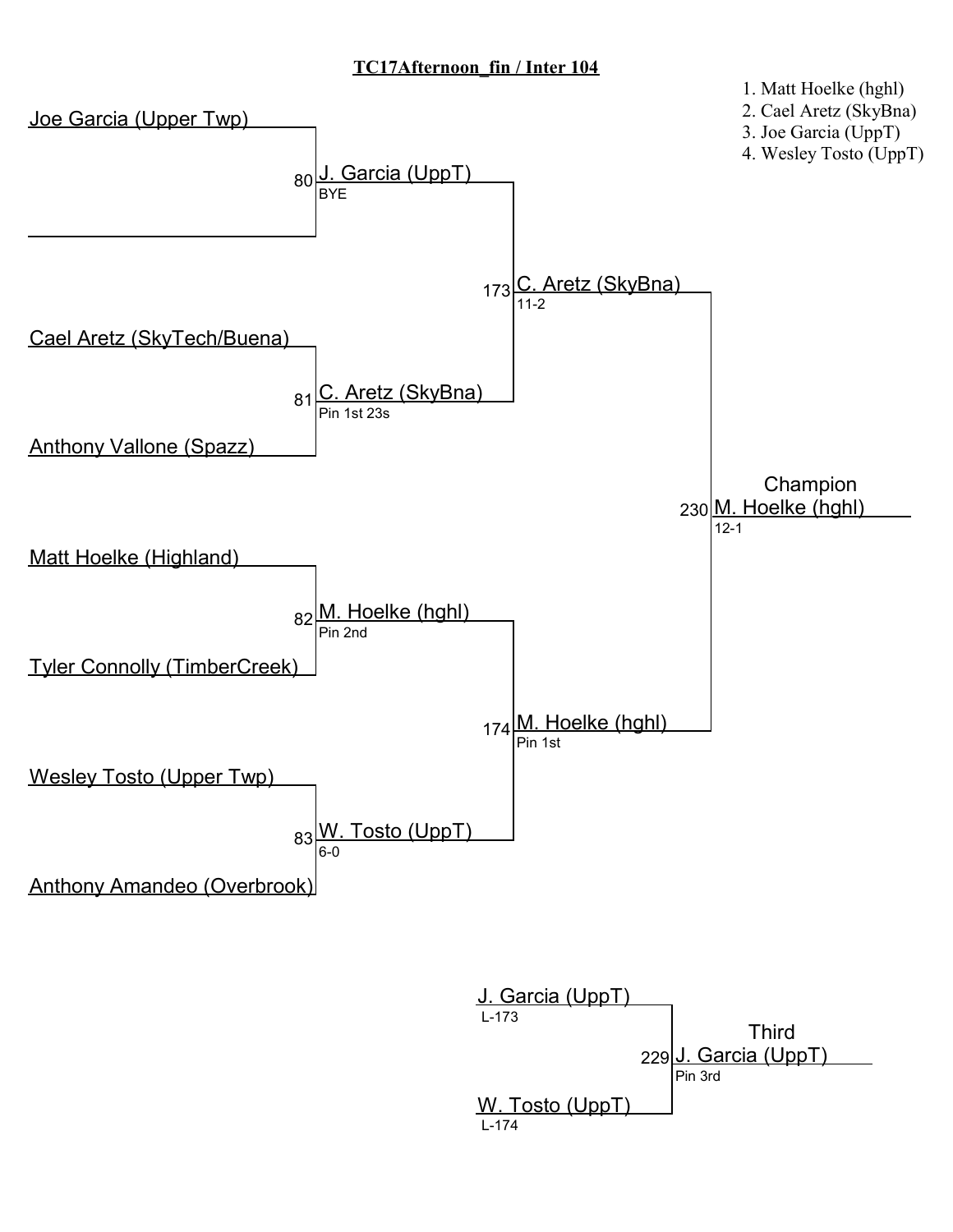

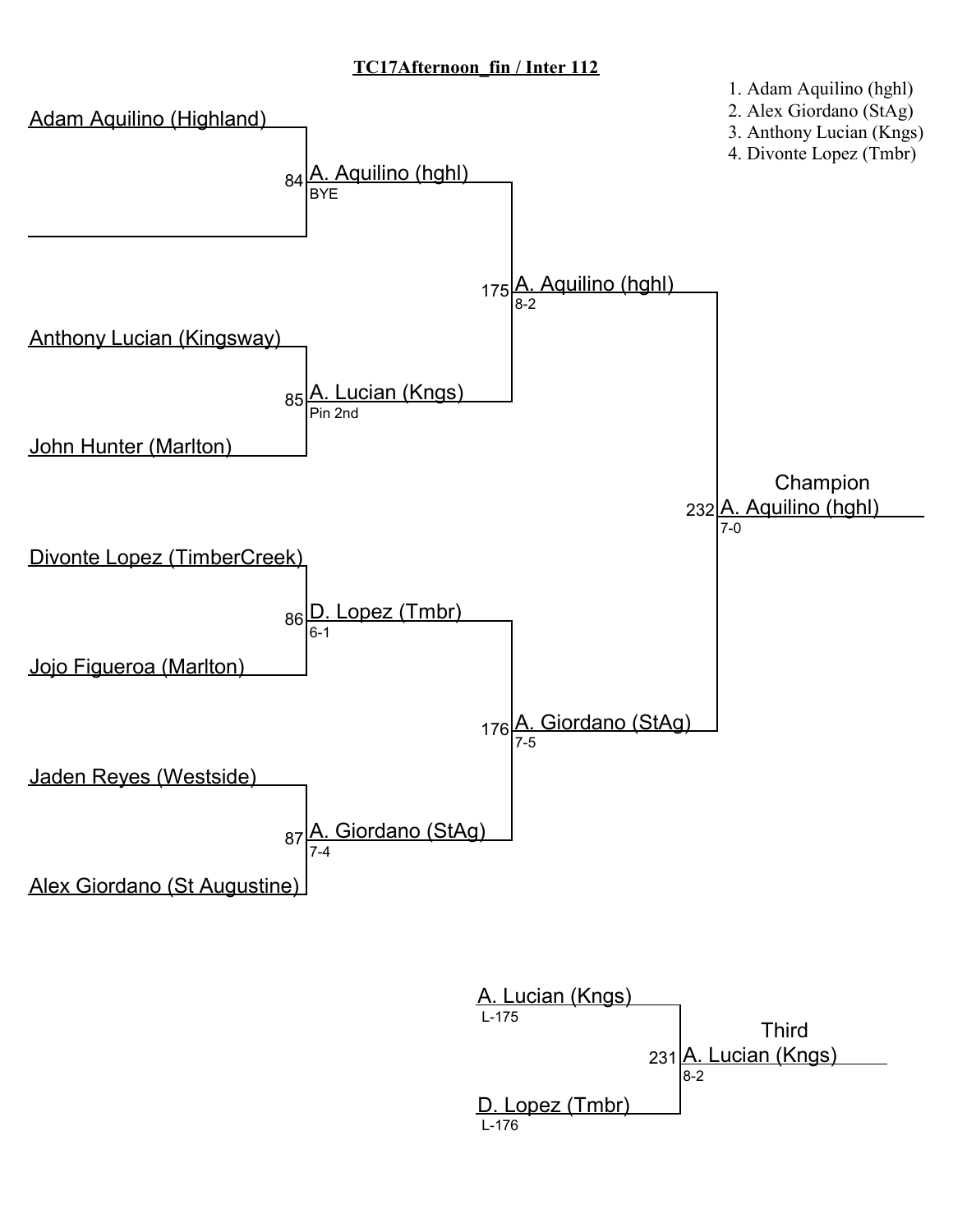1. Austin Beck (Mrlt) 2. Kolin Driscoll (EgHT)

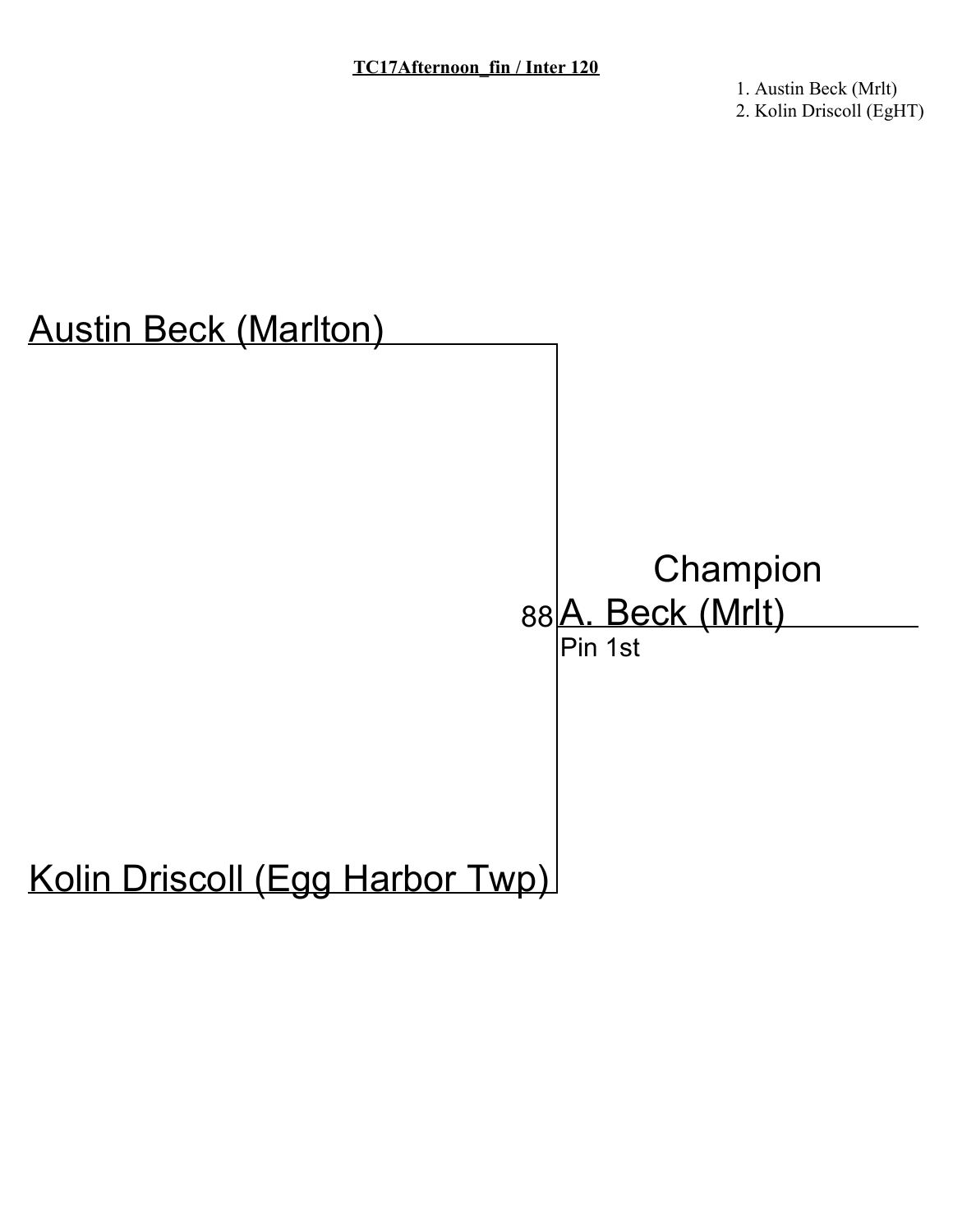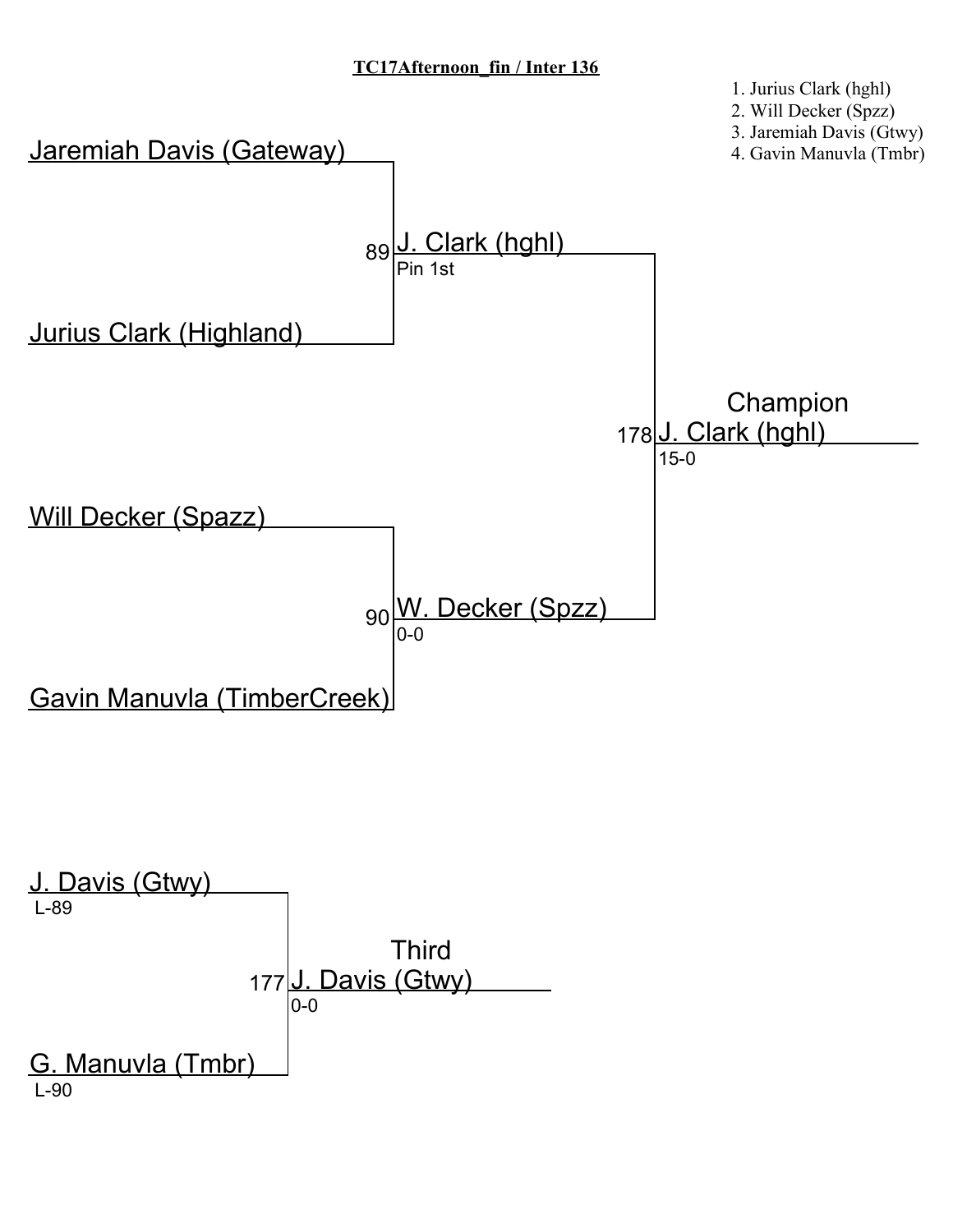1. Connor Batten (Wdst)



3. Drew Carpenter (EgHT)

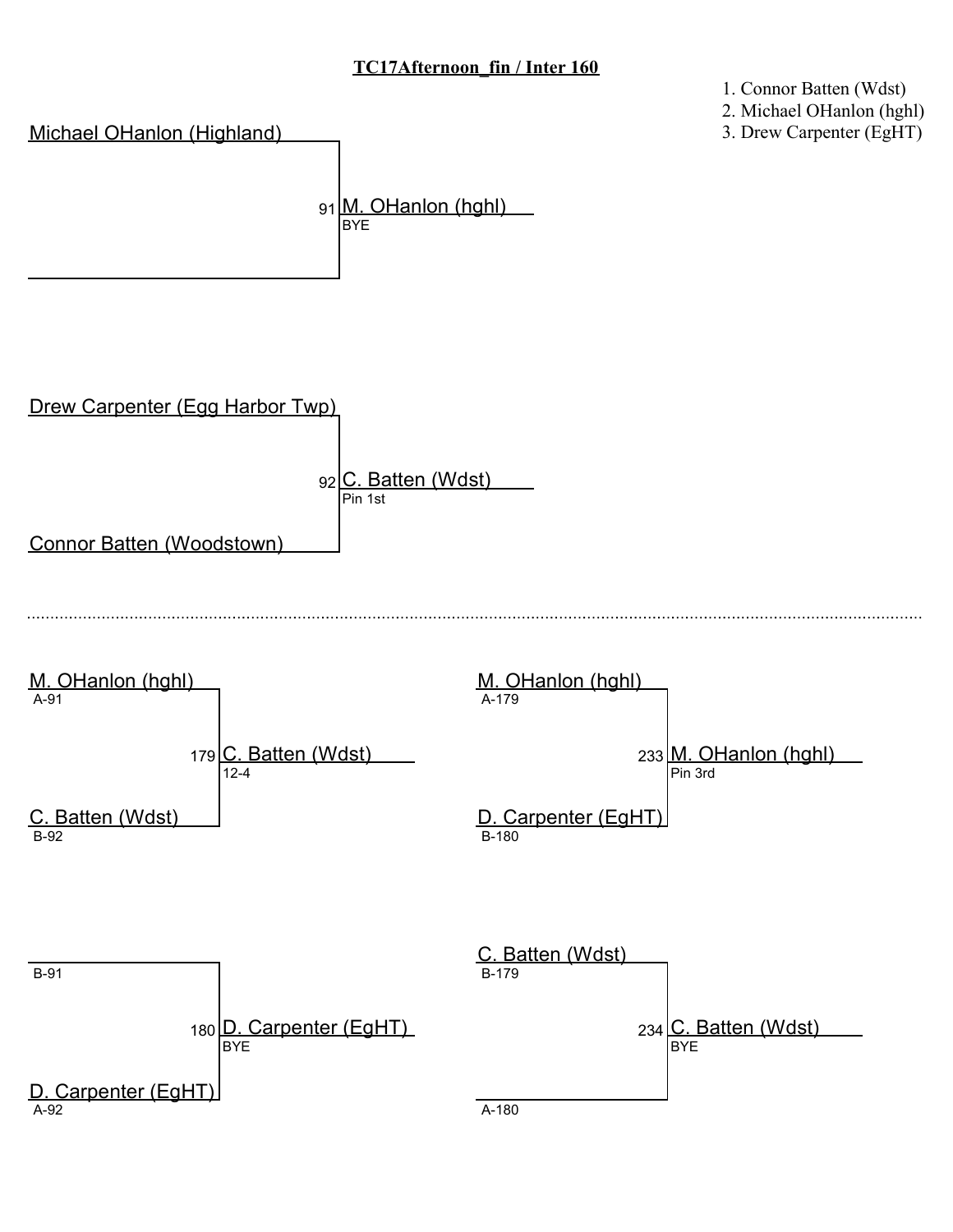#### TC17Afternoon\_fin / Midget 65[1]

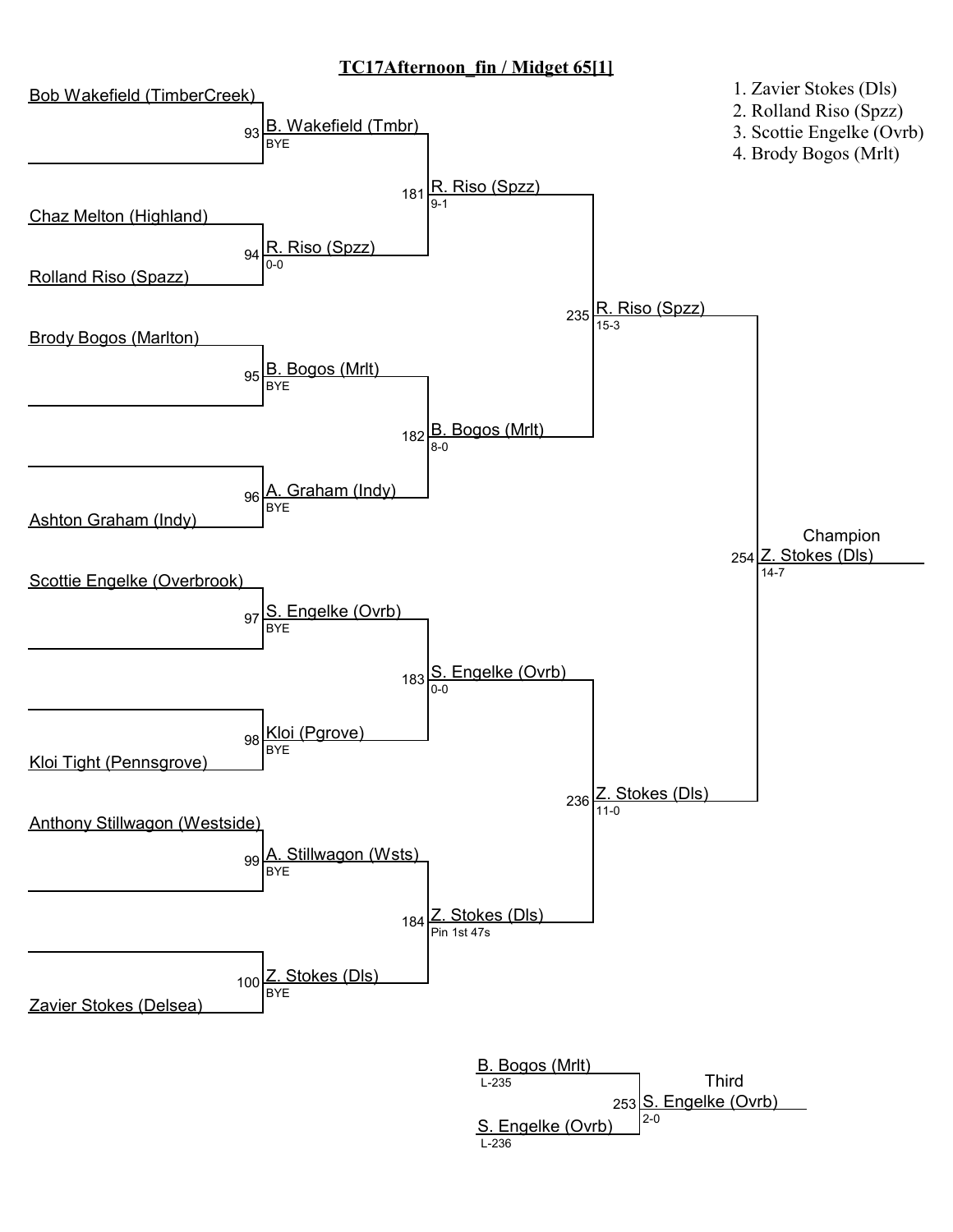# TC17Afternoon\_fin / Midget 65[2]



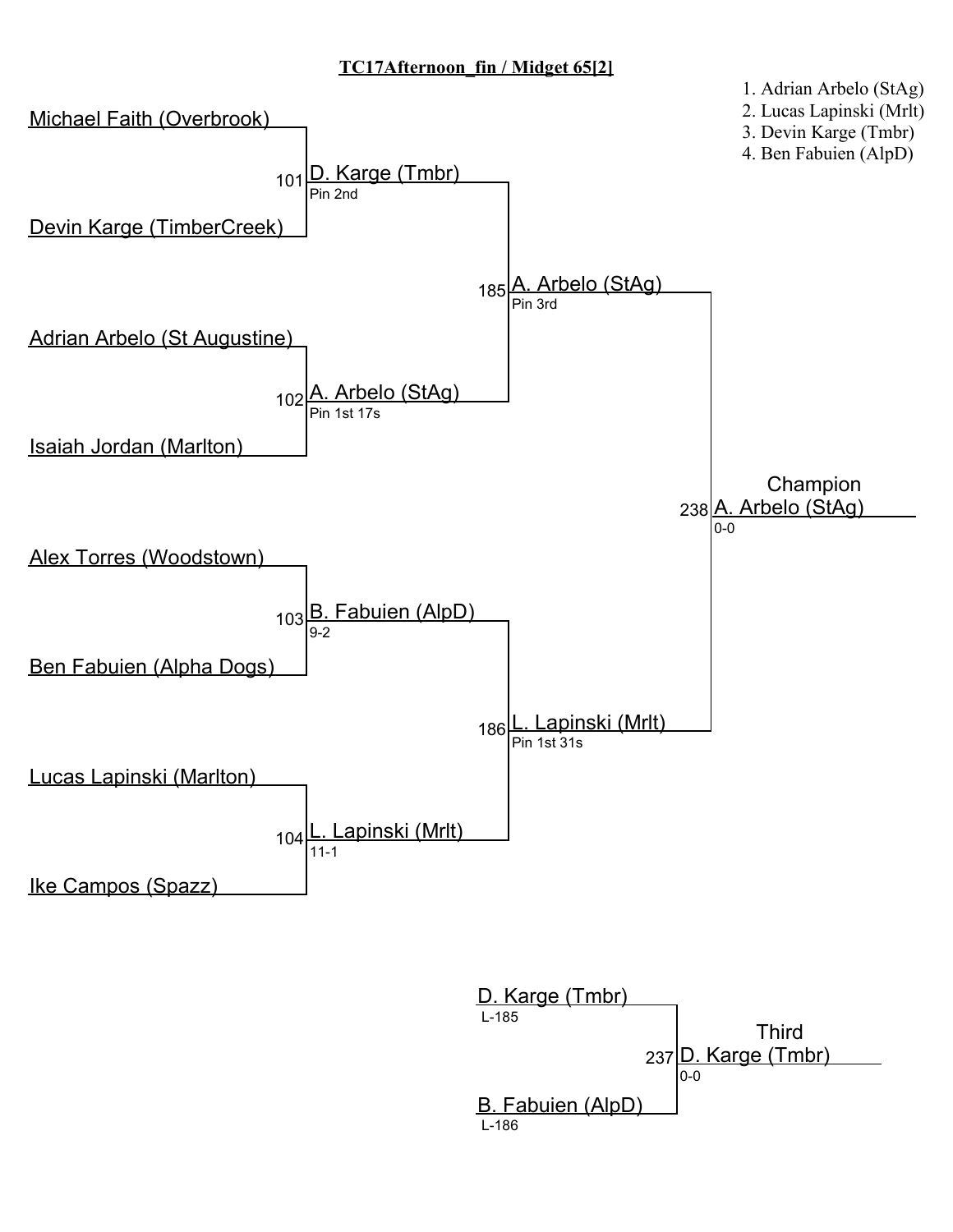## TC17Afternoon\_fin / Midget 60[1]



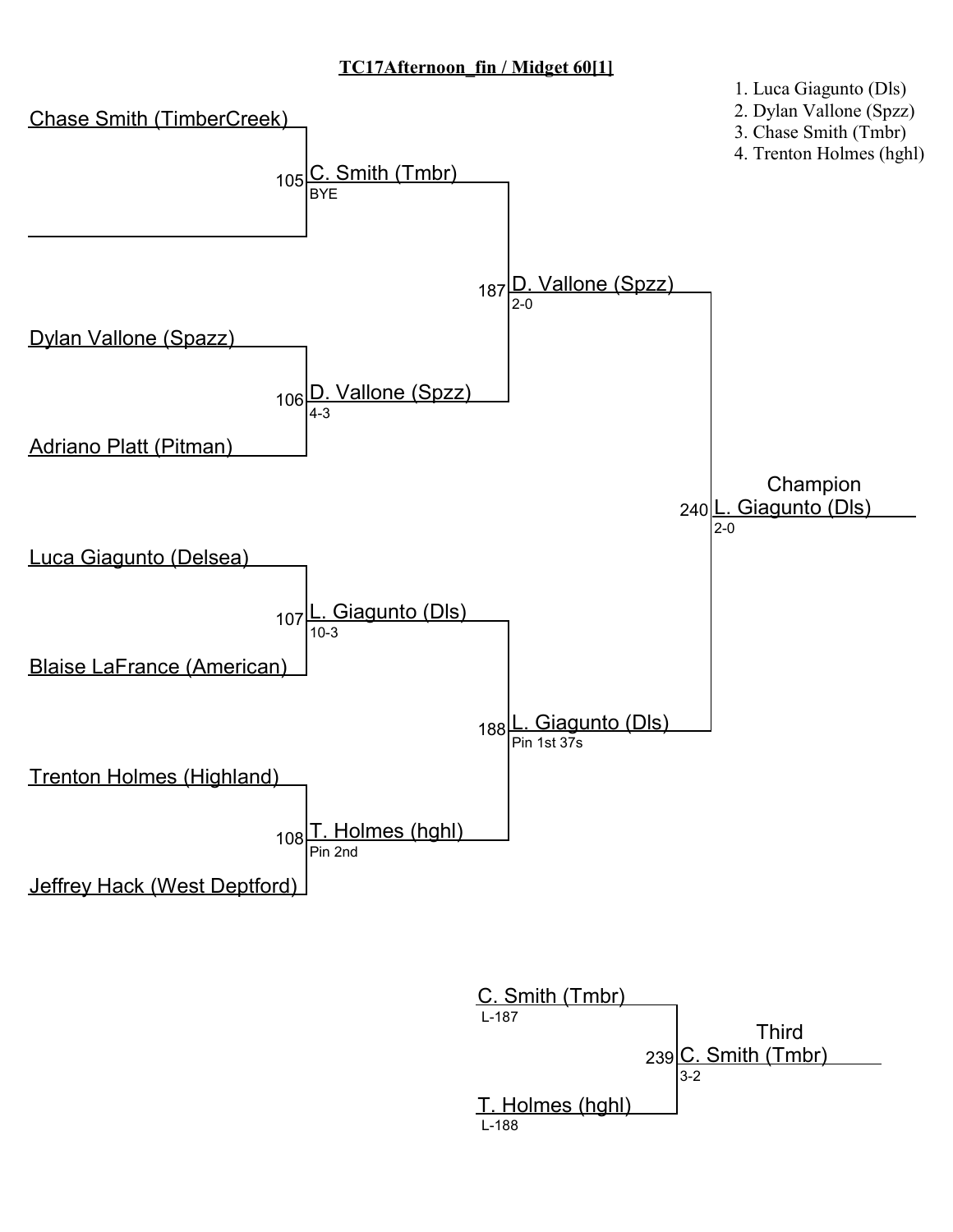## TC17Afternoon\_fin / Midget 60[2]



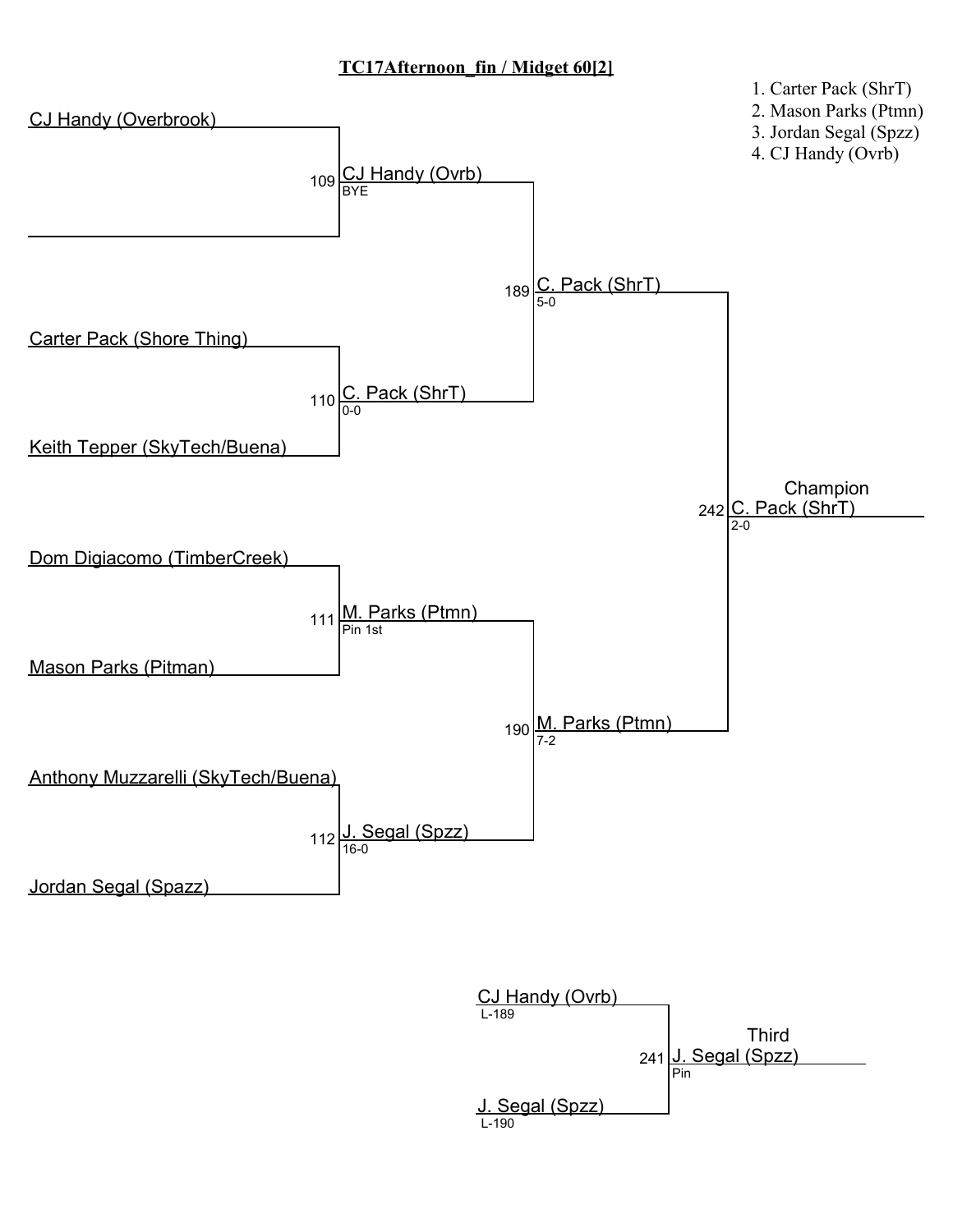# TC17Afternoon\_fin / Midget 70[1]



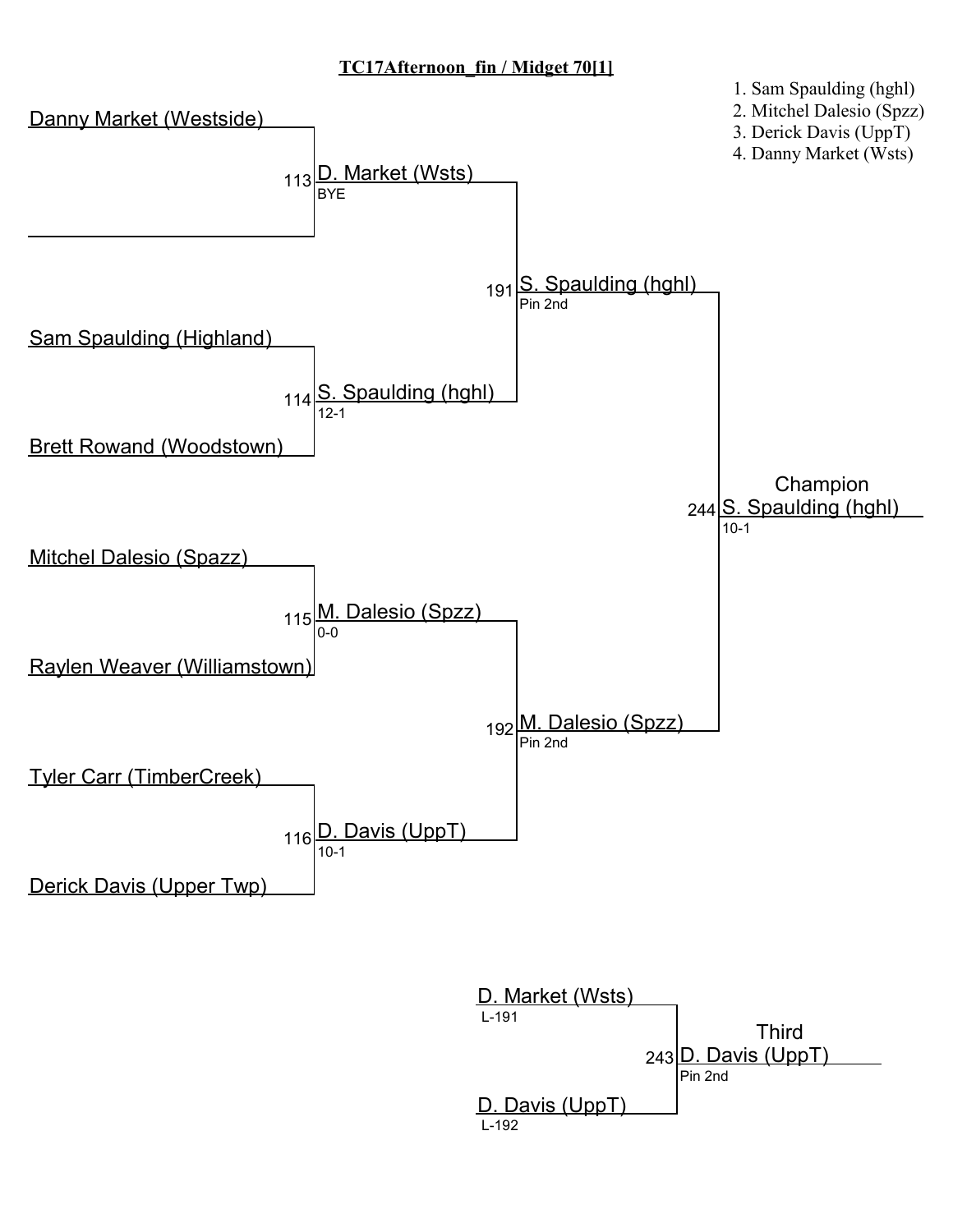## TC17Afternoon\_fin / Midget 70[2]